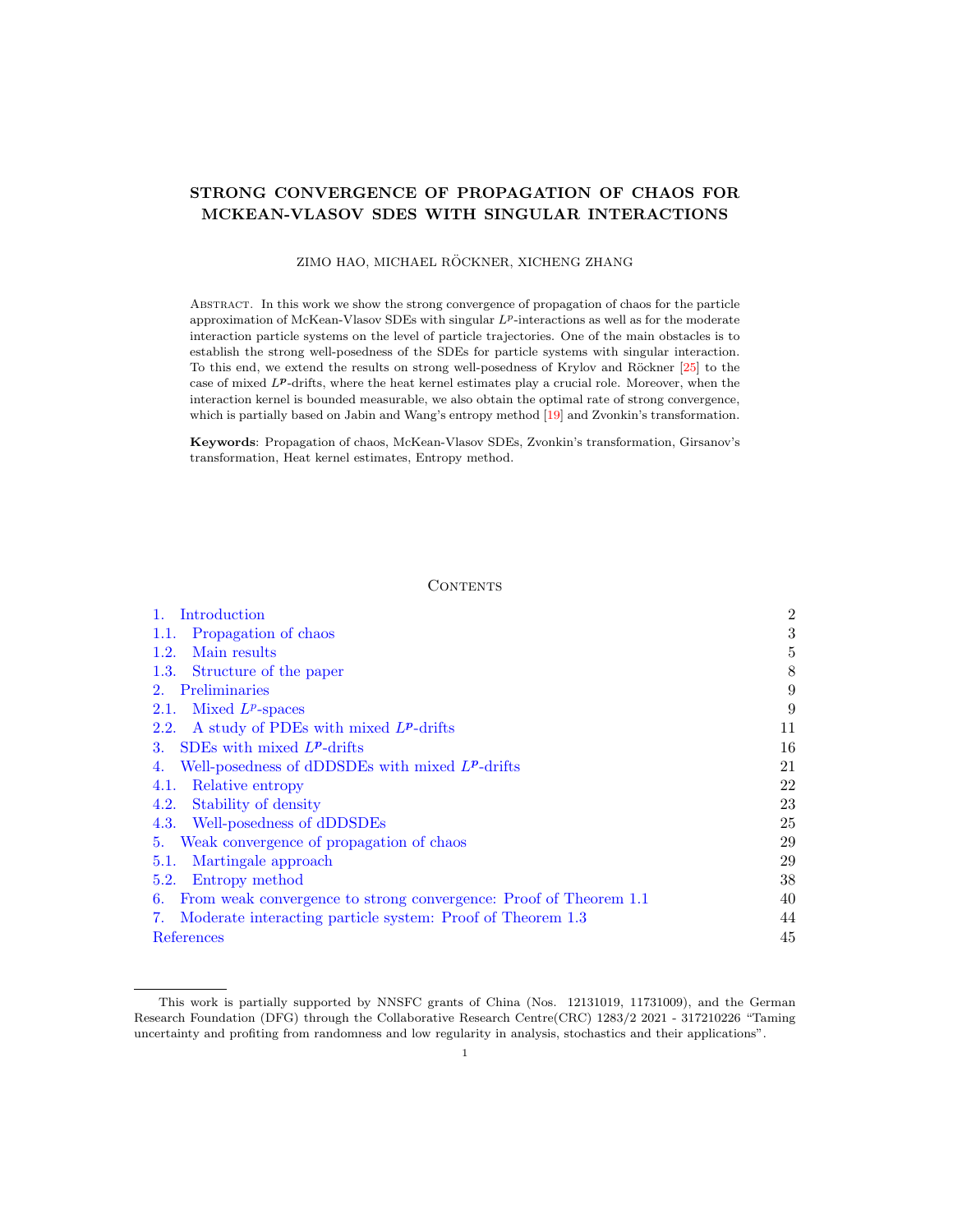### 1. INTRODUCTION

<span id="page-1-0"></span>Let  $\phi: \mathbb{R}_+ \times \mathbb{R}^d \times \mathbb{R}^d \to \mathbb{R}^m$ ,  $F: \mathbb{R}_+ \times \mathbb{R}^d \times \mathbb{R}^m \to \mathbb{R}^d$  and  $\sigma: \mathbb{R}_+ \times \mathbb{R}^d \to \mathbb{R}^d \otimes \mathbb{R}^d$  be Borel measurable functions. For a (sub)-probability measure  $\mu$  over  $\mathbb{R}^d$ , we define

$$
b(t, x, \mu) := F(t, x, (\phi_t \circledast \mu)(x)),
$$

where  $\phi_t(x, y) := \phi(t, x, y)$  and

$$
(\phi_t \circledast \mu)(x) := \int_{\mathbb{R}^d} \phi_t(x, y) \mu(\mathrm{d} y).
$$

Consider the following interacting system of N-particles,

$$
dX_t^{N,i} = b(t, X_t^{N,i}, \eta_{\mathbf{X}_t^N})dt + \sigma(t, X_t^{N,i})dW_t^i, \quad i = 1, \cdots, N,
$$
\n(1.1)

where  $\eta_{\mathbf{X}_t^N}$  stands for the empirical distribution measure of N-particles  $\mathbf{X}_t^N := (X_t^{N,1}, \dots, X_t^{N,N}),$ 

<span id="page-1-1"></span>
$$
\eta_{\mathbf{X}_t^N}(\mathrm{d}y) := \frac{1}{N} \sum_{j=1}^N \delta_{X_t^{N,j}}(\mathrm{d}y),
$$

and  $\{W^i, i \in N\}$  is a sequence of independent standard Brownian motions on some stochastic basis  $(\Omega, \mathscr{F}, \mathbb{P}, (\mathscr{F}_t)_{t\geq 0})$ . The infinitesimal generator of the above system is given by

$$
\mathcal{L}_t^N \varphi(\mathbf{x}) = \text{tr}\big(a(t, x^i) \cdot \nabla_{x^i}^2 \varphi(\mathbf{x})\big) + F\Big(t, x^i, \frac{1}{N} \sum_{j=1}^N \phi_t(x^i, x^j)\Big) \cdot \nabla_{x^i} \varphi(\mathbf{x}),
$$

where  $\mathbf{x} = (x^1, \dots, x^N) \in (\mathbb{R}^d)^N$  and  $a = \frac{1}{2}\sigma\sigma^*$ . Here and below we use Einstein's convention for summation.

In this paper we are mainly concerned with the weak and strong convergence of the solutions to [\(1.1\)](#page-1-1) with general  $L^p$ -singular interaction  $\phi_t(x, y)$  to the solution of the following distributiondependent (or McKean-Vlasov) SDE (abbreviated as DDSDE) when  $N \to \infty$ :

$$
dX_t = b(t, X_t, \mu_{X_t})dt + \sigma(t, X_t)dW_t^1, \qquad (1.2)
$$

where  $\mu_{X_t}$  denotes the distribution of  $X_t$ . In particular,  $\mu := (\mu_{X_t})_{t \geq 0}$  solves the following nonlinear Fokker-Planck equation in distributional sense:

<span id="page-1-4"></span><span id="page-1-2"></span>
$$
\partial_t \mu = \partial_i \partial_j (a_{ij} \mu) + \text{div}(b(\mu)\mu),
$$

Moreover, we are also interested in the so called moderately interacting kernel  $\phi_t(x, y) = \phi_{\varepsilon_N}(x-y)$ , where  $\phi_{\varepsilon_N}$  is a family of mollifiers and  $\varepsilon_N \to 0$  as  $N \to \infty$ . In this case, the solution to the interacting particle system

$$
dX_t^{N,i} = F(t, X_t^{N,i}, (\phi_{\varepsilon_N} \otimes \eta_{\mathbf{X}_t^N})(X_t^{N,i}))dt + \sigma(t, X_t^{N,i})dW_t^i, \quad i = 1, \cdots, N,
$$
 (1.3)

is expected to converge to the solution of the following density-dependent SDE (see  $[34, 23]$  $[34, 23]$ ):

$$
dX_t = F(t, X_t, \rho_{X_t}(X_t))dt + \sigma(t, X_t)dW_t,
$$
\n(1.4)

where  $\rho_{X_t}$  stands for the density of  $X_t$ . Here  $\rho := (\rho_{X_t})_{t \geq 0}$  solves the following nonlinear and *local* (or Nemytskii-type) Fokker-Planck equation:

<span id="page-1-5"></span><span id="page-1-3"></span>
$$
\partial_t \rho = \partial_i \partial_j (a_{ij}\rho) + \text{div}(F(\rho)\rho). \tag{1.5}
$$

It should be kept in mind that for  $d = 1$  and  $F(\rho) = \rho$ , this is Burgers-type equation.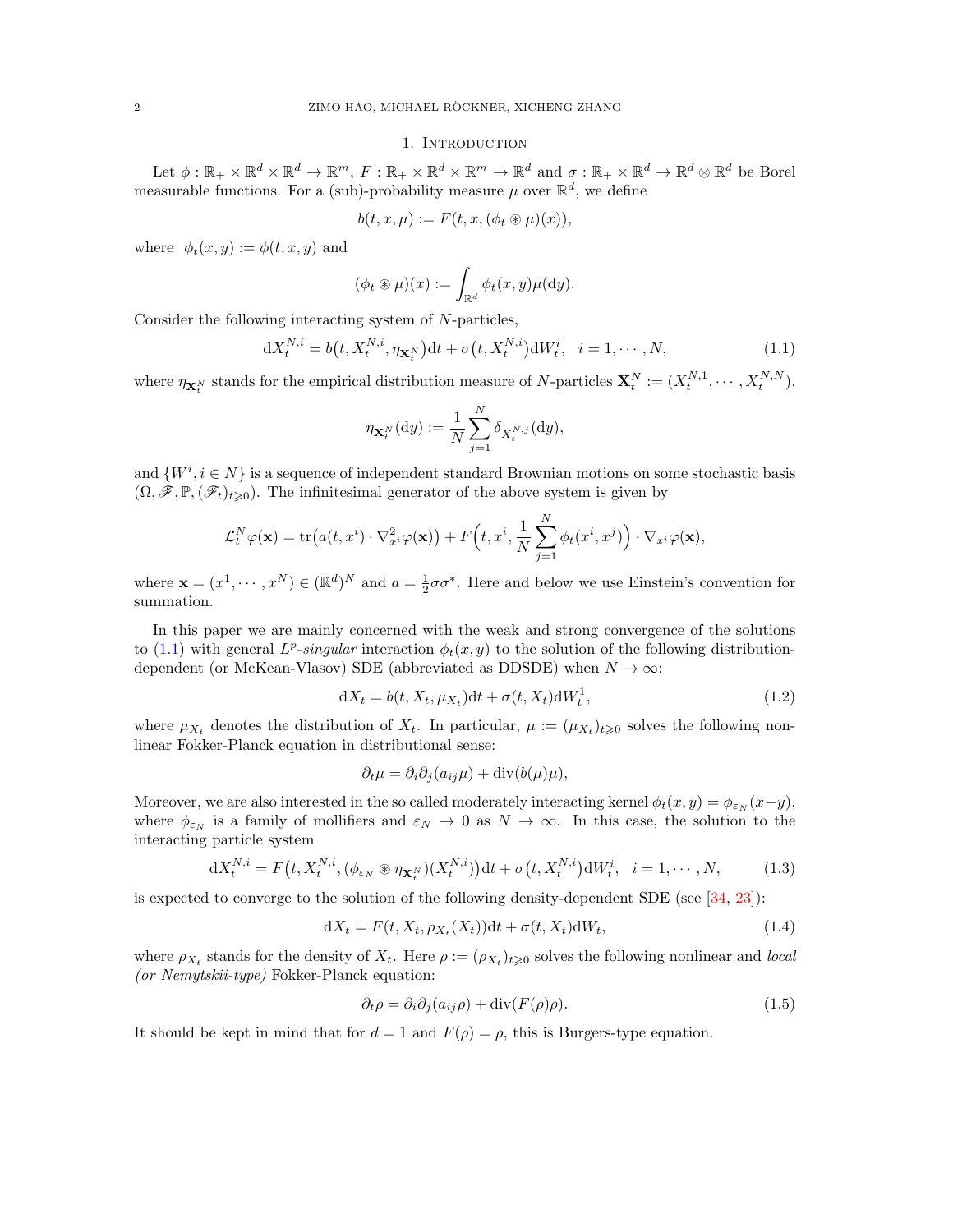For the motion of a single particle, when  $\phi \in L_t^q(L_x^p)$  with  $\frac{d}{p} + \frac{2}{q} < 1$ , Krylov and Röckner [\[25\]](#page-45-0) showed the existence and uniqueness of strong solutions to the following SDE by Girsanov's transformation:

$$
dX_t = \phi_t(X_t)dt + dW_t.
$$

Later, Zhang [\[48\]](#page-46-1) extended their result to the multiplicative noise case by Zvonkin's transformation of [\[52\]](#page-46-2) (see also [\[50,](#page-46-3) [45\]](#page-46-4)). However, for N-particle system [\(1.1\)](#page-1-1) with  $F(t, x, r) = r$  and  $\phi_t(x, y) =$  $\phi_t(x-y)$ , where  $\phi$  is as above, one can not use these well-known results for  $L_t^q(L_x^p)$  drifts to derive the well-posedness by considering [\(1.1\)](#page-1-1) as an SDE in  $\mathbb{R}^{Nd}$ . For instance, when  $N = 3$ , consider the following SDE in  $\mathbb{R}^{3d}$ :

$$
\begin{cases} dX_t^1 = \left[ \phi(X_t^1, X_t^2) + \phi(X_t^1, X_t^3) \right] dt + dW_t^1, \\ dX_t^2 = \left[ \phi(X_t^2, X_t^1) + \phi(X_t^2, X_t^3) \right] dt + dW_t^2, \\ dX_t^3 = \left[ \phi(X_t^3, X_t^1) + \phi(X_t^3, X_t^2) \right] dt + dW_t^3, \end{cases}
$$
(1.6)

where  $|\phi(x,y)| \leq h(x-y)$  and  $h \in L^p$  with  $p > d$ . For  $i = 1, 2, 3$ , let  $\phi_i(x_1, x_2, x_3) := \sum_{j \neq i} \phi(x_i, x_j)$ . As a function of  $(x_1, x_2, x_3)$  in  $\mathbb{R}^{3d}$ , one only has

<span id="page-2-1"></span>
$$
\phi_i \in L_{x_i^*}^{\infty} L_{x_i}^p, \quad i = 1, 2, 3,
$$
\n(1.7)

where  $x_i^*$  stands for the remaining variables except for  $x_i$ . It does not satisfy the conditions in [\[25\]](#page-45-0). Note that in the same work  $[25]$ , Krylov and Röckner also showed the strong well-posedness for a class of special stochastic particle system with singular gradient interaction  $\phi = \nabla V$ , where V is continuously differentiable on  $\mathbb{R}^d \setminus \{0\}$  and satisfies some other conditions (see Section 9 in [\[25\]](#page-45-0)). Moreover, the strong well-posedness for particle system with Biot-Savart law interaction kernel  $\phi(x) = (-x_2, x_1)/|x|^2$  was established in [\[35\]](#page-46-5) and [\[13\]](#page-45-3), which is related to the random point vortex approximation for two dimensional Navier-Stokes equations. In the above well-known works, the key point of establishing the strong well-posedness is to prove that the process  $X_t^i - X_t^j$  for  $i \neq j$ does not touch the singular point 0, i.e. the state space is  $\mathbb{R}^{Nd}$  "without diagonals". However, the strong well-posedness for particle systems [\(1.1\)](#page-1-1) with general  $L^p$ -interaction kernels on all of  $\mathbb{R}^{Nd}$ has still been open.

Therefore, our first task is to extend  $[25, 48]$  $[25, 48]$  to the case of mixed  $L^p$ -spaces. We mention here that although Ling and Xie  $[29]$  have already considered singular SDEs in mixed  $L^p$ -spaces, their result cannot be applied to equation  $(1.6)$  due to the new feature that we need to consider the order of the integral in  $x_1, x_2, x_3$  as well as the different integrability indices. Notice that each  $\phi_i$ belongs to a different mixed  $L^p$ -space. For DDSDE  $(1.2)$ , in  $[37]$ , the last two authors of the present paper have already shown the weak and strong well-posedness (see also [\[28\]](#page-45-5) and [\[33\]](#page-46-7) for bounded measurable interaction kernel). Furthermore, weak solutions to the distribution density-dependent SDE [\(1.4\)](#page-1-3), were constructed in [\[2\]](#page-44-1), first solving the corresponding Fokker-Planck-Kolmogorov equation and using the superposition principle, and strong solutions were constructed in [\[16\]](#page-45-6) by directly using Euler's scheme. Recently, Wang [\[44\]](#page-46-8) studied the weak and strong well-posedness for more general distribution density-dependent SDEs with singular coefficients by a fixed point argument, but not for mixed  $L^p$ -drifts. Nowadays, there is a vast literature about McKean-Vlasov or mean-field SDEs. We do not intend to list all the papers here. The interesting reader is referred to the references in the already mentioned papers.

<span id="page-2-0"></span>1.1. Propagation of chaos. In this subsection we recall some notions and well-known results about the propagation of chaos.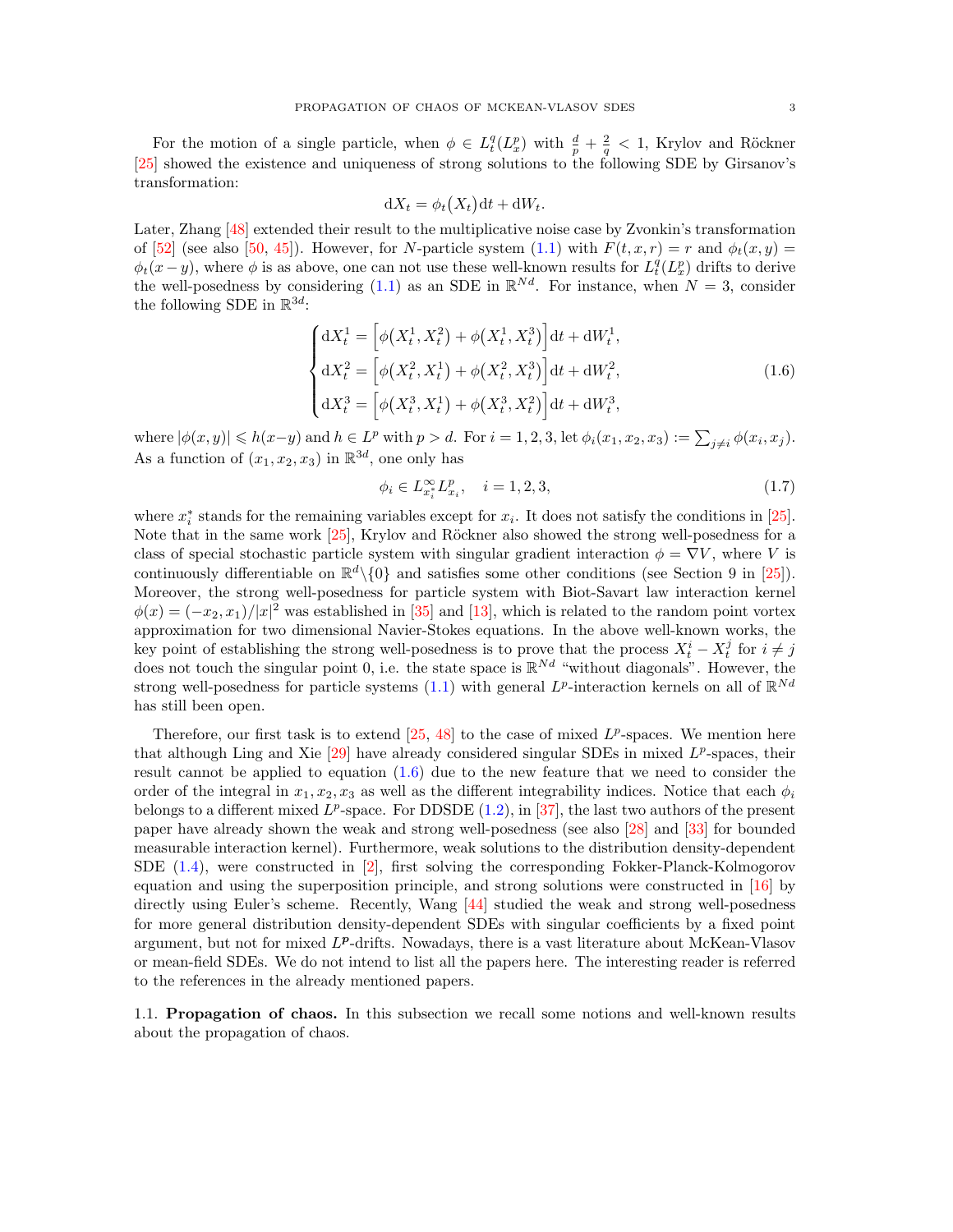**Kac's chaos:** Let E be a Polish space and  $\mu \in \mathcal{P}(E)$  a probability measure on E. Let  $(\mu^N)_{N \in \mathbb{N}}$  be a sequence of symmetric probability measures on the respective product space  $E^N$ , where symmetric means that for any permutation  $(x_{i_1}, \dots, x_{i_N})$  of  $(x_1, \dots, x_N)$ ,

<span id="page-3-0"></span>
$$
\mu^N(\mathrm{d}x_{i_1},\cdots,\mathrm{d}x_{i_N})=\mu^N(\mathrm{d}x_1,\cdots,x_N).
$$

In particular,  $\mu^N$  has a common 1-marginal distribution. One says that  $(\mu^N)_{N\in\mathbb{N}}$  is  $\mu$ -chaotic if for any  $k \in \mathbb{N}$  (see [\[24\]](#page-45-7)),

<span id="page-3-1"></span>
$$
\mu^{N,k} \text{ weakly converges to } \mu^{\otimes k} \text{ as } k \leq N \to \infty,
$$
\n(1.8)

where  $\mu^{N,k}(\mathrm{d}x_1,\dots,\mathrm{d}x_k) = \mu^N(\mathrm{d}x_1,\dots,\mathrm{d}x_k,E,\dots,E)$  is the k-fold marginal distribution of  $\mu^N$ . It is well known that [\(1.8\)](#page-3-0) holds if and only if (1.8) holds for only  $k = 2$  (see [\[42,](#page-46-9) (i) of Proposition 2.2]). In the language of random variables, Kac's chaos can be restated as follows: Let  $\boldsymbol{\xi}^N := (\xi^{N,1}, \cdots, \xi^{N,N})$  be a family of E-valued random variables. If the law of  $\boldsymbol{\xi}^N$  is symmetric and  $\mu$ -chaotic, one says that  $\xi^N$  is  $\mu$ -chaotic. It is also equivalent to (see [\[42,](#page-46-9) (ii) of Proposition 2.2])

the empirical measure  $\eta_{\xi^N}(dy) := \frac{1}{N} \sum_{j=1}^N \delta_{\xi^{N,j}}(dy) \in \mathcal{P}(E)$  converges to  $\mu$  in law. (1.9)

Note that  $\boldsymbol{\xi}^N$  can be regarded as N-random particles in state space E. From this viewpoint, Kac's chaos means that if one observes the distribution of any  $k$ -particles, then they become statistically independent as N goes to infinity. Indeed, [\(1.9\)](#page-3-1) is a law of large numbers, i.e., for any  $\varphi \in C_b(E)$ .

$$
\eta_{\xi^N}(\varphi) := \frac{1}{N} \sum_{j=1}^N \varphi(\xi^{N,j}) \to \mu(\varphi) := \int_E \varphi(x) \mu(\mathrm{d}x), \quad \text{in law}.
$$

In Hauray and Mischler's work [\[17\]](#page-45-8), various quantitative and qualitative estimates related to the chaos are obtained for different notions such as Kac's chaos, entropy chaos and Fisher information chaos. More references about Kac's chaos can be also found in [\[17\]](#page-45-8).

Propagation of chaos: If one considers Kac's chaos as a static version of chaos, then propagation of chaos is usually understood as a dynamical version of Kac's chaos. More precisely, let  $(\boldsymbol{\xi}_t^N)_{t\geqslant0} := (\xi_t^{N,1},\cdots,\xi_t^{N,N})_{t\geqslant0}$  be a family of  $E^N$ -valued continuous stochastic processes, which can be thought of as the evolution of N-particles. Let  $(\xi_t)_{t\geqslant0}$  be a limit E-valued continuous stochastic process defined on the same probability space. Let  $\mu_t^N$  be the law of  $\xi_t^N$  in  $E^N$  and  $\mu_t$ be the law of  $\xi_t$  in E. Suppose that  $\mu_0^N$  is  $\mu_0$ -chaotic at time 0. One says that propagation of chaos holds if for any time  $t > 0$ ,  $\mu_t^N$  is  $\mu_t$ -chaotic. Usually, as the evolution of particle distributions, the probability measures  $\mu_t^N$  and  $\mu_t$  satisfy some Fokker-Planck equation in the weak sense. Therefore, it can be studied by purely PDE's method. However, as stochastic processes, one would like to have the following stronger convergence in a probabilistic sense: for each  $t > 0$ ,

<span id="page-3-3"></span><span id="page-3-2"></span>
$$
\lim_{N \to \infty} \mathbb{E} |\xi_t^{N,1} - \xi_t| = 0,
$$

or in the functional path sense

$$
\lim_{N \to \infty} \mathbb{E}\left(\sup_{s \in [0,t]} |\xi_s^{N,1} - \xi_s|\right) = 0. \tag{1.10}
$$

In fact, when F,  $\phi$  and  $\sigma$  are globally Lipschitz continuous in x, r and uniformly in t, McKean [\[30\]](#page-45-9) firstly established the following result for  $(1.1)$  and  $(1.2)$ : for any  $T > 0$ ,

$$
\mathbb{E}\left(\sup_{s\in[0,T]}|X_s^{N,1}-X_s|^2\right) \leqslant \frac{C(b,\sigma,T)}{N},\tag{1.11}
$$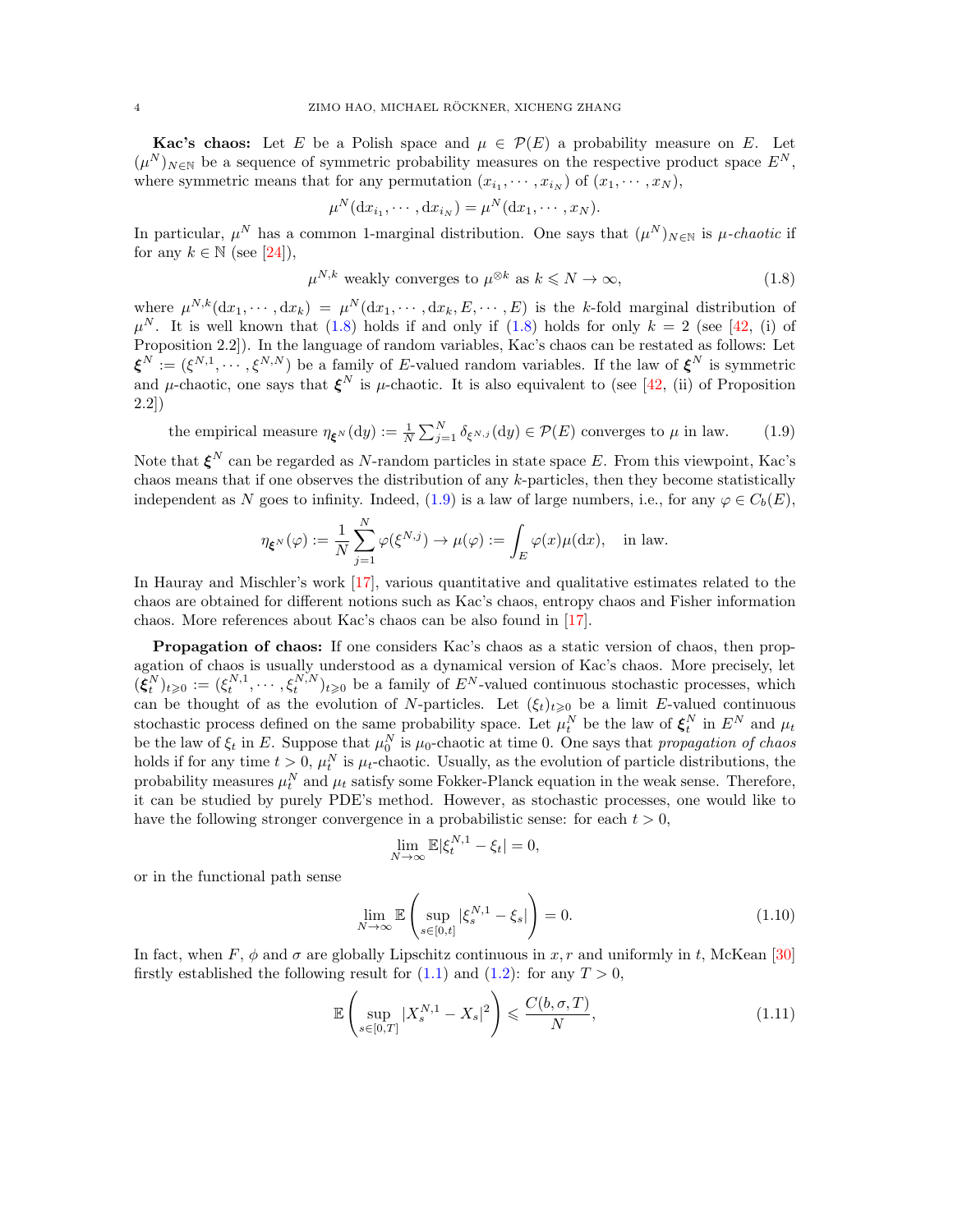where the constant  $C(b, \sigma, T) > 0$  can be estimated explicitly. We note that the power of convergence rate N is sharp. The above estimate is also reproven by Sznitman  $[42]$  by more direct synchronous coupling methods. Since then, propagation of chaos has undergone an enormous development in mathematical kinetic theory (see  $[15, 32, 17, 20]$  $[15, 32, 17, 20]$  $[15, 32, 17, 20]$  $[15, 32, 17, 20]$  $[15, 32, 17, 20]$  $[15, 32, 17, 20]$ ). Moreover, propagation of chaos also appears in many other disciplines including data science [\[11\]](#page-45-12), mean-field games  $[6, 7]$  $[6, 7]$  and the training of neural networks [\[38\]](#page-46-11), etc. In a recent paper [\[8\]](#page-45-14), Chaintron and Diez reviews various models, methods as well as applications for propagation of chaos.

Obviously, Lipschitz assumptions on  $F, \phi$  and  $\sigma$  are too strong in practice. In fact, most of the interesting physical models have bounded measurable or even singular interaction kernels. For examples, the rank-based interaction diffusion studied in [\[40,](#page-46-12) [26\]](#page-45-15) has a discontinuous interaction kernel (see [\(1.20\)](#page-6-1) below), and the Biot-Savart law appearing in the vortex description of 2d imcompressible Navier-Stokes equations has a singular kernel like  $x^{\perp}/|x|^2$ . For this type of singular kernels, Osada [\[36\]](#page-46-13) firstly showed the propagation of chaos for the point vortices associated with the 2d Navier-Stokes equation with large viscosity. Recently, in [\[14\]](#page-45-16), Fournier, Hauray, and Mischler dropped the assumption of large viscosity by the classical martingale method. More recently, Jabin and Wang [\[20\]](#page-45-11) obtained a first quantitative convergence rate about the relative entropy between the law of particle system and the tensorized limit law, where the key point is an estimate for the entropy and a large deviation type exponential functional. In fact, the results in [\[20\]](#page-45-11) can be applied to a large class of singular kernels K in  $W^{-1,\infty}$  with  $K(x) = -K(-x)$ , as well as the bounded measurable interaction kernel (see Section [5.2\)](#page-37-0). We note that the proof in [\[20\]](#page-45-11) strongly depends on the symmetry of the kernel  $K(x)$ , not valid for general  $L^p$ -singular kernel.

For general  $L^p$ -singular interaction kernels, in [\[43\]](#page-46-14), Tomašević uses the partial Girsanov transform as in [\[21\]](#page-45-17) to derive the propagation of chaos under the extra assumption that the set of discontinuous points of the interaction kernel has Lebesgue measure zero. In [\[18\]](#page-45-18), Hoeksema, Holding, Maurelli and Tse showed a large deviation result for a particle system with  $L^p$ -singular interaction kernels. As a byproduct, they also obtained a result of propagation of chaos (see also [\[26\]](#page-45-15)). However, in [\[43\]](#page-46-14) and [\[18\]](#page-45-18), both of them assume the initial distributions of the particle system are i.i.d, that is, the initial distributions are not really chaotic. This assumption is crucial for them to construct a weak solution for the interaction particle system by Girsanov's transform. In the present paper we overcome this difficulty by showing the existence of strong solutions for the particle system (see Lemma [5.2](#page-29-0) below), and then obtain the strong convergence as in [\(1.10\)](#page-3-2) for singular interaction kernels and the quantitative convergence  $(1.11)$  for bounded measurable kernels by Zvonkin's transformation. Note that Bao and Huang [\[1\]](#page-44-3) have already used the Zvonkin transformation to obtain propagation of chaos for Hölder interaction kernels with non-optimal rate  $N^{-1/4}.$ 

<span id="page-4-0"></span>1.2. Main results. Before stating our main assumptions, we introduce the following index sets:

<span id="page-4-2"></span><span id="page-4-1"></span>
$$
\mathcal{I}^o := \left\{ (q, \mathbf{p}) \in (2, \infty)^{1+d} : |\frac{1}{\mathbf{p}}| + \frac{2}{q} < 1 \right\} \tag{1.12}
$$

and

$$
\mathscr{X} := \{ \mathbf{x} = (x_{i_1}, \cdots, x_{i_d}) : \text{any permutation of } (x_1, \cdots, x_d) \}.
$$

Now we make the following main assumptions:

(H<sup> $\sigma$ </sup>) There are  $\kappa_0 \geq 1$  and  $\gamma_0 \in (0,1]$  such that for all  $t \geq 0$  and  $x, x', \xi \in \mathbb{R}^d$ ,

$$
\kappa_0^{-1}|\xi| \leqslant |\sigma(t,x)\xi| \leqslant \kappa_0|\xi|, \quad \|\sigma(t,x) - \sigma(t,x')\|_{HS} \leqslant \kappa_0|x - x'|^{\gamma_0},\tag{1.13}
$$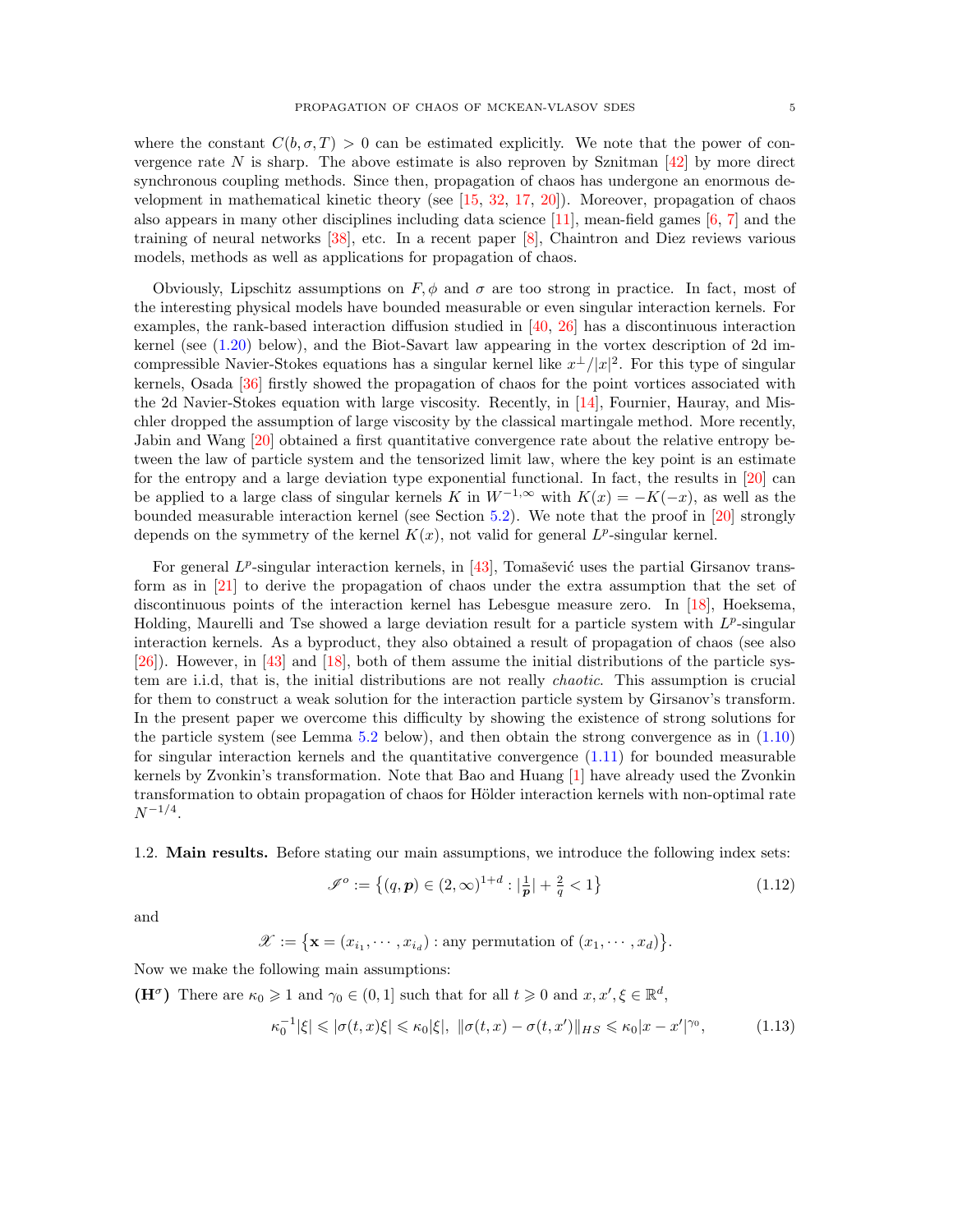where  $\|\cdot\|_{HS}$  is the usual Hilbert-Schmidt norm of a matrix. Moreover, for some  $(q_0, p_0) \in$  $\mathscr{I}^o$  and  $\mathbf{x}_0 \in \mathscr{X}$  and any  $T > 0$ ,

<span id="page-5-5"></span><span id="page-5-4"></span><span id="page-5-1"></span>
$$
\|\nabla\sigma\|_{\mathbb{L}^{q_0}_T(\widetilde{\mathbb{L}}^{p_0}_{\mathbf{x}_0})} \leq \kappa_0,\tag{1.14}
$$

where the localized space  $\widetilde{\mathbb{L}}_{\mathbf{x}}^p$  is defined in Subsection [2.1](#page-8-1) below.

(H<sup>b</sup>) Suppose that  $\phi_t(x, x) = 0$  and for some measurable  $h : \mathbb{R}_+ \times \mathbb{R}^d \to \mathbb{R}_+$  and  $\kappa_1 > 0$ ,

$$
|F(t, x, r)| \le h(t, x) + \kappa_1 |r|, \quad |F(t, x, r) - F(t, x, r')| \le \kappa_1 |r - r'|,
$$
\n(1.15)

and for some  $(q, p) \in \mathscr{I}^o$  and  $\mathbf{x} \in \mathscr{X}$  and for any  $T > 0$ ,

$$
\|h\|_{\mathbb{L}^q_T(\widetilde{\mathbb{L}}^p_x)} + \left[\int_0^T \sup_{y \in \mathbb{R}^d} \left(\|\phi_t(\cdot,y)\|_{\widetilde{\mathbb{L}}^p_x}^q + \|\phi_t(y,\cdot)\|_{\widetilde{\mathbb{L}}^p_x}^q\right) dt\right]^{\frac{1}{q}} \leq \kappa_1. \tag{1.16}
$$

Example 1. We provide two examples to illustrate condition [\(1.16\)](#page-5-1).

- (i) Let  $d \geq 2$  and  $\phi_t(x, y) = c_t(x, y)/|x-y|^{\alpha}$ , where  $c_t(x, y)$  is bounded measurable and  $\alpha \in (0, 1)$ . It is easy to see that [\(1.16\)](#page-5-1) holds for q close to  $\infty$  and  $p \in (d, \frac{d}{\alpha})$  with  $\frac{d}{p} + \frac{2}{q} < 1$ .
- (ii) Let  $d \geq 1$  and  $\phi_t(x, y) = c_t(x, y) / \prod_{i=1}^d |x_i y_i|^{\alpha_i}$ , where  $\alpha_i \in (0, \frac{1}{2})$  satisfies  $\alpha_1 + \cdots + \alpha_d < 1$ and  $c_t(x, y)$  is bounded measurable. Note that one can choose q close to  $\infty$  and  $p_i > 2$  close to  $1/\alpha_i$  so that  $\left|\frac{1}{p}\right| + \frac{2}{q} < 1$  and  $(1.16)$  holds. In this case, the kernel is allowed to have singularities along each axis.

Throughout this paper we use Θ to denote the set of parameters that a constant may depend on. Θ may have different parameters in different occasions, which should be clear from the context, e.g.,

$$
\Theta = (m, d, \gamma_0, \kappa_0, \kappa_1, q_0, \mathbf{p}_0, q, \mathbf{p}, \cdots).
$$

The aim of this paper is to show the following strong convergence of the particle approximation.

<span id="page-5-0"></span>**Theorem 1.1.** Let  $T > 0$ . Under  $(\mathbf{H}^{\sigma})$  and  $(\mathbf{H}^{b})$ , for any initial values  $\mathbf{X}_{0}^{N}$  and  $X_{0}$ , there are unique strong solutions  $X_t^N$  and  $X_t$  to particle system [\(1.1\)](#page-1-1) and DDSDE [\(1.2\)](#page-1-2), respectively. Moreover, letting  $\mu_0^N$  be the law of  $\mathbf{X}_0^N$  in  $\mathbb{R}^{dN}$  and  $\mu_0$  the law of  $X_0$  in  $\mathbb{R}^d$ , we have the following strong convergence results:

(i) (Singular kernel) Suppose that  $\mu_0^N$  is symmetric and  $\mu_0$ -chaotic, and

$$
\lim_{N \to \infty} \mathbb{E}|X_0^{N,1} - X_0|^2 = 0.
$$

Then for any  $\gamma \in (0, 1)$ ,

$$
\lim_{N \to \infty} \mathbb{E} \left( \sup_{t \in [0,T]} |X_t^{N,1} - X_t|^{2\gamma} \right) = 0.
$$
\n(1.17)

(ii) (Bounded kernel) If h and  $\phi$  in  $(H^b)$  are bounded measurable and

<span id="page-5-3"></span><span id="page-5-2"></span>
$$
\kappa_2 := \sup_N \mathcal{H}\big(\mu_0^N | \mu_0^{\otimes N}\big) < \infty,\tag{1.18}
$$

where  $\mu_0^{\otimes N} \in \mathcal{P}((\mathbb{R}^d)^N)$  is the N-tensor of  $\mu_0$  and H stands for the relative entropy (see [\(4.3\)](#page-21-1) below), then for any  $\delta > 2$  and  $\gamma \in (0,1)$ , there are constants  $C_i = C_i(T, \gamma, \delta, \Theta) > 0$ ,  $i = 1, 2$ independent of  $\phi$  and  $\kappa_2$  such that

$$
\mathbb{E}\left(\sup_{t\in[0,T]}|X_t^{N,1}-X_t|^{2\gamma}\right)\leqslant C_1e^{C_2\|\phi\|_{\infty}^{\delta}}\left(\mathbb{E}|X_0^{N,1}-X_0|^2+\frac{\kappa_2+1}{N}\right)^{\gamma}.\tag{1.19}
$$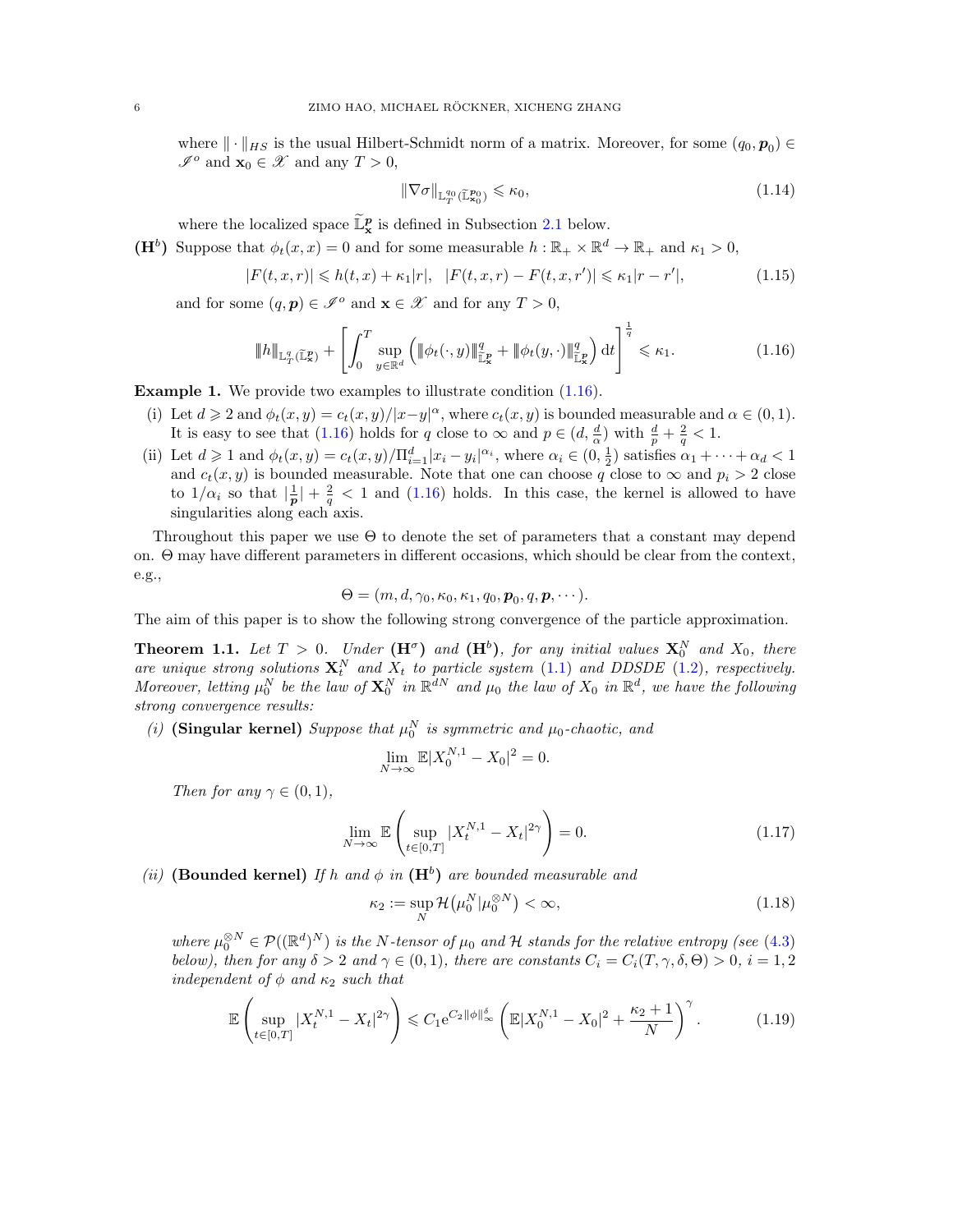**Remark 1.2.** If  $\sup_N \mathbb{E}|X_0^{N,1}|^p < \infty$  for some  $p > 2$ , then by interpolation one in fact has

$$
\lim_{N \to \infty} \mathbb{E} \left( \sup_{t \in [0,T]} |X_t^{N,1} - X_t|^{p\gamma} \right) = 0, \ \ \gamma \in (0,1).
$$

The Euler approximation for particle system [\(1.1\)](#page-1-1) with bounded interaction kernel was studied in [\[49\]](#page-46-15), which combined with [\(1.19\)](#page-5-2) implies the full discretization approximation for DDSDE [\(1.2\)](#page-1-2).

**Example 2.** Let  $d = 1$ . Consider the following rank-based interaction:

<span id="page-6-1"></span>
$$
b(t, x, \mu) = F(t, x, \mu(-\infty, x]).
$$
\n(1.20)

In this case, the interaction kernel is  $\phi(x, y) = 1_{(-\infty, x]}(y) = 1_{x-y\geq 0}$ , which is bounded and discontinuous. Thus, by [\(1.19\)](#page-5-2) we have the strong convergence rate of the particle approximation. discontinuous. Thus, by (1.19) we have the strong convergence rate of the particle approximation.<br>In particular, if we let  $V(x) := \mu((-\infty, x])$ ,  $\sigma(t, x) = \sqrt{2}$  and  $F(t, x, r) = g(r)$ , then V solves the following Burgers type equation:

<span id="page-6-3"></span>
$$
\partial_t V = \Delta V + \left( \int_0^V g(r) \mathrm{d} r \right)'.
$$

For  $g(r) = r$ , this is the classical Burgers equation. In this way, the above Burgers type equation has been studied in [\[5,](#page-44-4) [22,](#page-45-19) [26\]](#page-45-15). In the following Example 3, we have another way to simulate Burgers equation via moderate interaction particle system.

Next we turn to the moderate interaction system [\(1.3\)](#page-1-4) and have the following result.

<span id="page-6-0"></span>**Theorem 1.3.** Let  $T > 0$ . Suppose that  $(\mathbf{H}^{\sigma})$  holds, and

$$
|F(t, x, r)| \le \kappa_1, \quad |F(t, x, r) - F(t, x, r')| \le \kappa_1 |r - r'|,\tag{1.21}
$$

and for  $\varepsilon_N \in (0,1)$  with  $\varepsilon \to 0$  as  $N \to \infty$ ,

$$
\phi_t(x,y) = \phi_{\varepsilon_N}(x-y) = \varepsilon_N^{-d} \phi((x-y)/\varepsilon_N),
$$

where  $\phi$  is a bounded probability density function in  $\mathbb{R}^d$  with support in the unit ball. Then for any initial value  $X_0$  with bounded density  $\rho_0$ , there is a unique strong solution X to density-dependent SDE [\(1.4\)](#page-1-3) such that for each  $t > 0$ ,  $X_t$  admits a density  $\rho_t$  with

$$
\|\rho_t\|_{\infty} \leqslant C(T,\Theta) \|\rho_0\|_{\infty}, \ t \in [0,T]. \tag{1.22}
$$

Moreover, under [\(1.18\)](#page-5-3), for any  $T > 0$ ,  $\beta \in (0, \gamma_0)$ ,  $\gamma \in (0, 1)$  and  $\delta > 2$ , there are constants  $C_i = C_i(T, \beta, \gamma, \delta, \Theta) > 0$ ,  $i = 1, 2, 3$  such that for all  $N \ge 2$ ,

$$
\mathbb{E}\left(\sup_{t\in[0,T]}|X_t^{N,1}-X_t|^{2\gamma}\right) \leq C_1 e^{C_2 \varepsilon_N^{-\delta d}} \left(\mathbb{E}|X_0^{N,1}-X_0|^2 + \frac{\kappa_2+1}{N}\right)^{\gamma} + C_3 \varepsilon_N^{2\beta\gamma}.\tag{1.23}
$$

**Remark 1.4.** Suppose that for some  $C > 0$ ,

<span id="page-6-2"></span>
$$
\mathbb{E}|X_0^{N,1}-X_0|^2 \leqslant C/N.
$$

If one chooses  $\varepsilon_N = C_4/(\ln N)^{1/(\delta d)}$  with  $C_4$  being large enough, then by [\(1.23\)](#page-6-2), for some  $C > 0$ ,

$$
\mathbb{E}\left(\sup_{t\in[0,T]}|X_t^{N,1}-X_t|^{2\gamma}\right)\leqslant\frac{C}{(\ln N)^{(2\beta\gamma)/(\delta d)}}.
$$

In [\[23\]](#page-45-2), under smoothness assumptions on F,  $\phi$  and the initial density  $\rho_0$ , Jourdain and Méléard [\[23,](#page-45-2) Theorem 2.7] have proven a similar estimate as [\(1.23\)](#page-6-2). We note that the concept of moderately interacting particles was introduced by Oelschläger in [\[34\]](#page-46-0). Therein,  $\varepsilon_N = N^{-\beta/d}$  and  $\beta \in (0,1)$ . For  $\beta = 0$  and  $\beta = 1$ , they are called weakly and strongly interacting, since they correspond to the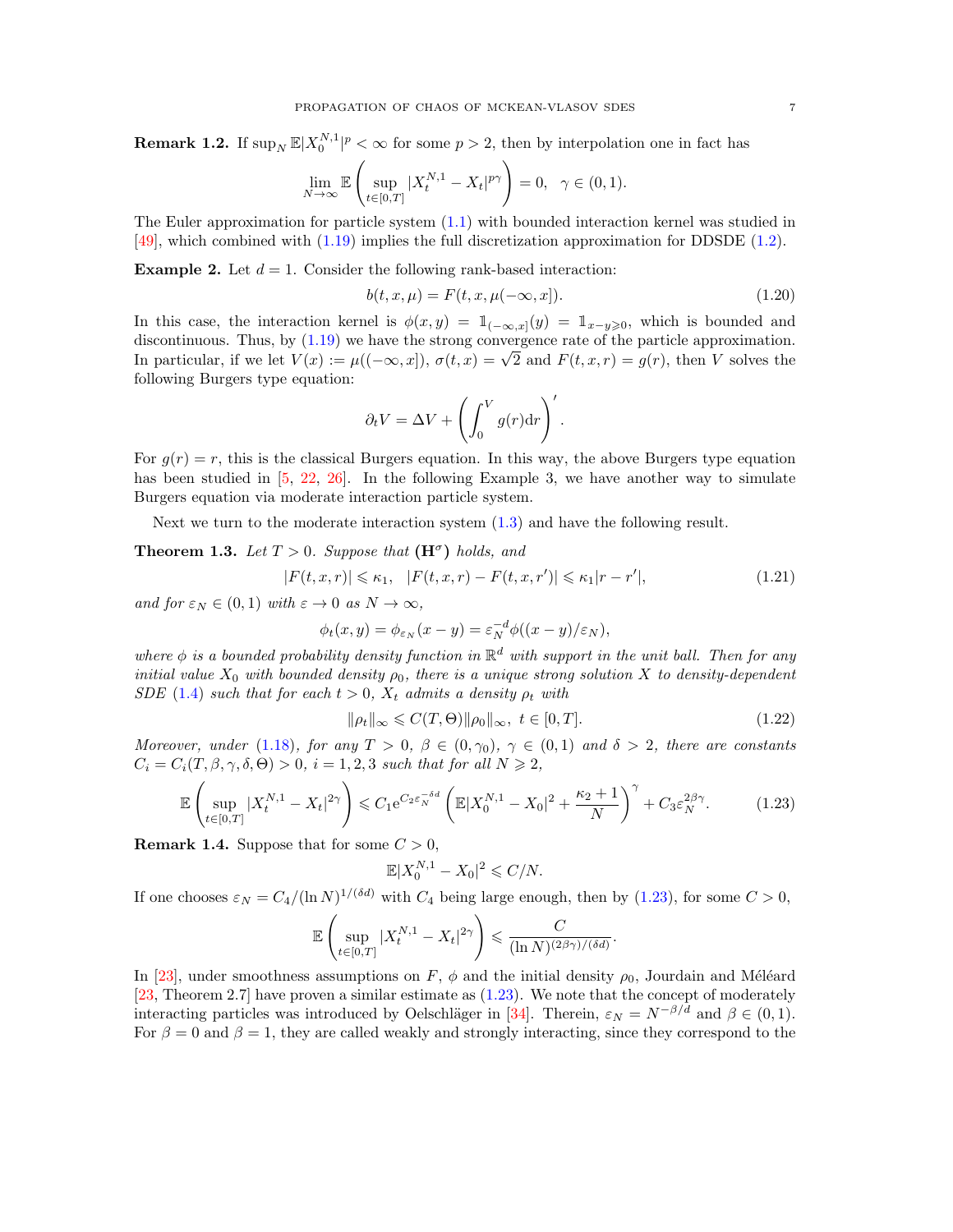scaling order  $1/N$  and 1, respectively. While, the moderate interaction refers to any choice of  $\varepsilon_N$ with that  $\varepsilon_N \to 0$  and  $\varepsilon_N^{-d}/N = o(1)$ .

Although we assume that F is bounded in  $(1.21)$ , once we can establish the existence of bounded solutions to the Fokker-Planck equation  $(1.5)$  under linear growth assumptions of F in r, then the boundedness of  $F$  in  $(1.21)$  is no longer a restriction. We illustrate this in the following example.

Example 3. Consider the following special case:

$$
\partial_t \rho = \Delta \rho + \text{div}(F(\rho)\rho),
$$

where  $F: \mathbb{R}_+ \to \mathbb{R}^d$  satisfies  $\sum_{i=1}^d |F'_i(r)| \leq \kappa_1$ . Since the above equation can be written in the following transport form:

$$
\partial_t \rho = \Delta \rho + (F(\rho) + F'(\rho)\rho) \cdot \nabla \rho,
$$

it is easy to see that by the maximum principle,

$$
\|\rho_t\|_{\infty} \leq \|\rho_0\|_{\infty}.
$$

This can be established rigorously by considering the truncated F as  $F_n(r) = F(r \wedge n)$ , where  $n > ||\rho_0||_{\infty}$ . In particular, the above example covers the one dimensional Burgers equation, i.e.,  $F(r) = r$ . In this case, if one takes  $\phi(x) = 1_{[-1,1]}(x)/2$  in [\(1.3\)](#page-1-4), then

$$
(\phi_{\varepsilon_N} \circledast \eta_{\mathbf{X}_t^N})(X_t^{N,i}) = \frac{1}{2N\varepsilon_N} \sum_{j=1}^N \mathbb{1}_{|X_t^{N,i} - X_t^{N,j}| \leq \varepsilon_N}.
$$

We believe that this is useful for numerical experiments.

<span id="page-7-0"></span>1.3. Structure of the paper. In Section 2 we first introduce the localized mixed  $L^p$ -spaces and its basic properties used in this paper. Then we study second order parabolic PDEs with mixed L<sup>p</sup>-drifts and show the unique existence of strong solutions. Since each component of the drift may be in a different mixed  $L^p$ -space, the new point here is that the second order derivative of the solution shall stay in a direct sum space (see Theorem [2.9\)](#page-14-0).

In Section 3, we show the weak and strong well-posedness for stochastic differential equations with mixed  $L^p$ -drifts. As usual, we need to prove a priori Krylov estimates based on the PDE estimates obtained in Section 2, and then show that we can perform the Zvonkin transformation. Since Zvonkin's transformation is a  $C<sup>1</sup>$ -diffeomorphism and reduces the original singular SDE to an equivalent regular SDE, one can use well-known results such as the heat kernel estimates to derive some apriori estimates for the original SDE, and then show our main results. We emphasize that the mixed  $L^p$ -space is not invariant under  $C^1$ -diffeomorphism transformation. Thus one can not obtain the Krylov estimate directly through the transformed equation. Instead, we use the heat kernel estimates to show the Krylov estimate for the indices  $(q, p) \in \mathscr{I}_2$ .

In Section 4, by Picard's iteration, we show the weak and strong well-posedness for distribution density-distribution dependent SDEs with mixed  $L^p$ -drifts, where we use the entropy formula, Pinsker's inequality and the Fokker-Planck equation to show that the Picard iteration of the density is a Cauchy sequence in  $L^1 \cap L^{\infty}$ .

In Section 5, by the classical martingale method we show that the propagation of chaos for systems as in [\(1.1\)](#page-1-1) with singular kernels holds in the weak sense, where the key point is to use the partial Girsanov transform used in [\[21,](#page-45-17) [43\]](#page-46-14) to derive some uniform estimate for the exponential functional. In particular, the strong solution is used to treat the chaos of the initial distributions. Moreover, we also provide a detailed proof for Jabin and Wang's quantitative result [\[20\]](#page-45-11) for bounded interaction kernels. This is not new and only for the readers' convenience.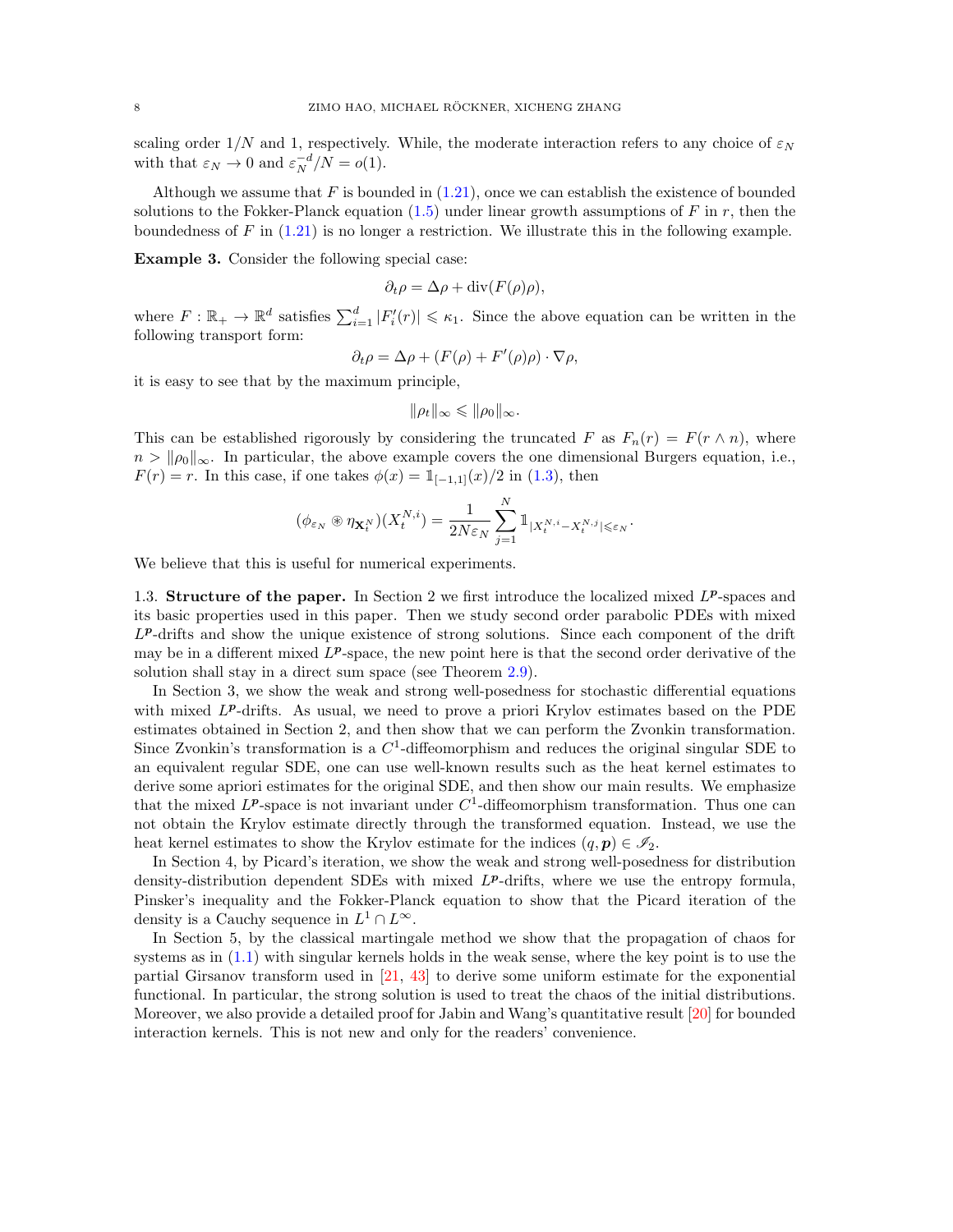In Sections 6 and 7, we give the proofs of Theorems [1.1](#page-5-0) and [1.3,](#page-6-0) and show how to use Zvonkin's transformation again to derive the strong convergence from the weak convergence obtained in Section 5, where the key point is Lemma [6.1.](#page-39-1)

We conclude this introduction by introducing the following convention: Throughout this paper, we use  $C$  with or without subscripts to denote constants, whose values may change from line to line. We also use := to indicate a definition and  $a^+ := 0 \vee a$ . By  $A \leq_C B$  and  $A \leq_C B$  or simply  $A \leq B$  and  $A \approx B$ , we mean that for some constant  $C \geq 1$ ,

$$
A\leqslant CB, \ \ C^{-1}B\leqslant A\leqslant CB.
$$

### 2. Preliminaries

<span id="page-8-1"></span><span id="page-8-0"></span>2.1. Mixed  $L^p$ -spaces. In this section we recall the definition of localized mixed  $L^p$ -spaces, which was originally introduced in [\[3\]](#page-44-5). As we have seen in the introduction, these are very suitable for singular interacting particle system (see also [\[18\]](#page-45-18)). Let  $d \in \mathbb{N}$ . For a multi-index  $p = (p_1, \dots, p_d) \in$  $(0,\infty]^d$  and any permutation  $\mathbf{x}\in\mathscr{X},$  the mixed  $\mathbb{L}^p_{\mathbf{x}}$  -space is defined by

$$
||f||_{\mathbb{L}_{\mathbf{x}}^{\mathbf{p}}} := \left( \int_{\mathbb{R}} \left( \int_{\mathbb{R}} \cdots \left( \int_{\mathbb{R}} |f(x_1, \cdots, x_d)|^{p_d} dx_{i_d} \right)^{\frac{p_{d-1}}{p_d}} \cdots dx_{i_2} \right)^{\frac{p_1}{p_2}} dx_{i_1} \right)^{\frac{1}{p_1}}.
$$
 (2.1)

When  $p = (p, \dots, p) \in (0, \infty]^d$ , the mixed  $\mathbb{L}^p_\mathbf{x}$ -space is the usual  $L^p(\mathbb{R}^d)$ -space, simply denoted by  $\mathbb{L}^p$ . Note that for general  $\mathbf{x} \neq \mathbf{x}'$  and  $\mathbf{p} \neq \mathbf{p}'$ ,

$$
\mathbb{L}_{\mathbf{x}}^{\boldsymbol{p}^\prime} \neq \mathbb{L}_{\mathbf{x}}^{\boldsymbol{p}} \neq \mathbb{L}_{\mathbf{x}^\prime}^{\boldsymbol{p}}.
$$

For multi-indices  $p, q \in (0, \infty]^d$ , we shall use the following notations:

$$
\frac{1}{p} := \left(\frac{1}{p_1}, \cdots, \frac{1}{p_d}\right), \quad p \cdot q := \sum_{i=1}^d p_i q_i, \quad \left|\frac{1}{p}\right| = \sum_{i=1}^d \frac{1}{p_i},
$$

and

 $p > q$  (resp.  $p \geq q$ ;  $p = q$ )  $\Longleftrightarrow p_i > q_i$  (resp.  $p_i \geq q_i$ ;  $p_i = q_i$ ) for all  $i = 1, \dots, d$ . Moreover, we use bold numbers to denote constant vectors in  $\mathbb{R}^d$ , for example,

$$
1 = (1, \cdots, 1), \quad 2 = (2, \cdots, 2).
$$

For multi-indices  $p, q, r \in (0, \infty]^d$  with  $\frac{1}{p} + \frac{1}{r} = \frac{1}{q}$ , the following Hölder inequality holds

<span id="page-8-3"></span><span id="page-8-2"></span>
$$
||fg||_{\mathbb{L}^q_{\mathbf{x}}} \le ||f||_{\mathbb{L}^p_{\mathbf{x}}} ||g||_{\mathbb{L}^r_{\mathbf{x}}}.
$$
\n
$$
(2.2)
$$

For any multi-indices  $p, q, r \in [1, \infty]^d$  with  $\frac{1}{p} + \frac{1}{r} = 1 + \frac{1}{q}$ , the following Young inequality holds

<span id="page-8-5"></span><span id="page-8-4"></span>
$$
||f * g||_{\mathbb{L}^q_{\mathbf{x}}} \leqslant ||f||_{\mathbb{L}^p_{\mathbf{x}}} ||g||_{\mathbb{L}^r_{\mathbf{x}}}.
$$
\n
$$
(2.3)
$$

For any  $r > 0$ , let  $B_z^r$  be the ball in  $\mathbb{R}^d$  with radius r and center z. Let  $\chi : \mathbb{R}^d \to [0,1]$  be a smooth cutoff function with  $\chi|_{B_1} = 1$  and  $\chi|_{B_2^c} = 0$ . For fixed  $r > 0$ , we set

$$
\chi_z^r(x) := \chi((x-z)/r), \quad x, z \in \mathbb{R}^d. \tag{2.4}
$$

For  $p \in [1,\infty]^d$ , we introduce the following localized  $L^p$ -space (see [\[51\]](#page-46-16)):

$$
\widetilde{\mathbb{L}}^p_{\mathbf{x}} := \left\{ f \in L^1_{\text{loc}}(\mathbb{R}^d), \|f\|_{\widetilde{\mathbb{L}}^p_{\mathbf{x}}} := \sup_z \| \chi_z^r f \|_{\mathbb{L}^p_{\mathbf{x}}} < \infty \right\},\
$$

and for a finite time interval  $I \subset \mathbb{R}$  and  $q \in [1,\infty],$ 

$$
\widetilde{\mathbb{L}}_I^q(\widetilde{\mathbb{L}}_\mathbf{x}^\mathbf{p}) := \left\{ f \in L^1_{\text{loc}}(\mathbf{I} \times \mathbb{R}^d), \| f \|_{\widetilde{\mathbb{L}}_I^q(\widetilde{\mathbb{L}}_\mathbf{x}^\mathbf{p})} := \sup_z \| \chi_z^r f \|_{\mathbb{L}_I^q(\mathbb{L}_\mathbf{x}^\mathbf{p})} < \infty \right\},\tag{2.5}
$$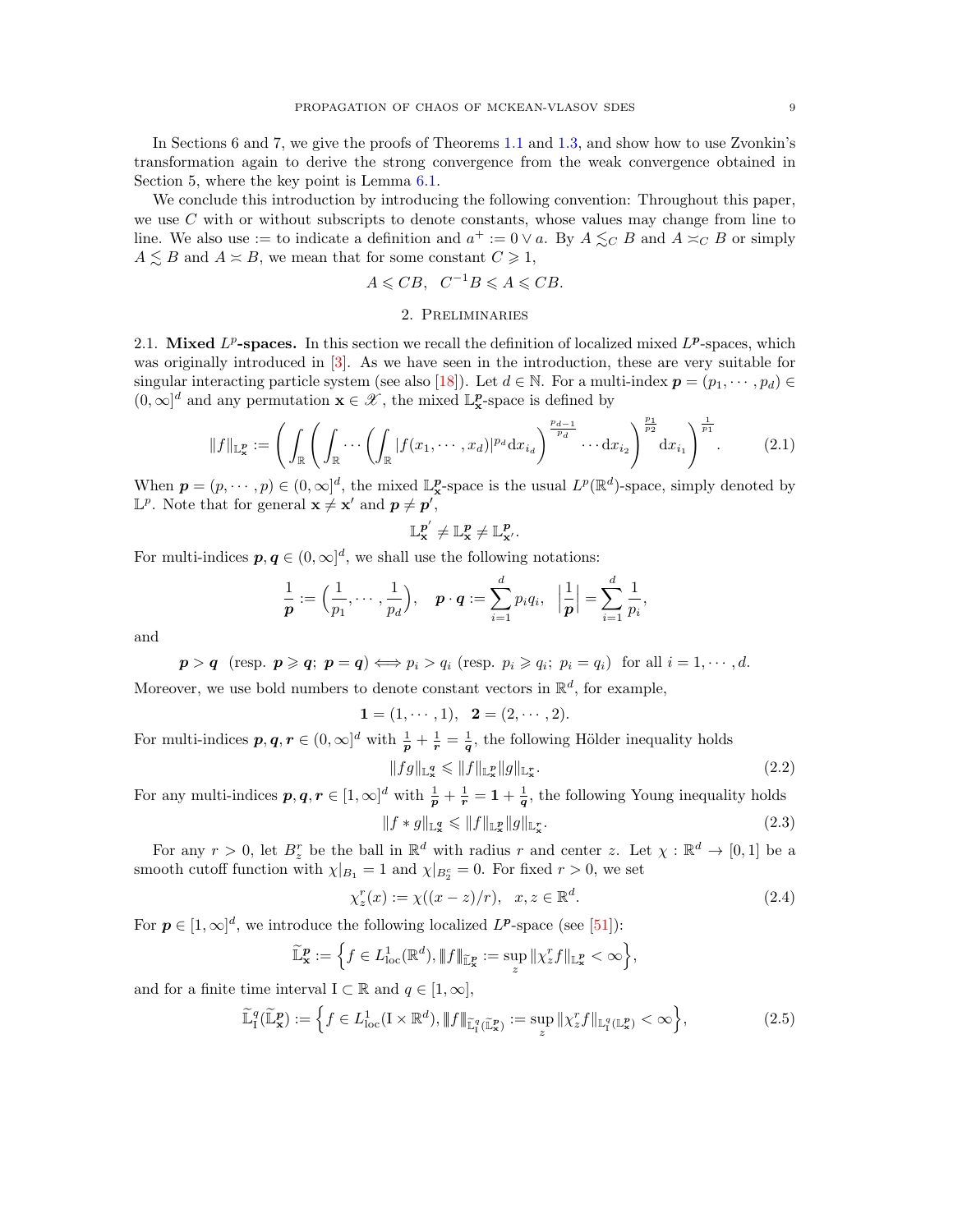where for a Banach space B we set

$$
\mathbb{L}^q_{\mathrm{I}}(\mathbb{B}):=L^q(\mathrm{I};\mathbb{B}).
$$

By a finitely covering technique, it is easy to see that the definitions of  $\tilde{\mathbb{L}}_x^p$  and  $\tilde{\mathbb{L}}_1^q(\tilde{\mathbb{L}}_x^p)$  do not depend on the choice of r (see [\[51\]](#page-46-16)), and for any  $1 \leq q_2 \leq q_1 \leq \infty$  and  $1 \leq p_2 \leq p_1 \leq \infty$ ,

$$
\widetilde{\mathbb{L}}_{\mathbf{x}}^{\mathbf{p}_1} \subset \widetilde{\mathbb{L}}_{\mathbf{x}}^{\mathbf{p}_2}, \quad \widetilde{\mathbb{L}}_{\mathbf{I}}^{q_1}(\widetilde{\mathbb{L}}_{\mathbf{x}}^{\mathbf{p}_1}) \subset \widetilde{\mathbb{L}}_{\mathbf{I}}^{q_2}(\widetilde{\mathbb{L}}_{\mathbf{x}}^{\mathbf{p}_2}).
$$
\n(2.6)

This property is the main advantage of using localized spaces. Since the supremum  $z$  in the definition of  $\widetilde{\mathbb{L}}_I^q(\widetilde{\mathbb{L}}_{\mathbf{x}}^p)$  is taken outside the time integral, we obviously have

$$
\mathbb{L}^q_\mathrm{I}(\widetilde{\mathbb{L}}^p_\mathbf{x}) \subset \widetilde{\mathbb{L}}^q_\mathrm{I}(\widetilde{\mathbb{L}}^p_\mathbf{x}).
$$

Moreover, for  $\alpha \geq 0$ , let  $\mathcal{C}^{\alpha}$  be the usual Hölder space with norm:

$$
||f||_{\mathcal{C}^{\alpha}} := \sum_{j=0}^{[\alpha]} ||\nabla^j f||_{\infty} + \sup_{x \neq y \in \mathbb{R}^d} \frac{|\nabla^{[\alpha]} f(x) - \nabla^{[\alpha]} f(y)|}{|x - y|^{\alpha - [\alpha]}},
$$

where  $\nabla^j$  stands for the j-order gradient and [ $\alpha$ ] stands for the integer part of  $\alpha$ . For simplicity we write

$$
\widetilde{\mathbb{L}}_T^q(\widetilde{\mathbb{L}}_\mathbf{x}^p) := \widetilde{\mathbb{L}}_{[0,T]}^q(\widetilde{\mathbb{L}}_\mathbf{x}^p), \ \mathbb{L}_T^p := \mathbb{L}_{[0,T]}^p(\mathbb{L}^p), \ \mathbb{L}_T^\infty(\mathcal{C}^\alpha) := \mathbb{L}_{[0,T]}^\infty(\mathcal{C}^\alpha).
$$

**Example.** For  $i = 1, \dots, d$  and  $\alpha \in (0, 1)$ , let  $f_i(x) = b(x)|x_i|^{-\alpha}$ , where  $b(x)$  is a bounded measurable function. It is easy to see that  $f_i \in \widetilde{\mathbb{L}}_{\mathbf{x}_i}^p$ , where  $\mathbf{x}_i = (x_1, \dots, x_{i-1}, x_{i+1}, \dots, x_d, x_i)$ and  $p = (\infty, \dots, \infty, p)$  with  $p \in (1, \frac{1}{\alpha})$ . From this example, one sees that for a  $C^1$ -diffeomorphism  $\Phi$  from  $\mathbb{R}^d$  to  $\mathbb{R}^d$ , say  $\Phi(x) = (x_i, x_1, \dots, x_{i-1}, x_{i+1}, \dots, x_d)$ , it may happen that

<span id="page-9-0"></span>
$$
f_i\circ\Phi\notin \widetilde{\mathbb{L}}^p_{{\bf x}_i}.
$$

Throughout this paper, we shall use the same notation  $\Gamma_{\varepsilon}$  to denote mollifiers in various dimensions  $N$ , i.e.,

$$
\Gamma_{\varepsilon}(x) = \varepsilon^{-N} \Gamma(x/\varepsilon), \ \varepsilon \in (0,1), \tag{2.7}
$$

where  $\Gamma$  is a nonnegative smooth density function in  $\mathbb{R}^N$  with compact support in the unit ball. For a function  $f \in L^1_{loc}(\mathbb{R}^N)$ , the mollifying approximation of f is defined by

$$
f_{\varepsilon}(x) := f * \varGamma_{\varepsilon}(x) = \int_{\mathbb{R}^N} f(x - y) \varGamma_{\varepsilon}(y) \mathrm{d}y.
$$

The dimension  $N$  takes different values in different occasions, which should be clear from the respective context.

The following lemma is obvious by the definitions.

**Lemma 2.1.** For any  $f \in \mathbb{L}_{\mathbf{x}}^{\mathbf{p}}$ , there is a constant  $C = C(\mathbf{p}) > 0$  such that for all  $\varepsilon \in (0,1)$ ,

<span id="page-9-2"></span><span id="page-9-1"></span>
$$
\|f_{\varepsilon}\|_{\mathbb{L}_{\mathbf{x}}^{\mathbf{p}}} \leqslant C \|f\|_{\mathbb{L}_{\mathbf{x}}^{\mathbf{p}}},\tag{2.8}
$$

and for any  $R > 0$ ,

$$
\lim_{\varepsilon \to 0} \|(f_{\varepsilon} - f)\chi_0^R\|_{\mathbb{L}^p_{\mathbf{x}}} = 0. \tag{2.9}
$$

The local Hardy-Littlewood maximal function in  $\mathbb{R}^d$  is defined by

$$
\mathcal{M}f(x) := \sup_{r \in (0,1)} \frac{1}{|B_0^r|} \int_{B_0^r} f(x+y) \mathrm{d}y.
$$

The following result is taken from Lemma 2.1 in [\[45\]](#page-46-4).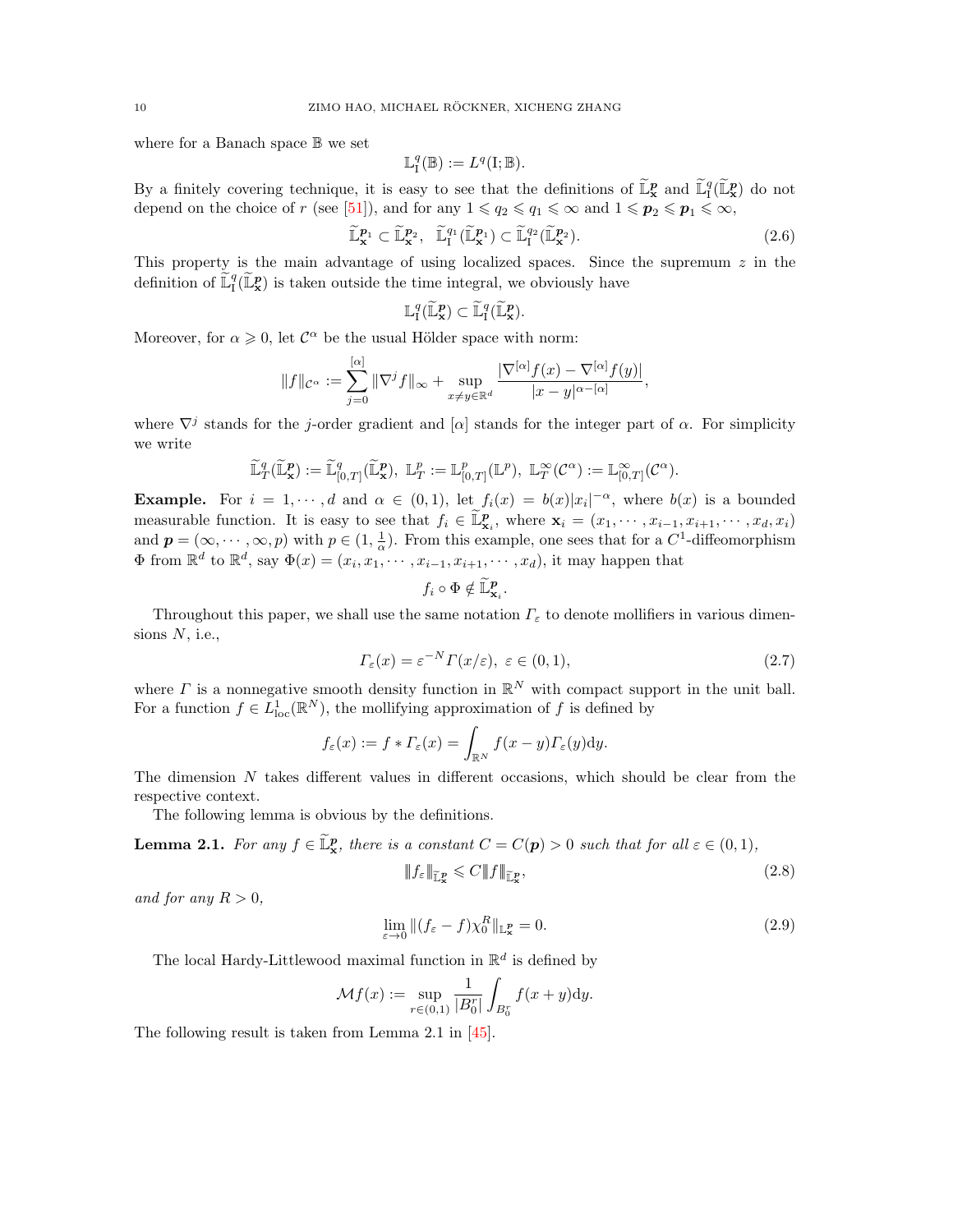**Lemma 2.2.** (i) There is a constant  $C = C(d) > 0$ , such that for any  $f \in L^{\infty}(\mathbb{R}^d)$  with  $\nabla f \in L^1_{\text{loc}}(\mathbb{R}^d),$ 

$$
|f(x) - f(y)| \leq C|x - y| \left(\mathcal{M}|\nabla f|(x) + \mathcal{M}|\nabla f|(y) + \|f\|_{\infty}\right)
$$
\n(2.10)

for Lebesgue-almost all  $x, y \in \mathbb{R}^d$ .

(ii) For any  $(q, p) \in (1, \infty)^{1+d}$ , there is a  $C = C(d, p, q) > 0$  such that for all  $f \in \tilde{\mathbb{L}}_T^q(\tilde{\mathbb{L}}_X^p)$ ,

<span id="page-10-5"></span><span id="page-10-4"></span>
$$
\|\mathcal{M}f\|_{\widetilde{\mathbb{L}}^q_T(\widetilde{\mathbb{L}}^p_X)} \leqslant C \|f\|_{\widetilde{\mathbb{L}}^q_T(\widetilde{\mathbb{L}}^p_X)}.
$$
\n(2.11)

<span id="page-10-0"></span>2.2. A study of PDEs with mixed  $L^p$ -drifts. In this section we show the existence and uniqueness of strong solutions in the PDE sense to second order parabolic PDEs with drifts in mixed  $L^p$ -spaces. For  $t > 0$ , let  $P_t f(x) = \mathbb{E} f(x + W_t)$  be the Gaussian heat semigroup, i.e.,

$$
P_t f(x) = \int_{\mathbb{R}^d} g_t(x - y) f(y) \mathrm{d}y,
$$

where

<span id="page-10-1"></span>
$$
g_t(x) := (2\pi t)^{-\frac{d}{2}} e^{-\frac{|x|^2}{2t}}.
$$

First of all, we establish the following easy estimates about  $P_t$ .

**Lemma 2.3.** (i) For any  $p \in (1,\infty)^d$ ,  $T > 0$  and  $\beta \geq 0$ , there is a constant  $C = C(T, p, \beta, d) > 0$ 0 such that for all  $f \in \mathbb{L}_{\mathbf{x}}^{\mathbf{p}}$  and  $t \in (0, T],$ 

<span id="page-10-2"></span>
$$
||P_t f||_{\mathcal{C}^{\beta}} \leq C t^{-\frac{1}{2}(\beta + |\frac{1}{p}|)} ||f||_{\mathbb{L}^p_{\mathbf{x}}}.
$$
\n(2.12)

(ii) For any  $q \geqslant p$ , there is a constant  $C = C(q, p, d) > 0$  such that for all  $f \in \mathbb{L}_{\mathbf{x}}^p$  and  $t > 0$ ,

$$
\|\nabla P_t f\|_{\mathbb{L}^q_{\mathbf{x}}} \leq C t^{-\frac{1}{2}(1 + |\frac{1}{p}| - |\frac{1}{q}|)} \|f\|_{\mathbb{L}^p_{\mathbf{x}}}.
$$
\n(2.13)

*Proof.* (i) Note that for  $m = 0, 1, \dots$ ,

$$
\nabla^m P_t f(x) = \int_{\mathbb{R}^d} \nabla^m g_t(x - y) f(y) \mathrm{d}y.
$$

For  $\frac{1}{q} + \frac{1}{p} = 1$ , by Hölder's inequality [\(2.2\)](#page-8-2) and the scaling, we have

$$
\|\nabla^m P_t f\|_{\infty} \le \|\nabla^m g_t\|_{\mathbb{L}^q_x} \|f\|_{\mathbb{L}^p_x} = t^{-\frac{1}{2}(m + |\frac{1}{p}|)} \|\nabla^m g_1\|_{\mathbb{L}^q_x} \|f\|_{\mathbb{L}^p_x},
$$

where  $\|\nabla^m g_1\|_{\mathbb{L}^q_{\infty}} < \infty$ . Then estimate [\(2.12\)](#page-10-1) follows by the interpolation theorem for Hölder spaces.

(ii) For  $r \in [1,\infty]^d$  with  $\frac{1}{p} + \frac{1}{r} = 1 + \frac{1}{q}$ , by Young's inequality [\(2.3\)](#page-8-3) and the scaling, we have

$$
\|\nabla P_t f\|_{{\mathbb L}^q_{\mathbf x}}\leqslant \|\nabla g_t\|_{{\mathbb L}^r_{\mathbf x}}\|f\|_{{\mathbb L}^p_{\mathbf x}}=t^{-\frac{1}{2}(1+d-\left|\frac{1}{r}\right|)}\|\nabla g_1\|_{{\mathbb L}^r_{\mathbf x}}\|f\|_{{\mathbb L}^p_{\mathbf x}}.
$$

Then estimate [\(2.13\)](#page-10-2) follows because  $\|\nabla g_1\|_{\mathbb{L}^r_{\mathbf{x}}} < \infty$ .

We introduce the following index sets for later use:

$$
\mathcal{I}_m := \left\{ (q, \mathbf{p}) \in (1, \infty)^{1+d} : \ |\frac{1}{\mathbf{p}}| + \frac{2}{q} < m \right\}, \ m = 1, 2. \tag{2.14}
$$

**Remark 2.4.**  $\mathscr{I}^o \subset \mathscr{I}_1$ , where  $\mathscr{I}^o$  is defined by [\(1.12\)](#page-4-1). For  $(q, p) \in \mathscr{I}^o$ , it holds that  $(\frac{q}{2}, \frac{p}{2}) \in \mathscr{I}_2$ .

For  $\lambda \geqslant 0$  and  $f \in \mathbb{L}^q_T(\mathbb{L}^p_x)$ , we define

$$
u(t,x) := \int_0^t e^{-\lambda(t-s)} P_{t-s} f(s,x) ds, \ t > 0,
$$

which solves the following non-homeogenous heat equation

<span id="page-10-3"></span>
$$
\partial_t u = \frac{1}{2}\Delta u - \lambda u + f, \quad u(0) = 0.
$$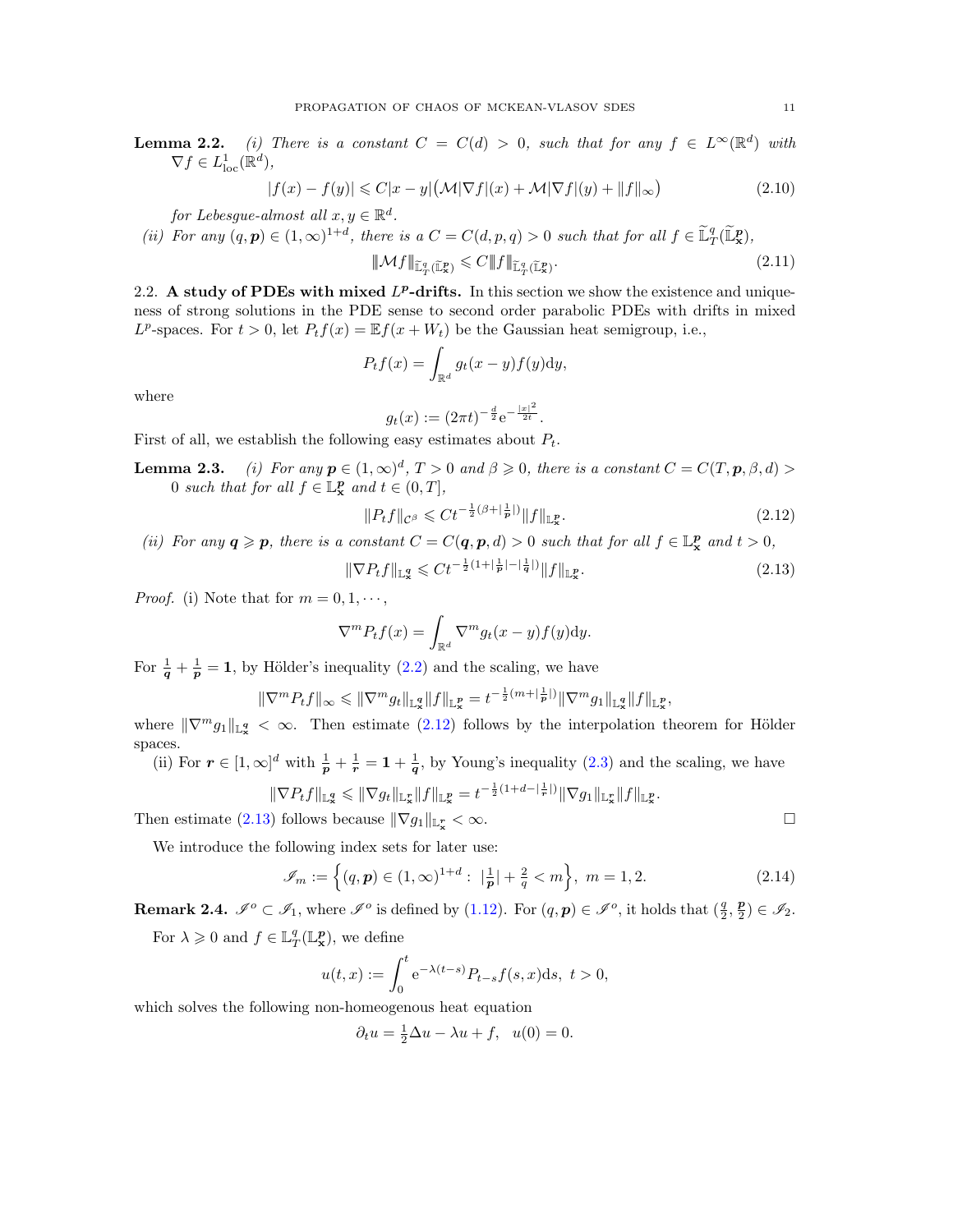**Lemma 2.5.** (i) For any  $T > 0$ ,  $(q, p) \in \mathscr{I}_2$  and  $\beta \in [0, 2 - \frac{1}{p}] - \frac{2}{q}$ , there is a constant  $C = C(T, d, q, p, \beta) > 0$  such that for all  $\lambda \geq 0$ ,

<span id="page-11-1"></span>
$$
(1 \vee \lambda)^{\frac{1}{2}(2-\beta-\lceil \frac{1}{p}\rceil-\frac{2}{q})} \|u\|_{\mathbb{L}^{\infty}_T(\mathcal{C}^\beta)} \leqslant C \|f\|_{\mathbb{L}^q_T(\mathbb{L}^p_x)}.
$$
\n
$$
(2.15)
$$

(ii) For any  $T > 0$ ,  $(q, p) \in \mathscr{I}_2$  and  $(q', p') \geqslant (q, p)$  with  $|\frac{1}{p}| + \frac{2}{q} < |\frac{1}{p'}| + \frac{2}{q'} + 1$ , there is a constant  $C = C(T, d, q, p, q', p') > 0$  such that for all  $\lambda \geq 0$ ,

$$
(1 \vee \lambda)^{\frac{1}{2}(1 + \left|\frac{1}{p'}\right| + \frac{2}{q'} - \left|\frac{1}{p}\right| - \frac{2}{q})} \|\nabla u\|_{\mathbb{L}^{q'}_{T}(\mathbb{L}^{p'}_{\mathbf{x}})} \leq C \|f\|_{\mathbb{L}^{q}_{T}(\mathbb{L}^{p}_{\mathbf{x}})}.
$$
\n(2.16)

(iii) For any  $T > 0$ ,  $(q, p) \in \mathcal{I}_1$  and  $\lambda \geqslant 0$ , there is a constant  $C = C(\lambda, T, d, q, p) > 0$  such that for all  $0 \leq t_0 < t_1 \leq T$ ,

<span id="page-11-2"></span><span id="page-11-0"></span>
$$
||u(t_1) - u(t_0)||_{\infty} \leq C(t_1 - t_0)^{\frac{1}{2}} ||f||_{\mathbb{L}^q_{T}(\mathbb{L}^p_{\mathbf{x}})}.
$$
\n(2.17)

*Proof.* (i) For  $\beta \in [0, 2 - \frac{1}{p}] - \frac{2}{q}$ , by [\(2.12\)](#page-10-1) and Hölder's inequality in the time variable, we have

$$
||u(t)||_{\mathcal{C}^{\beta}} \lesssim \int_{0}^{t} e^{-\lambda(t-s)} (t-s)^{-\frac{1}{2}(\beta+|\frac{1}{p}|)} ||f(s)||_{\mathbb{L}^{p}_{x}} ds
$$
  

$$
\leq \left( \int_{0}^{t} \left( e^{-\lambda s} s^{-\frac{1}{2}(\beta+|\frac{1}{p}|)} \right)^{\frac{q}{q-1}} ds \right)^{1-\frac{1}{q}} ||f||_{\mathbb{L}^{q}_{T}(\mathbb{L}^{p}_{x})}
$$
  

$$
\lesssim (1 \vee \lambda)^{-\frac{1}{2}(2-\beta-|\frac{1}{p}|-\frac{2}{q})} ||f||_{\mathbb{L}^{q}_{T}(\mathbb{L}^{p}_{x})}.
$$

(ii) For  $(q', p') \geqslant (q, p)$  with  $|\frac{1}{p}| + \frac{2}{q} < |\frac{1}{p'}| + \frac{2}{q'} + 1$ , by [\(2.13\)](#page-10-2) we have

$$
\|\nabla u(t)\|_{\mathbb{L}^{p'}_{\mathbf{x}}}\lesssim \int_{0}^{t}\mathrm{e}^{-\lambda(t-s)}(t-s)^{-\frac{1}{2}(1+|\frac{1}{p}|-|\frac{1}{p'}|)}\|f(s)\|_{\mathbb{L}^{p}_{\mathbf{x}}}ds.
$$

Let  $r \geq 1$  be defined by  $\frac{1}{r} = \frac{1}{q'} + 1 - \frac{1}{q}$ . By Young's inequality we further have

$$
\|\nabla u\|_{\mathbb{L}^{q'}_T(\mathbb{L}^{p'}_{{\bf x}})} \lesssim \left(\int_0^T e^{-r\lambda s} s^{-\frac{r}{2}(1+|\frac{1}{p}|-|\frac{1}{p'}|)} \mathrm{d} s\right)^{1/r} \|f\|_{\mathbb{L}^q_T(\mathbb{L}^p_{{\bf x}})} \lesssim (1 \wedge \lambda)^{\frac{1}{r}-\frac{1}{2}(1+|\frac{1}{p}|-|\frac{1}{p'}|)} \|f\|_{\mathbb{L}^q_T(\mathbb{L}^p_{{\bf x}})}.
$$

(iii) For  $0 \leq t_0 < t_1 \leq T$ , by definition we have

$$
u(t_1) - u(t_0) = \int_0^{t_0} e^{-\lambda(t_1 - s)} (P_{t_1 - s} - P_{t_0 - s}) f(s, x) ds
$$
  
+  $(e^{-\lambda(t_1 - t_0)} - 1) \int_0^{t_0} e^{-\lambda(t_0 - s)} P_{t_0 - s} f(s, x) ds$   
+  $\int_{t_0}^{t_1} e^{-\lambda(t_1 - s)} P_{t_1 - s} f(s, x) ds$   
=:  $I_1 + I_2 + I_3$ .

For  $I_1$ , noting that

$$
||P_t f - f||_{\infty} \leq \frac{1}{2} \int_0^t ||\Delta P_s f||_{\infty} ds \lesssim \left(\int_0^t s^{-\frac{1}{2}} ds\right) ||\nabla f||_{\infty} \lesssim t^{\frac{1}{2}} ||\nabla f||_{\infty},
$$

by  $(2.12)$  and Hölder's inequality, we have

$$
||I_1||_{\infty} \lesssim (t_1 - t_0)^{\frac{1}{2}} \int_0^{t_0} ||\nabla P_{t_0 - s} f(s)||_{\infty} ds
$$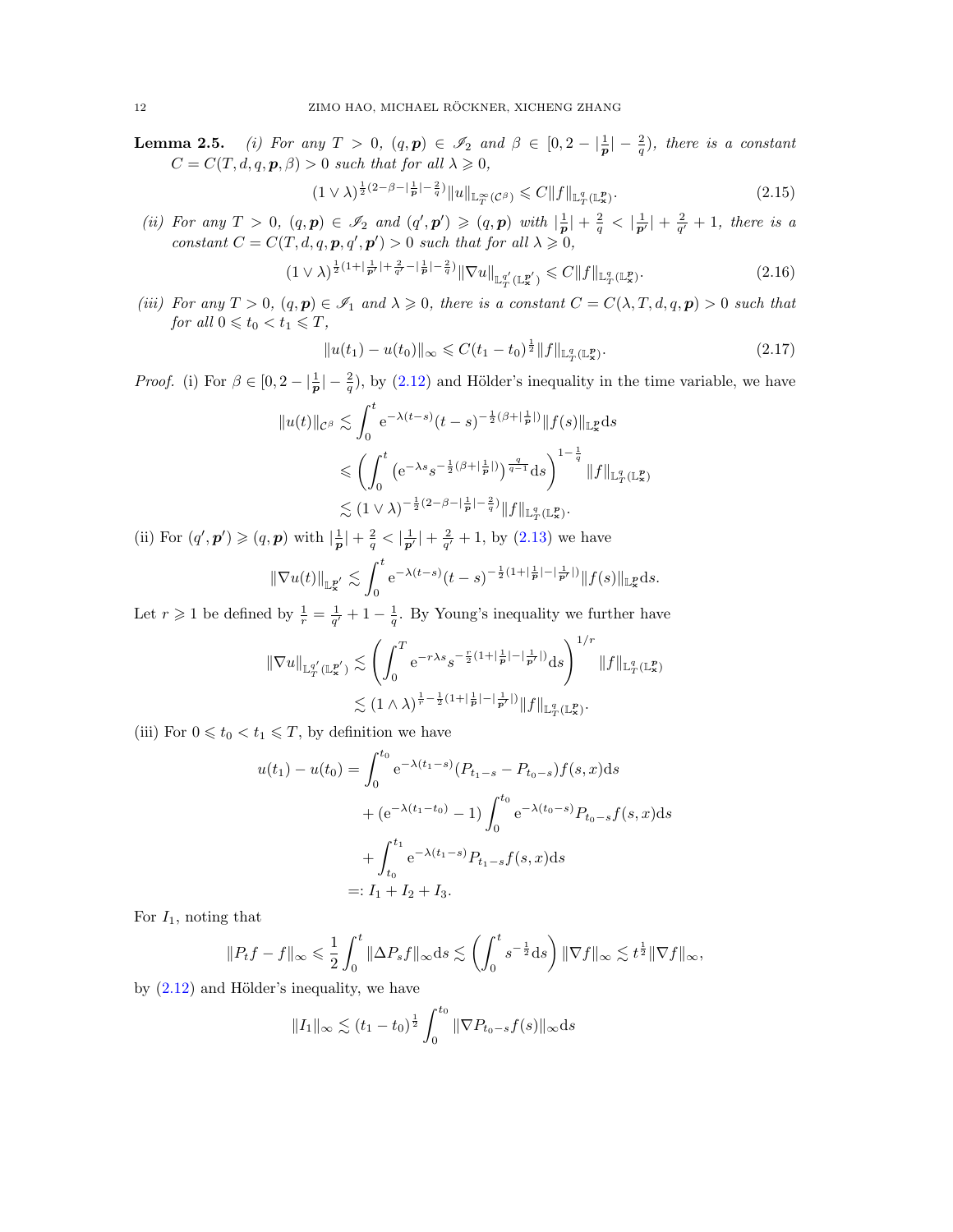$$
\lesssim (t_1 - t_0)^{\frac{1}{2}} \int_0^{t_0} (t_0 - s)^{-\frac{1}{2}(1 + |\frac{1}{p}|)} \|f(s)\|_{\mathbb{L}^p_x} ds
$$
  

$$
\lesssim (t_1 - t_0)^{\frac{1}{2}} t_0^{\frac{1}{2}(1 - \frac{2}{q} - |\frac{1}{p}|)} \|f\|_{\mathbb{L}^q_T(\mathbb{L}^p_x)},
$$

and because  $1 - e^{-\lambda(t_1 - t_0)} \leq \lambda(t_1 - t_0)$ ,

$$
||I_2||_{\infty} \lesssim \lambda(t_1-t_0)||f||_{\mathbb{L}^q_T(\mathbb{L}^p_x)}.
$$

For  $I_3$ , as above, by  $(2.12)$  and Hölder's inequality, we have

$$
||I_3||_{\infty} \lesssim \left(\int_0^{t_1-t_0} \left(e^{-\lambda s}s^{-\frac{1}{2}|\frac{1}{p}|}\right)^{\frac{q}{q-1}} ds\right)^{1-\frac{1}{q}} ||f||_{\mathbb{L}^q_T(\mathbb{L}^p_x)} \leq (t_1-t_0)^{1-\frac{1}{2}(\frac{2}{q}+|\frac{1}{p}|)} ||f||_{\mathbb{L}^q_T(\mathbb{L}^p_x)}.
$$

Combining the above estimates and because  $\frac{2}{q} + |\frac{1}{p}| < 1$ , we obtain [\(2.17\)](#page-11-0).

Now we shall study the following second order parabolic PDE in  $\mathbb{R}_+ \times \mathbb{R}^d$ :

$$
\partial_t u = \text{tr}(a \cdot \nabla^2 u) + b \cdot \nabla u - \lambda u + f, \quad u(0) = 0,
$$
\n(2.18)

where  $\lambda \geqslant 0$ ,  $a := \sigma \sigma^*/2$ ,  $\sigma$  satisfies [\(1.13\)](#page-4-2) and

$$
b, f \in L^1_{\text{loc}}(\mathbb{R}_+ \times \mathbb{R}^d).
$$

We introduce the following notion of solutions to PDE  $(2.18)$ .

<span id="page-12-1"></span>**Definition 2.6.** Let  $T > 0$  and  $\mathscr{U}_T \subset L^1_{loc}(\mathbb{R}_+ \times \mathbb{R}^d)$  be some subclass of locally integrable functions. We call  $u \in \mathscr{U}_T$  a solution of PDE [\(2.18\)](#page-12-0) if for all  $t \in [0,T]$  and  $\varphi \in C_c(\mathbb{R}^d)$ ,

$$
\langle u(t), \varphi \rangle = \int_0^t \langle tr(a \cdot \nabla^2 u) + b \cdot \nabla u, \varphi \rangle ds - \lambda \int_0^t \langle u, \varphi \rangle ds + \int_0^t \langle f, \varphi \rangle ds,
$$

where we have implicitly assumed that  $\nabla^2 u \in L^1_{loc}$  and  $\nabla u \in L^\infty_{loc}$  so that the terms on the right hand side are well defined. Here  $\mathscr{U}_T$  will be specified below in the respective cases.

We first show the following result for bounded drift  $b$  (see [\[29,](#page-45-4) Theorem 2.1]).

<span id="page-12-6"></span>**Theorem 2.7.** Let  $T > 0$  and  $(q, p) \in (1, \infty)^{1+d}$ . Suppose that  $(1.13)$  holds and b is bounded measurable. Then for any  $f \in \tilde{\mathbb{L}}_T^q(\tilde{\mathbb{L}}_X^p)$  and  $\beta \in [0, 2 - |\frac{1}{p}| - \frac{2}{q})$ , there exists a unique solution  $u \in \mathscr{U}_T$  in the sense of Definition [2.6,](#page-12-1) where  $\mathscr{U}_T$  consists of all u with

$$
(1 \vee \lambda)^{\frac{1}{2}(2-\beta-\left|\frac{1}{p}\right|-\frac{2}{q})} \|u\|_{\mathbb{L}^{\infty}_T(\mathcal{C}^\beta)} + \|\nabla^2 u\|_{\mathbb{L}^q_T(\mathbb{L}^p_\mathbf{x})} \leq C \|f\|_{\mathbb{L}^q_T(\mathbb{L}^p_\mathbf{x})}.\tag{2.19}
$$

Here and below, the constant  $C = C(T, \kappa_0, d, p, q, \beta, ||b||_{\mathbb{L}_T^{\infty}}) > 0$  is independent of  $\lambda$ . Moreover, for any  $(q', p') \geqslant (q, p)$  with  $|\frac{1}{p}| + \frac{2}{q} < |\frac{1}{p'}| + \frac{2}{q'} + 1$ , we also have

$$
(1 \vee \lambda)^{\frac{1}{2}(1+|\frac{1}{p'}|+\frac{2}{q'}-|\frac{1}{p}|- \frac{2}{q})} \|\nabla u\|_{\widetilde{\mathbb{L}}_{T}^{q'}(\widetilde{\mathbb{L}}_{\mathbf{x}}^{p'})} \leqslant C \|f\|_{\widetilde{\mathbb{L}}_{T}^{q}(\widetilde{\mathbb{L}}_{\mathbf{x}}^{p})},\tag{2.20}
$$

and for all  $0 \leq t_0 \leq t_1 \leq T$ ,

<span id="page-12-4"></span><span id="page-12-3"></span>
$$
||u(t_1) - u(t_0)||_{\infty} \leq C(\lambda)(t_1 - t_0)^{\frac{1}{2}} ||f||_{\widetilde{\mathbb{L}}_T^q(\widetilde{\mathbb{L}}_x^p)}.
$$
\n(2.21)

*Proof.* We only prove the a priori estimates  $(2.19)$ ,  $(2.20)$  and  $(2.21)$ . The existence is then standard by mollifying the coefficients and a compactness argument. Fix  $r > 0$ . Let  $\chi^r_z$  be the cutoff function in [\(2.4\)](#page-8-4) and  $w_z := u\chi_z^r$ . It is easy to see that

<span id="page-12-5"></span>
$$
\partial_t w_z = \text{tr}(a \cdot \nabla^2 w_z) - \lambda w_z + g_z, \quad w_z(0) = 0,
$$
\n(2.22)

where

$$
g_z := \text{tr}(a \cdot \nabla^2 u) \chi_z^r - \text{tr}(a \cdot \nabla^2 w_z) + (b \cdot \nabla u) \chi_z^r + f \chi_z^r.
$$

<span id="page-12-2"></span><span id="page-12-0"></span>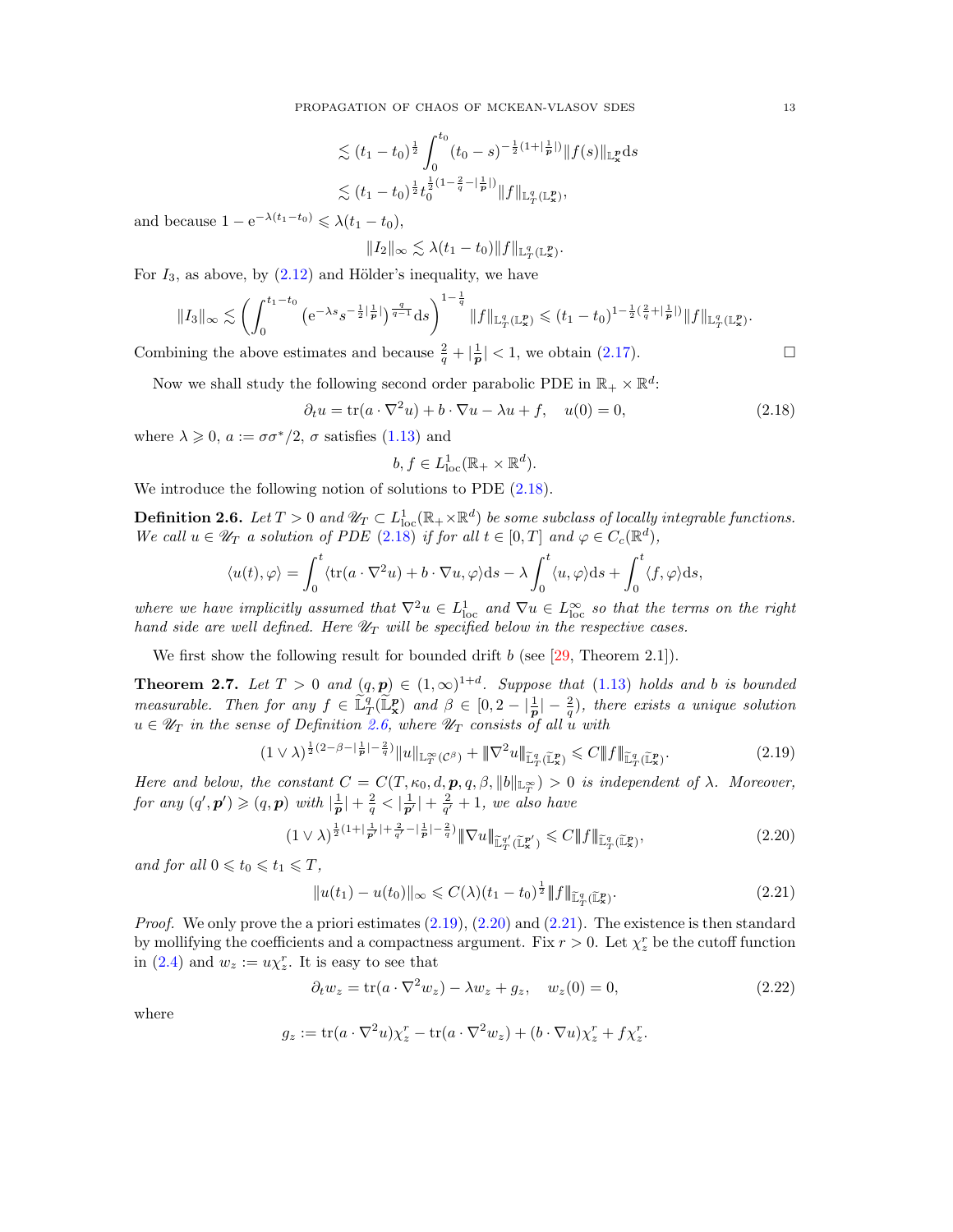Let  $(q, p) \in (1, \infty)^{1+d}$ . By [\[29,](#page-45-4) Theorem 2.1], there is a constant  $C = C(T, \kappa_0, d, p, q) > 0$  such that

<span id="page-13-0"></span>
$$
||w_z||_{\mathbb{L}_T^{\infty}(\mathbb{L}_\mathbf{x}^p)} + ||\nabla^2 w_z||_{\mathbb{L}_T^q(\mathbb{L}_\mathbf{x}^p)} \lesssim_C ||g_z||_{\mathbb{L}_T^q(\mathbb{L}_\mathbf{x}^p)}.
$$
\n(2.23)

On the other hand, we can write  $(2.22)$  as

$$
\partial_t w_z = \Delta w_z - \lambda w_z + \text{tr}((a - \mathbb{I}) \cdot \nabla^2 w_z) + g_z, \quad w_z(0) = 0,
$$

and by Duhamel's formula,

$$
w_z(t,x) = \int_0^t e^{-\lambda(t-s)} P_{t-s}(\text{tr}((a-\mathbb{I})\cdot \nabla^2 w_z) + g_z)(s,x)ds.
$$

Note that by  $(2.23)$ ,

<span id="page-13-2"></span><span id="page-13-1"></span>
$$
\|\text{tr}((a-\mathbb{I})\cdot\nabla^2 w_z) + g_z\|_{\mathbb{L}^q_T(\mathbb{L}^p_x)} \lesssim \|g_z\|_{\mathbb{L}^q_T(\mathbb{L}^p_x)}.
$$
\n(2.24)

For  $\beta \in [0, 2 - \frac{1}{p} - \frac{2}{q})$ , by  $(2.15)$  and  $(2.24)$  we have

$$
(1 \vee \lambda)^{\frac{1}{2}(2-\beta-\lfloor \frac{1}{p}\rfloor-\frac{2}{q})} \|w_z\|_{\mathbb{L}_T^\infty(\mathcal{C}^\beta)} \lesssim \|g_z\|_{\mathbb{L}_T^q(\mathbb{L}_\mathbf{x}^p)}.
$$
\n
$$
(2.25)
$$

For  $(q', p') \geqslant (q, p)$  with  $|\frac{1}{p}| + \frac{2}{q} < |\frac{1}{p'}| + \frac{2}{q'} + 1$ , by  $(2.16)$  and  $(2.24)$  we have

$$
(1 \vee \lambda)^{\frac{1}{2}(1 + |\frac{1}{p'}| + \frac{2}{q'} - |\frac{1}{p}| - \frac{2}{q})} \|\nabla w_z\|_{\mathbb{L}^{q'}_T(\mathbb{L}^{p'}_x)} \lesssim \|g_z\|_{\mathbb{L}^q_T(\mathbb{L}^p_x)}.
$$
\n(2.26)

For  $0 \le t_0 < t_1 \le T$ , by  $(2.17)$  and  $(2.24)$  we have

<span id="page-13-6"></span><span id="page-13-5"></span><span id="page-13-4"></span><span id="page-13-3"></span>
$$
||w_z(t_1) - w_z(t_0)||_{\infty} \lesssim (t_1 - t_0)^{\frac{1}{2}} ||g_z||_{\mathbb{L}^q_T(\mathbb{L}^p_x)}.
$$
\n(2.27)

Since  $\chi_z^{2r} \nabla^j \chi_z^r = \nabla^j \chi_z^r$  for  $j = 0, 1, 2$ , we have

$$
\|g_z\|_{{\mathbb L}^q_T({\mathbb L}^p_{\bf x})}\lesssim \|\nabla u \nabla \chi^r_z\|_{{\mathbb L}^q_T({\mathbb L}^p_{\bf x})}+\| u \nabla^2 \chi^r_z\|_{{\mathbb L}^q_T({\mathbb L}^p_{\bf x})}+\|b\|_{{\mathbb L}^\infty_T}\|\nabla u \chi^r_z\|_{{\mathbb L}^q_T({\mathbb L}^p_{\bf x})}\\ \leqslant (\|\nabla \chi^r_z\|_\infty+\|b\|_{{\mathbb L}^\infty_T})\|\nabla u \chi^{2r}_z\|_{{\mathbb L}^q_T({\mathbb L}^p_{\bf x})}+\|\nabla^2 \chi^r_z\|_\infty\|u \chi^{2r}_z\|_{{\mathbb L}^q_T({\mathbb L}^p_{\bf x})}.
$$

Substituting this into  $(2.23)$ ,  $(2.25)$ ,  $(2.26)$  and  $(2.27)$  and taking supremum in  $z \in \mathbb{R}^d$ , we obtain

$$
\|u\|_{\widetilde{\mathbb{L}}_T^{\infty}(\widetilde{\mathbb{L}}_x^p)} + \|\nabla^2 u\|_{\widetilde{\mathbb{L}}_T^q(\widetilde{\mathbb{L}}_x^p)} \lesssim \|f\|_{\widetilde{\mathbb{L}}_T^q(\widetilde{\mathbb{L}}_x^p)} + \|\nabla u\|_{\widetilde{\mathbb{L}}_T^q(\widetilde{\mathbb{L}}_x^p)} + \|u\|_{\widetilde{\mathbb{L}}_T^q(\widetilde{\mathbb{L}}_x^p)},
$$
\n(2.28)

and for  $\beta \in [0, 2 - |\frac{1}{p}| - \frac{2}{q}),$ 

$$
(1 \wedge \lambda)^{\frac{1}{2}(2-\beta-\left|\frac{1}{p}\right|-\frac{2}{q})} \|u\|_{\mathbb{L}^{\infty}_{T}(\mathcal{C}^{\beta})} \lesssim \|f\|_{\widetilde{\mathbb{L}}^{q}_{T}(\widetilde{\mathbb{L}}^{p}_{x})} + \|\nabla u\|_{\widetilde{\mathbb{L}}^{q}_{T}(\widetilde{\mathbb{L}}^{p}_{x})} + \|u\|_{\widetilde{\mathbb{L}}^{q}_{T}(\widetilde{\mathbb{L}}^{p}_{x})},\tag{2.29}
$$

and for  $(q', p') \geqslant (q, p)$  with  $|\frac{1}{p}| + \frac{2}{q} < |\frac{1}{p'}| + \frac{2}{q'} + 1$ ,

$$
(1 \vee \lambda)^{\frac{1}{2}(1+|\frac{1}{p'}|+\frac{2}{q'}-|\frac{1}{p}|- \frac{2}{q})} \|\nabla u\|_{\widetilde{\mathbb{L}}_{T}^{q'}(\widetilde{\mathbb{L}}_{\mathbf{x}}^{\mathbf{z}'})} \lesssim \|f\|_{\widetilde{\mathbb{L}}_{T}^{q}(\widetilde{\mathbb{L}}_{\mathbf{x}}^{\mathbf{p}})} + \|\nabla u\|_{\widetilde{\mathbb{L}}_{T}^{q}(\widetilde{\mathbb{L}}_{\mathbf{x}}^{\mathbf{p}})} + \|u\|_{\widetilde{\mathbb{L}}_{T}^{q}(\widetilde{\mathbb{L}}_{\mathbf{x}}^{\mathbf{p}})},\tag{2.30}
$$

and for all  $0 \leqslant t_0 < t_1 \leqslant T$ ,

$$
||u(t_1) - u(t_0)||_{\infty} \lesssim (t_1 - t_0)^{\frac{1}{2}} \Big( ||f||_{\widetilde{\mathbb{L}}_T^q(\widetilde{\mathbb{L}}_x^p)} + ||\nabla u||_{\widetilde{\mathbb{L}}_T^q(\widetilde{\mathbb{L}}_x^p)} + ||u||_{\widetilde{\mathbb{L}}_T^q(\widetilde{\mathbb{L}}_x^p)} \Big). \tag{2.31}
$$

Note that by the interpolation inequality, for any  $\varepsilon \in (0, 1)$ ,

<span id="page-13-8"></span><span id="page-13-7"></span>
$$
|\!|\!| \nabla u|\!|\!|_{\widetilde{\mathbb{L}}^q_T(\widetilde{\mathbb{L}}^p_{\mathbf{x}})}\leqslant \varepsilon |\!|\!| \nabla^2 u|\!|\!|_{\widetilde{\mathbb{L}}^q_T(\widetilde{\mathbb{L}}^p_{\mathbf{x}})}+C_\varepsilon |\!|\!| u|\!|\!|_{\widetilde{\mathbb{L}}^q_T(\widetilde{\mathbb{L}}^p_{\mathbf{x}})}.
$$

Substituting this into [\(2.28\)](#page-13-5) and choosing  $\varepsilon$  small enough, we derive that for any  $t \in [0, T]$ ,

$$
\|u(t)\|_{\widetilde{\mathbb L}^p_{\mathbf x}}+\|\nabla^2u\|_{\widetilde{\mathbb L}^q_T(\widetilde{\mathbb L}^p_{\mathbf x})}\lesssim \|f\|_{\widetilde{\mathbb L}^q_T(\widetilde{\mathbb L}^p_{\mathbf x})}+\left(\int_0^t\|u(s)\|_{\widetilde{\mathbb L}^p_{\mathbf x}}^q{\mathord{{\rm d}}} s\right)^{1/q}.
$$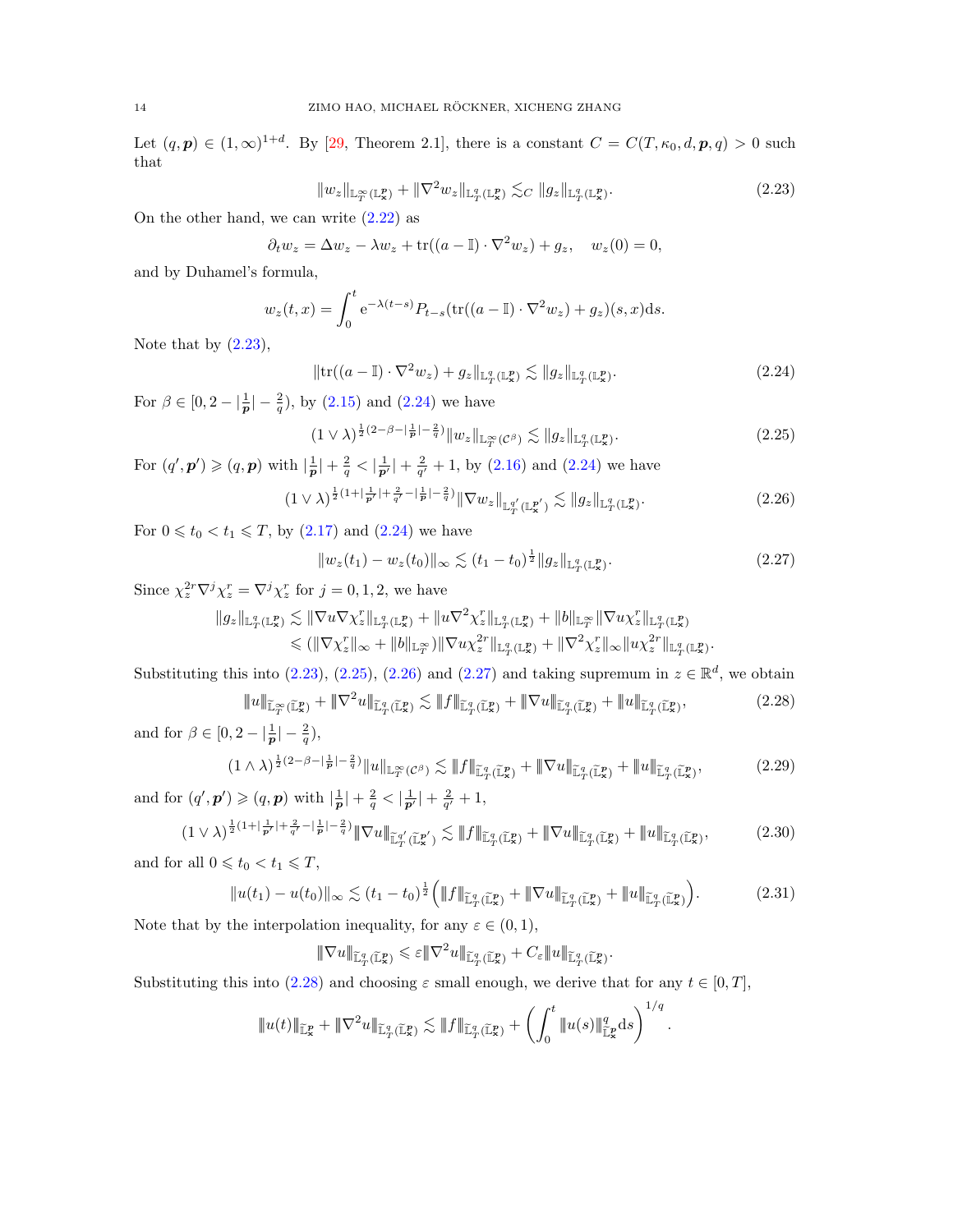By Gronwall's inequality, we get

<span id="page-14-1"></span>
$$
|\!|\!| u|\!|\!|_{\widetilde{\mathbb L}^\infty_T(\widetilde{\mathbb L}^p_x)}+\|\nabla^2 u\|\!|_{\widetilde{\mathbb L}^q_T(\widetilde{\mathbb L}^p_x)}\leqslant C |\!|\!| f|\!|\!|_{\widetilde{\mathbb L}^q_T(\widetilde{\mathbb L}^p_x)},
$$

which together with  $(2.29)$ ,  $(2.30)$  and  $(2.31)$  yields  $(2.19)$ ,  $(2.20)$  and  $(2.21)$ .

**Remark 2.8.** For any  $T, \gamma > 0$  and  $(q, p) \in \mathcal{I}_2$ , there is a  $C = C(T, \gamma, d, q, p) > 0$  such that

$$
\sup_{x} \mathbb{E}\left(\int_{0}^{T} h(s, x + W_{\gamma s}) \, \mathrm{d}s\right) \leq C \|h\|_{\widetilde{\mathbb{L}}_{T}^{q}(\widetilde{\mathbb{L}}_{x}^{p})}.
$$
\n(2.32)

Indeed, let  $a = \sqrt{\gamma/2}I$ ,  $b = 0$ ,  $\lambda = 0$  and  $f(s, x) = h(T - s, x)$  in PDE [\(2.18\)](#page-12-0). By [\(2.19\)](#page-12-2) we have

$$
\mathbb{E}\left(\int_0^T h(s,x+W_{\gamma s})ds\right) = \int_0^T P_{\gamma(T-s)}f(s,x)ds = u(T,x) \lesssim \|f\|_{\widetilde{\mathbb{L}}_T^q(\widetilde{\mathbb{L}}_x^p)} = \|h\|_{\widetilde{\mathbb{L}}_T^q(\widetilde{\mathbb{L}}_x^p)}.
$$

In particular, once we have the Gaussian type density estimate for SDEs, then by [\(2.32\)](#page-14-1), we immediately have the Krylov estimate as we shall see in Theorem [3.5](#page-18-0) below.

Next we consider the drift b being in the mixed  $L^p$ -space, where each component  $b_i$  may lie in a different mixed  $L^p$ -space. Thus the second order generalized derivative of u stays in a direct sum space of mixed  $L^p$ -spaces. The following result seems to be new and is the cornerstone of studying SDEs with singular mixed  $L^p$ -coefficients.

<span id="page-14-0"></span>**Theorem 2.9.** Let  $T > 0$ . Suppose [\(1.13\)](#page-4-2) and for some  $(q_i, p_i) \in \mathcal{I}_1$  and  $\mathbf{x}_i \in \mathcal{X}$ ,  $i = 1, \dots, d$ ,

$$
||b_1||_{\widetilde{\mathbb{L}}_T^{q_1}(\widetilde{\mathbb{L}}_{\mathbf{x}_1}^{p_1})} + \dots + ||b_d||_{\widetilde{\mathbb{L}}_T^{q_d}(\widetilde{\mathbb{L}}_{\mathbf{x}_d}^{p_d})} \leq \kappa_1 < \infty. \tag{2.33}
$$

Let  $\mathbf{x}_0 \in \mathcal{X}$  and  $(q_0, \mathbf{p}_0) \in \mathcal{I}_1$ . Define

<span id="page-14-5"></span><span id="page-14-4"></span><span id="page-14-3"></span><span id="page-14-2"></span>
$$
\vartheta := 1 - \max_{i=0,\cdots,d} (|\frac{1}{p_i}| + \frac{2}{q_i}).\tag{2.34}
$$

For any  $f \in \widetilde{\mathbb{L}}_T^{q_0}(\widetilde{\mathbb{L}}_{\mathbf{x}_0}^{p_0})$  and  $\beta \in [0, \vartheta)$ , there is a constant  $C_0 = C_0(T, \kappa_0, d, \mathbf{p}_i, q_i, \beta) \geq 1$  so that for all  $\lambda \geq C_0 \kappa_1^{2/\vartheta}$ , there exists a unique solution  $u \in \mathscr{U}_T$  to PDE [\(2.18\)](#page-12-0) in the sense of Definition [2.6,](#page-12-1) where  $\mathscr{U}_T$  consists of all  $u = u_0 + u_1 + \cdots + u_d$  with

$$
\lambda^{\frac{1}{2}(\vartheta-\beta)} \|u\|_{\mathbb{L}^{\infty}_{T}(\mathcal{C}^{1+\beta})} + \sum_{i=0}^{d} \|\nabla^{2} u_{i}\|_{\mathbb{L}^{q_{i}}_{T}(\mathbb{L}^{p_{i}}_{\mathbf{x}_{i}})} \leq C_{1} \|f\|_{\mathbb{L}^{q_{0}}_{T}(\mathbb{L}^{p_{0}}_{\mathbf{x}_{0}})},
$$
\n(2.35)

where  $C_1 = C_1(T, \kappa_0, d, \mathbf{p}_i, q_i, \beta) > 0$  is independent of  $\lambda$  and  $\kappa_1$ . Moreover, for all  $0 \leq t_0 \leq t_1 \leq T$ ,

$$
||u(t_1) - u(t_0)||_{\infty} \leq C(\lambda)(t_1 - t_0)^{\frac{1}{2}} ||f||_{\widetilde{\mathbb{L}}_{T}^{q_0}(\widetilde{\mathbb{L}}_{\mathbf{x}_0}^{p_0})}.
$$
\n(2.36)

Proof. Again we only show the a priori estimate [\(2.35\)](#page-14-2) since then the existence can be shown by a compactness argument. Let  $u = u_0 + u_1 + \cdots + u_d$ , where  $u_0$  solves the following PDE:

$$
\partial_t u_0 = \text{tr}(a \cdot \nabla^2 u_0) - \lambda u_0 + f, \quad u_0(0) = 0,
$$

and for each  $i = 1, \dots, d, u_i$  solves

$$
\partial_t u_i = \text{tr}(a \cdot \nabla^2 u_i) + b_i \cdot \partial_i u - \lambda u_i, \quad u_i(0) = 0.
$$

Let  $\lambda \geq 1$  and  $\beta \in [0, \vartheta)$  with  $\vartheta$  being defined by [\(2.34\)](#page-14-3). By Theorem [2.7](#page-12-6) with  $b = 0$ , we have

$$
\lambda^{\frac{1}{2}(1 - |\frac{1}{p_0}| - \frac{2}{q_0} - \beta)} \|u_0\|_{\mathbb{L}^\infty_T(\mathcal{C}^{1 + \beta})} + \|\nabla^2 u_0\|_{\widetilde{\mathbb{L}}^q_T(\widetilde{\mathbb{L}}^\mathbf{p}_\mathbf{x}_0)} \lesssim \|f\|_{\widetilde{\mathbb{L}}^q_T(\widetilde{\mathbb{L}}^\mathbf{p}_\mathbf{x}_0)},
$$

and

$$
||u_0(t_1)-u_0(t_0)||_{\infty} \leq C(\lambda)(t_1-t_0)^{\frac{1}{2}}||f||_{\widetilde{\mathbb{L}}_T^{q_0}(\widetilde{\mathbb{L}}_{\mathbf{x}_0}^{p_0})},
$$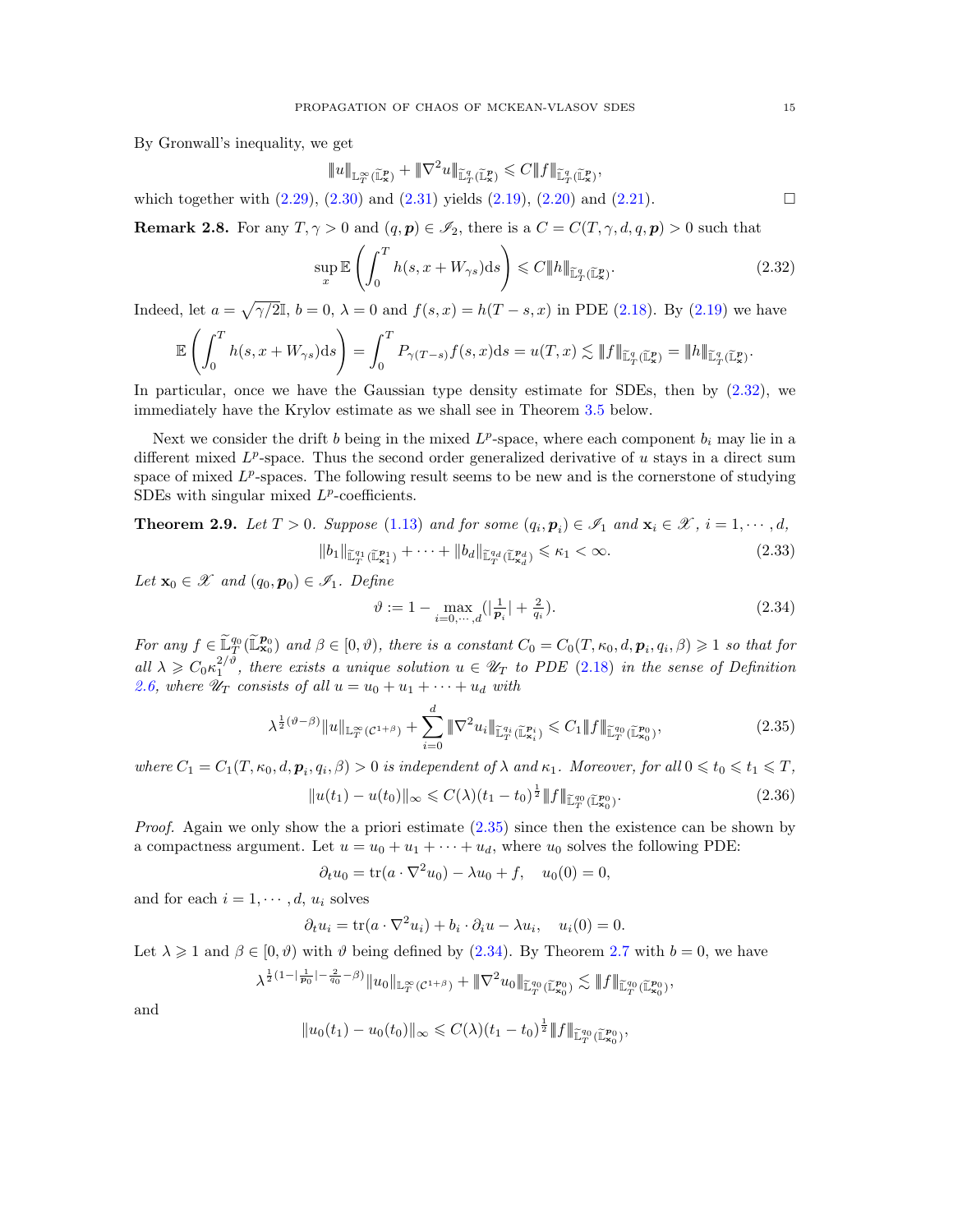and for each  $i = 1, \dots, d$ ,

$$
\lambda^{\frac12(1-\lvert\frac{1}{\mathbf{p}_i}\rvert-\frac{2}{q_i}-\beta)}\|u_i\|_{{\mathbb L}^\infty_T({\mathcal C}^{1+\beta})}+\|\nabla^2u_i\|_{{\widetilde {\mathbb L}}^{q_i}_T({\widetilde {\mathbb L}}^{p_i}_{x_i})}\lesssim \|b_i\cdot\partial_iu\|_{{\widetilde {\mathbb L}}^{q_i}_T({\widetilde {\mathbb L}}^{p_i}_{x_i})}\lesssim \|b_i\|_{{\widetilde {\mathbb L}}^{q_i}_T({\widetilde {\mathbb L}}^{p_i}_{x_i})}\|\partial_iu\|_{{\mathbb L}^\infty_T},
$$

and

 $||u_i(t_1) - u_i(t_0)||_{\infty} \leqslant C(\lambda) (t_1 - t_0)^{\frac{1}{2}} ||b_i||_{\widetilde{\mathbb{L}}_{T}^{q_i}(\widetilde{\mathbb{L}}_{\mathbf{x}_i}^{\mathbf{p}_i})} ||\partial_i u||_{\mathbb{L}_T^{\infty}}.$ 

Summing up the above inequalities for  $i$  from 0 to  $d$ , we obtain

$$
\lambda^{\frac{1}{2}(\vartheta-\beta)}\|u\|_{{\mathbb L}^\infty_T({\mathcal C}^{1+\beta})}+\sum_{i=0}^d\|\nabla^2 u_i\|_{{\widetilde {\mathbb L}}^{q_i}_T({\widetilde {\mathbb L}}^{p_i}_{x_i})}\leqslant C_1\|f\|_{{\widetilde {\mathbb L}}^{q_0}_T({\widetilde {\mathbb L}}^{p_0}_{x_0})}+C_2\kappa_1\|\nabla u\|_{{\mathbb L}^\infty_T},
$$

where  $C_1, C_2$  only depend on  $T, \kappa_0, d, p_i, q_i, \beta$ , and

$$
||u(t_1)-u(t_0)||_{\infty} \leq C(\lambda)(t_1-t_0)^{\frac{1}{2}} \Big(\kappa_1 ||\nabla u||_{\mathbb{L}_T^{\infty}} + ||f||_{\widetilde{\mathbb{L}}_T^{q_0}(\widetilde{\mathbb{L}}_{\mathbf{x}_0}^{p_0})}\Big).
$$

Choosing  $C_0 = (C_2/2)^{2/\vartheta} \vee 1$ , we obtain  $(2.35)$  and  $(2.36)$  for all  $\lambda \geq C_0 \kappa_1^{2/\vartheta}$ 

# <span id="page-15-1"></span>.

## 3. SDES WITH MIXED  $L^p$ -DRIFTS

<span id="page-15-0"></span>In this section we first establish a priori Krylov estimates for any solution of SDEs with mixed drifts and for any index  $(q, p) \in \mathcal{I}_1$ , where  $\mathcal{I}_1$  is defined in [\(2.14\)](#page-10-3). Using this a priori estimates, one can perform the classical Zvonkin transformation (see  $[46]$ ), and then establish the weak wellposedness under conditions [\(1.13\)](#page-4-2) and [\(2.33\)](#page-14-5). Moreover, we also obtain the two-sided density estimates. As a byproduct, one improves the Krylov estimate to any index  $(q, p) \in \mathscr{I}_2$ , which is crucial for the strong well-posedness and the propagation of chaos.

Let  $\xi_t$  be a given  $\mathbb{R}^d$ -valued measurable adapted process. We consider the following SDE:

$$
dX_t = [\xi_t + b(t, X_t)]dt + \sigma(t, X_t)dW_t,
$$
\n(3.1)

where  $b: \mathbb{R}_+ \times \mathbb{R}^d \to \mathbb{R}^d$  and  $\sigma: \mathbb{R}_+ \times \mathbb{R}^d \to \mathbb{R}^d \otimes \mathbb{R}^d$  are Borel measurable functions. We first introduce the following notion of solutions, also called weak solutions.

<span id="page-15-2"></span>**Definition 3.1.** Let  $\mathfrak{U} := (\Omega, \mathscr{F}, \mathbb{P}, (\mathscr{F}_t)_{t \geq 0})$  be a stochastic basis, and  $\xi_t$  be a given  $\mathbb{R}^d$ -valued measurable  $\mathscr{F}_t$ -adapted process with  $\int_0^t |\xi_s| ds < \infty$  a.s. for each  $t > 0$ , and  $(X, W)$  be a pair of continuous  $\mathscr{F}_t$ -adapted processes. Let  $\mu_0 \in \mathcal{P}(\mathbb{R}^d)$ . We call  $(X, W, \mathfrak{U})$  a solution of SDE [\(3.1\)](#page-15-1) with initial distribution  $\mu_0$  if

(i)  $\mu_0 = \mathbb{P} \circ X_0^{-1}$  and W is a standard Brownian motion on  $\mathfrak{U}$ . (*ii*) For all  $t \geqslant 0$ ,

<span id="page-15-3"></span>
$$
\int_0^t |b(s, X_s)| ds + \int_0^t |\sigma(s, X_s)|^2 ds < \infty, \ a.s.
$$

and

$$
X_t = X_0 + \int_0^t [\xi_s + b(s, X_s)] ds + \int_0^t \sigma(s, X_s) dW_s, \ a.s.
$$

By Theorem [2.7,](#page-12-6) we can establish the following a priori Krylov estimate (see [\[46\]](#page-46-17)).

**Lemma 3.2.** Suppose that [\(1.13\)](#page-4-2) and [\(2.33\)](#page-14-5) hold. Then for any  $(q, p) \in \mathscr{I}_1$ ,  $\mathbf{x} \in \mathscr{X}$  and  $T, \delta > 0$ , there is a constant  $C_{T,\delta} = C_{T,\delta}(\Theta) > 0$  such that for all  $f \in \tilde{\mathbb{L}}_T^q(\tilde{\mathbb{L}}_\mathbf{x}^p)$  and any solution X of SDE [\(3.1\)](#page-15-1) in the sense of Definition [3.1,](#page-15-2)

$$
\mathbb{E}\left(\int_0^T f(s,X_s)\mathrm{d}s\right) \leq \lVert f \rVert_{\widetilde{\mathbb{L}}_T^q(\widetilde{\mathbb{L}}_x^p)} \left[C_{T,\delta} + \delta \mathbb{E}\left(\int_0^T |\xi_s| \mathrm{d}s\right)\right].\tag{3.2}
$$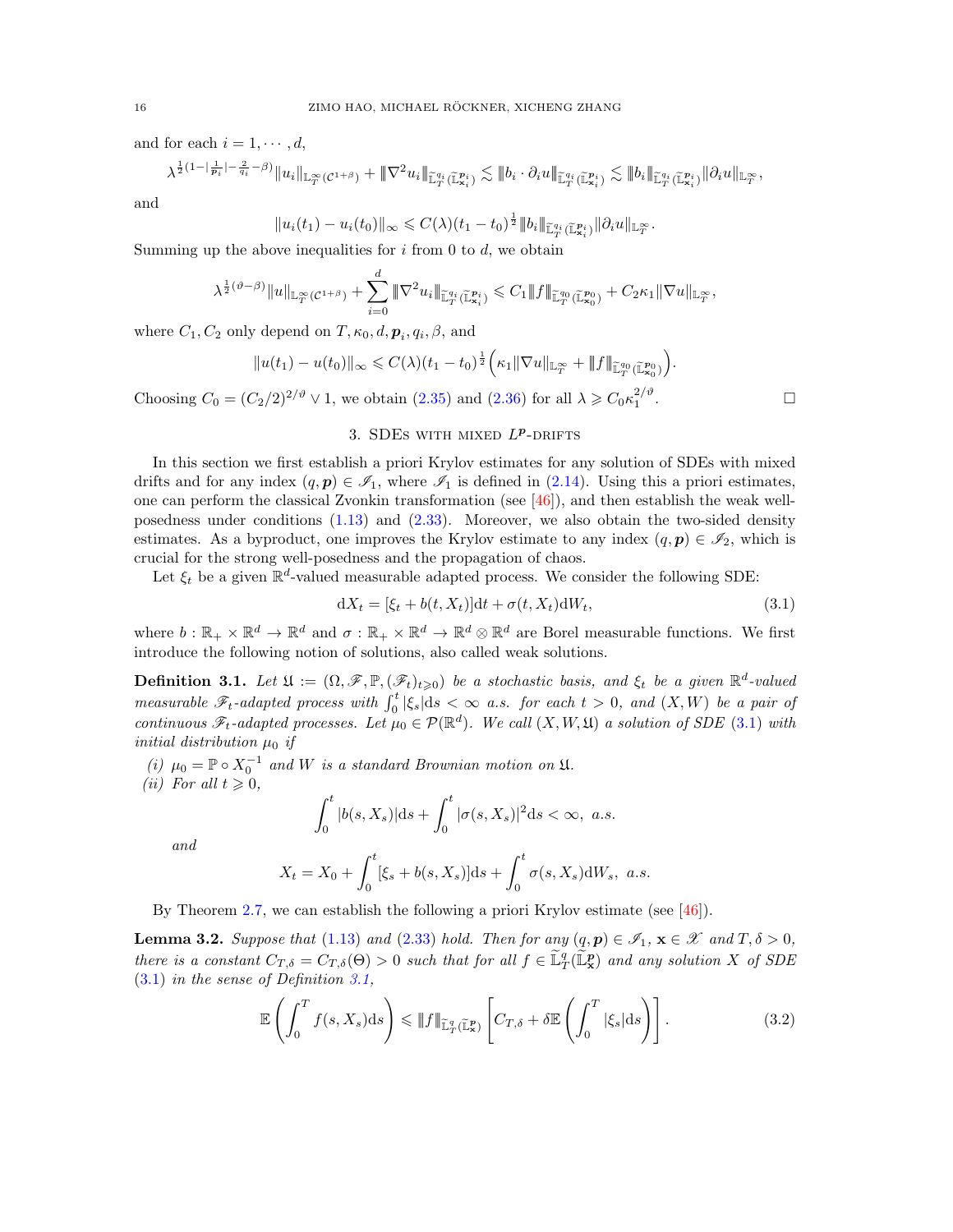*Proof.* By Theorem [2.7](#page-12-6) and as in [\[46,](#page-46-17) Lemma 5.5], for any  $(q, p) \in \mathscr{I}_1$ ,  $\mathbf{x} \in \mathscr{X}$  and  $T, \delta > 0$ , there is a constant  $C_{T,\delta} > 0$  such that for any stopping time  $\tau \leq T$  and  $f \in \tilde{\mathbb{L}}_T^q(\tilde{\mathbb{L}}_X^p)$ ,

$$
\mathbb{E}\left(\int_0^{\tau} f(s, X_s)ds\right) \leq \lVert f \rVert_{\widetilde{\mathbb{L}}_T^q(\widetilde{\mathbb{L}}_x^p)} \left[C_{T,\delta} + \delta \mathbb{E}\left(\int_0^{\tau} (|\xi_s| + |b(s, X_s)|)ds\right)\right].
$$
 (3.3)

Now for  $n \in \mathbb{N}$ , define a stopping time

<span id="page-16-0"></span>
$$
\tau_n := \inf \left\{ t > 0 : \int_0^t |b(s, X_s)| ds \geqslant n \right\} \wedge T.
$$

Since  $(q_i, p_i) \in \mathcal{I}_1$ , by applying  $(3.3)$  with  $f(s, x) = b_i(s, x)$ , we obtain

$$
\mathbb{E}\left(\int_0^{\tau_n} |b_i(s,X_s)|ds\right) \leq \|b_i\|_{\mathbb{L}^{q_i}_T(\mathbb{L}^{\mathbf{p}_i}_{\mathbf{x}_i})}\left[C_{T,\delta} + \delta \mathbb{E}\left(\int_0^{\tau_n} (|\xi_s| + |b(s,X_s)|)ds\right)\right].
$$

Summing up the above inequalities for  $i$  from 1 to  $d$ , we get

$$
\mathbb{E}\left(\int_0^{\tau_n} |b(s,X_s)|ds\right) \leq \kappa_1 \left[C_{T,\delta} + \delta \mathbb{E}\left(\int_0^{\tau_n} (|\xi_s| + |b(s,X_s)|)ds\right)\right].
$$

Letting  $\delta = 1/(2\kappa_1)$  and  $n \to \infty$ , we obtain

$$
\mathbb{E}\left(\int_0^T |b(s,X_s)|ds\right) \leq \kappa_1 C_{T,1/(2\kappa_1)} + \frac{1}{2}\mathbb{E}\left(\int_0^T (|\xi_s| + |b(s,X_s)|)ds\right),
$$

which implies

$$
\mathbb{E}\left(\int_0^T |b(s,X_s)|ds\right) \leq 2\kappa_1 C_{T,1/(2\kappa_1)} + \mathbb{E}\left(\int_0^T |\xi_s|ds\right).
$$

Substituting this into [\(3.3\)](#page-16-0) with  $\tau = T$ , we complete the proof.

In the above lemma, the requirement of  $(q, p) \in \mathscr{I}_1$  is too strong for applications. We need to improve it to  $(q, p) \in \mathscr{I}_2$ . Firstly, we use Theorem [2.9](#page-14-0) and the above a priori Krylov estimate to construct the Zvonkin transformation. For each  $i = 1, \dots, d$ , consider the following backward PDE:

$$
\partial_t u_i + \frac{1}{2} \text{tr}((\sigma \sigma^*) \cdot \nabla^2 u_i) + b \cdot \nabla u_i - \lambda u_i + b_i = 0, \quad u_i(T) = 0. \tag{3.4}
$$

By reversing the time variable and by Theorem [2.9,](#page-14-0) there is a unique solution  $u_i$  satisfying the following estimates: for any  $\beta \in (0, \vartheta)$ , where  $\vartheta$  is defined in  $(2.34)$ , there are  $C_0, C_1 \geq 1$  such that for all  $\lambda \geqslant C_0 \kappa_1^{2/\vartheta}$ ,

$$
\lambda^{\frac{1}{2}(\vartheta-\beta)}\|u_i\|_{\mathbb{L}_T^\infty(\mathcal{C}^{1+\beta})} + \sum_{j=0}^d \|\nabla^2 u_{ij}\|_{\mathbb{L}_T^{q_{ij}}}^{\mathbb{L}_{q_{ij}}}(\mathbb{L}_{\mathbf{x}_{ij}}^{p_{ij}}) \leq C_1 \kappa_1,\tag{3.5}
$$

and for all  $0 \leq t_0 < t_1 \leq T$ ,

$$
||u_i(t_1) - u_i(t_0)||_{\infty} \leq C(\lambda)|t_1 - t_0|^{1/2},
$$
\n(3.6)

where

$$
u_i = u_{i0} + u_{i1} + u_{i2} + \dots + u_{id}, \tag{3.7}
$$

and

$$
q_{i0} = q_i
$$
,  $\mathbf{p}_{i0} = \mathbf{p}_i$ ,  $\mathbf{x}_{i0} = \mathbf{x}_i$ ,  $q_{ij} = q_j$ ,  $\mathbf{p}_{ij} = \mathbf{p}_j$ ,  $\mathbf{x}_{ij} = \mathbf{x}_j$ ,  $j = 1, \dots, d$ .

Below we set

<span id="page-16-3"></span><span id="page-16-2"></span><span id="page-16-1"></span>
$$
\mathbf{u}=(u_1,\cdots,u_d).
$$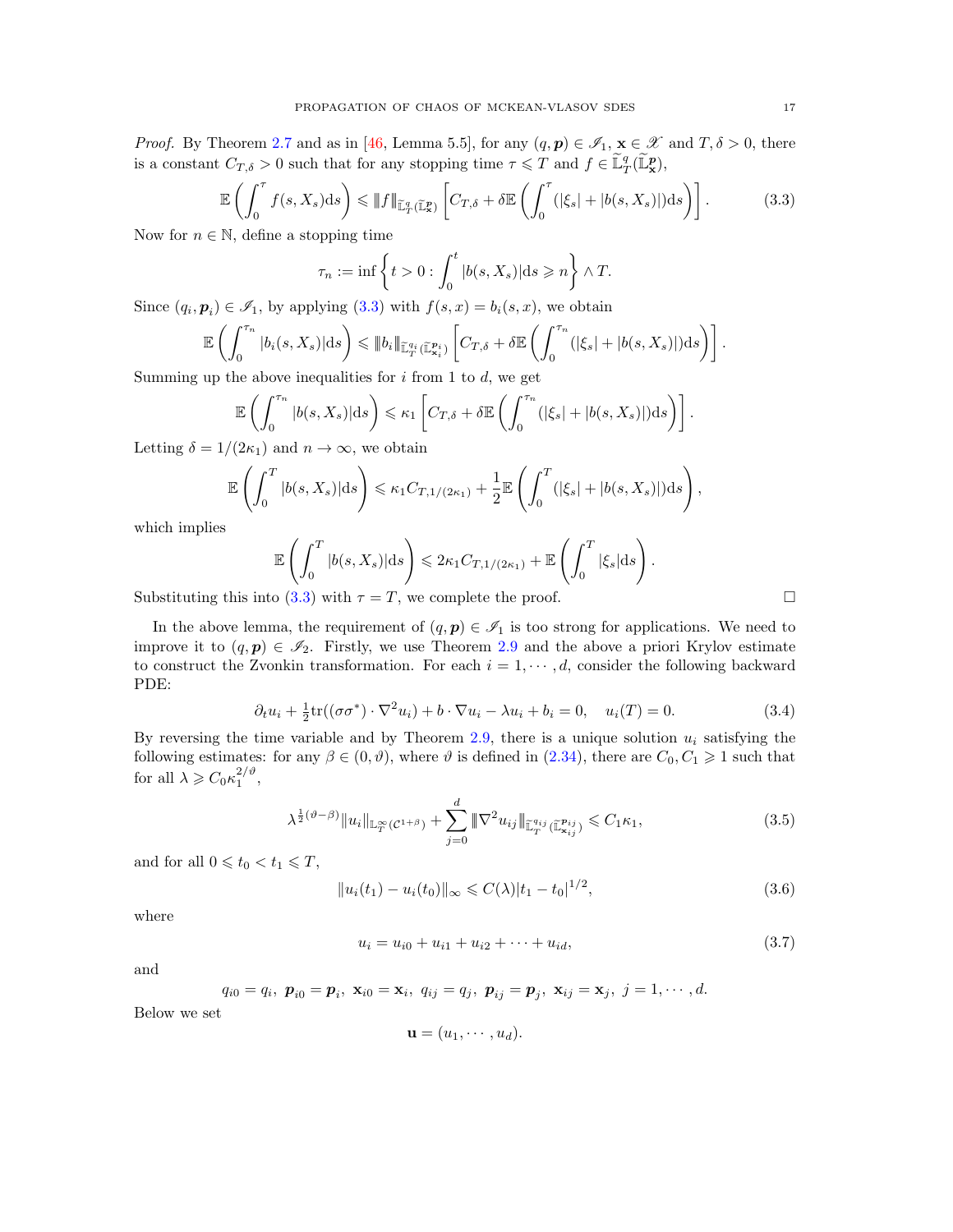By  $(3.5)$ , for any  $\beta \in (0, \vartheta)$ , we can choose  $\lambda$  large enough so that

$$
\|\nabla {\mathbf{u}}\|_{{\mathbb L}^\infty_T}\leqslant \|{\mathbf{u}}\|_{{\mathbb L}^\infty_T({\mathcal C}^{1+\beta})}\leqslant \tfrac{1}{2}.
$$

Once  $\lambda$  is chosen, it shall be fixed below without further notice. Now if we define

<span id="page-17-3"></span>
$$
\Phi(t, x) := x + \mathbf{u}(t, x),
$$

then for each  $t$ ,

$$
x \mapsto \Phi(t, x)
$$
 is a C<sup>1</sup>-diffeomorphism,

and

<span id="page-17-4"></span>
$$
\|\nabla\Phi\|_{\mathbb{L}_T^\infty} + \|\nabla\Phi^{-1}\|_{\mathbb{L}_T^\infty} \leq 2,\tag{3.8}
$$

and by [\(3.6\)](#page-16-2), for all  $0 \leq t_0 < t_1 \leq T$ ,

$$
\|\Phi(t_1) - \Phi(t_0)\|_{\infty} \leq C(\lambda)(t_1 - t_0)^{1/2}.
$$
\n(3.9)

We have the following result (see [\[46,](#page-46-17) Theorem 3.10]).

<span id="page-17-5"></span>**Lemma 3.3** (Zvonkin's transformation). Under [\(1.13\)](#page-4-2) and [\(2.33\)](#page-14-5),  $Y_t := \Phi(t, X_t)$  solves the following SDE

$$
Y_t = Y_0 + \int_0^t \xi_s \cdot \nabla \Phi(s, \Phi^{-1}(s, Y_s)) ds + \int_0^t \tilde{b}(s, Y_s) ds + \int_0^t \tilde{\sigma}(s, Y_s) dW_s, \tag{3.10}
$$

where  $Y_0 := \Phi(0, X_0)$  and

$$
\tilde{b}(s,y) := \lambda \mathbf{u}(s,\Phi^{-1}(s,y)), \quad \tilde{\sigma}(s,y) := (\sigma^*\nabla\Phi)(s,\Phi^{-1}(s,y)).
$$

Moreover, for any  $\beta \in (0, \vartheta \wedge \gamma_0)$ , where  $\vartheta$  is defined by [\(2.34\)](#page-14-3),

<span id="page-17-2"></span><span id="page-17-1"></span><span id="page-17-0"></span>
$$
\tilde{b}, \ \nabla \tilde{b} \in \mathbb{L}_T^{\infty}, \ \tilde{\sigma} \in \mathbb{L}_T^{\infty}(\mathcal{C}^{\beta}), \tag{3.11}
$$

and for some  $\tilde{\kappa}_0 \geq 1$ ,

$$
\tilde{\kappa}_0^{-1} |\eta|^2 \leqslant |\tilde{\sigma}(s, y)\eta|^2 \leqslant \tilde{\kappa}_0 |\eta|^2, \quad \eta \in \mathbb{R}^d. \tag{3.12}
$$

Vice versa, if  $Y_t$  solves SDE [\(3.10\)](#page-17-0), then  $X_t := \Phi^{-1}(t, Y_t)$  solves SDE [\(3.1\)](#page-15-1).

*Proof.* For each  $n \in \mathbb{N}$ , define

$$
\mathbf{u}^{n}(t,x) := (\mathbf{u}(t,\cdot) * T_{1/n})(x), \ \Phi^{n}(t,x) := x + \mathbf{u}^{n}(t,x).
$$

By Itô's formula, we have

$$
\Phi^{n}(t, X_{t}) = \Phi^{n}(0, X_{0}) + \int_{0}^{t} [\xi_{s} \cdot \nabla \Phi^{n} + \mathscr{L} \Phi^{n}](s, X_{s}) ds + \int_{0}^{t} (\sigma^{*} \nabla \Phi^{n})(s, X_{s}) dW_{s},
$$

where

$$
\mathscr{L} := \partial_s + \text{tr}(a \cdot \nabla^2) + b \cdot \nabla, \ \ a := (\sigma \sigma^*)/2.
$$

Since  $x \mapsto \mathbf{u}(t, x)$  is  $C^{1+\beta}$ -continuous, it is easy to see that for each  $t, x$ ,

$$
\lim_{n \to \infty} \nabla^j \Phi^n(t, x) = \nabla^j \Phi(t, x), \ \ j = 0, 1.
$$

Therefore, to show [\(3.10\)](#page-17-0), it suffices to show that as  $n \to \infty$ ,

$$
\int_0^t |\mathscr{L}\Phi^n - \lambda \mathbf{u}|(s, X_s) ds \to 0, \quad a.s.
$$

For  $m \in \mathbb{N}$ , we define the stopping time

$$
\tau_m := \inf \left\{ t > 0 : |X_t| + \int_0^t |\xi_s| \mathrm{d}s \geqslant m \right\}.
$$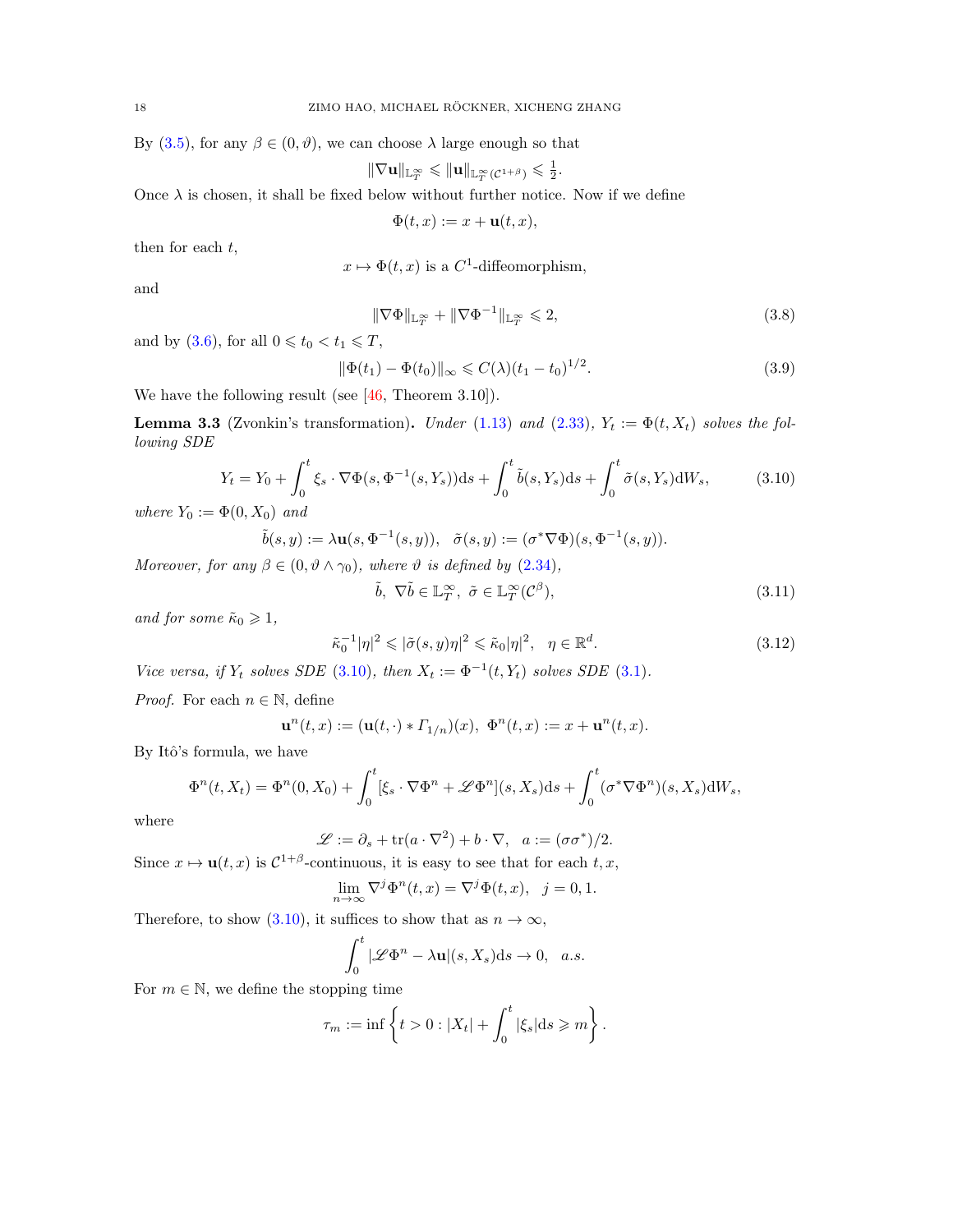Since  $\tau_m \to \infty$  as  $m \to \infty$ , it suffices to show that for each fixed  $m \in \mathbb{N}$ ,

<span id="page-18-2"></span><span id="page-18-1"></span>
$$
\mathbb{E}\left(\int_0^{t\wedge\tau_m} |\mathscr{L}\Phi^n - \lambda \mathbf{u}|(s,X_s)ds\right) = 0.
$$
\n(3.13)

Note that by definition,

 $\overline{\phantom{a}}$ 

$$
\mathcal{L}\Phi^{n} - \lambda \mathbf{u} = \partial_{s} \mathbf{u}^{n} + \text{tr}(a \cdot \nabla^{2} \mathbf{u}^{n}) + b \cdot \nabla \mathbf{u}^{n} + b - \lambda \mathbf{u}
$$
  
\n
$$
= \left[ \text{tr}(a \cdot (\nabla^{2} \mathbf{u}) \ast \Gamma_{1/n}) - \text{tr}(a \cdot \nabla^{2} \mathbf{u}) \ast \Gamma_{1/n} \right]
$$
  
\n
$$
+ \left[ b \cdot \nabla (\mathbf{u} \ast \Gamma_{1/n}) - (b \cdot \nabla \mathbf{u}) \ast \Gamma_{1/n} \right]
$$
  
\n
$$
+ \left[ b \ast \Gamma_{1/n} - b \right] + \left[ \lambda (\mathbf{u} \ast \Gamma_{1/n} - \mathbf{u}) \right].
$$
 (3.14)

For each i, j, since  $(q_{ij}, p_{ij}) \in \mathcal{I}_1$ , by the Krylov estimates [\(3.2\)](#page-15-3) and [\(3.5\)](#page-16-1), we have

$$
\mathbb{E}\left(\int_0^{t\wedge\tau_m} |\nabla^2 u_{ij}^n - \nabla^2 u_{ij}|(s,X_s)ds\right) \leq C_m \|\nabla^2 (u_{ij}^n - u_{ij})\mathbb{1}_{B_m}\|_{\mathbb{L}^{q_{ij}}_T(\mathbb{L}^{\mathbf{p}_{ij}}_{\mathbf{x}_{ij}})} \to 0.
$$

From this and by  $(3.7)$  and  $(3.14)$ , it is easy to see that  $(3.13)$  holds. Moreover,  $(3.11)$  and  $(3.12)$ directly follow by their definitions and  $(3.5)$ . On the other hand, if  $Y_t$  solves SDE  $(3.10)$ , then by similar calculations,  $X_t := \Phi^{-1}(t, Y_t)$  solves SDE [\(3.1\)](#page-15-1). We omit the details here.

**Remark 3.4.** Consider SDE [\(3.1\)](#page-15-1) with  $\xi \equiv 0$  and assume [\(1.13\)](#page-4-2) and [\(2.33\)](#page-14-5). An immediate consequence of Zvonkin's transformation together with  $(3.8)$  and  $(3.9)$  is that for any  $p \geq 1$  and  $T > 0$ , there is a constant  $C = C(p, T, \Theta) > 0$  such that

<span id="page-18-6"></span>
$$
\mathbb{E}|X_t - X_s|^{2p} \leq C|t - s|^p, \quad t, s \in [0, T]. \tag{3.15}
$$

Now we show the following main result of this section.

<span id="page-18-0"></span>**Theorem 3.5.** Suppose that [\(1.13\)](#page-4-2) and [\(2.33\)](#page-14-5) hold. For any  $\mu_0 \in \mathcal{P}(\mathbb{R}^d)$ , there is a unique weak solution to SDE [\(3.1\)](#page-15-1) with  $\xi \equiv 0$  and initial distribution  $\mu_0$  in the sense of Definition [3.1.](#page-15-2) Moreover, we have :

(i) For each  $t > 0$ ,  $X_t$  admits a density  $\rho_t^X(y)$  with the following two-sided estimate: for any  $T > 0$ , there are  $\delta_1, C_1 \geq 1$  such that for all  $t \in (0, T]$  and  $y \in \mathbb{R}^d$ ,

$$
\frac{C_1^{-1}}{t^{d/2}} \int_{\mathbb{R}^d} e^{-\frac{\delta_1 |x-y|^2}{t}} \mu_0(\mathrm{d}x) \leqslant \rho_t^X(y) \leqslant \frac{C_1}{t^{d/2}} \int_{\mathbb{R}^d} e^{-\frac{|x-y|^2}{\delta_1 t}} \mu_0(\mathrm{d}x). \tag{3.16}
$$

(ii) Let  $\vartheta$  be defined as in [\(2.34\)](#page-14-3). For any  $\beta \in (0, \vartheta \wedge \gamma_0)$  and  $T > 0$ , there are  $\delta_2, C_2 \geq 1$  such that for all  $t \in (0, T]$  and  $y, y' \in \mathbb{R}^d$ ,

$$
\frac{\rho_t^X(y) - \rho_t^X(y')|}{|y - y'|^{\beta}} \leq C_2 t^{-\frac{d+\beta}{2}} \left[ \int_{\mathbb{R}^d} e^{-\frac{|x - y|^2}{\delta_2 t}} \mu_0(\mathrm{d}x) + \int_{\mathbb{R}^d} e^{-\frac{|x - y'|^2}{\delta_2 t}} \mu_0(\mathrm{d}x) \right]. \tag{3.17}
$$

(iii) For any  $(q, p) \in \mathcal{I}_2$  and  $T > 0$ , there is a constant  $C_0 > 0$  such that for any  $f \in \tilde{\mathbb{L}}_T^q(\tilde{\mathbb{L}}_X^p)$ ,

<span id="page-18-5"></span><span id="page-18-4"></span><span id="page-18-3"></span>
$$
\mathbb{E}\left(\int_0^T f(s,X_s)\mathrm{d}s\right) \leqslant C_0 \|f\|_{\widetilde{\mathbb{L}}_T^q(\widetilde{\mathbb{L}}_x^p)}.\tag{3.18}
$$

*Proof.* By [\(3.11\)](#page-17-1) and [\(3.12\)](#page-17-2), it is well known that SDE [\(3.10\)](#page-17-0) with  $\xi \equiv 0$  admits a unique weak solution (cf. [\[41\]](#page-46-18)). The existence and uniqueness of weak solutions for the original SDE follow from Lemma [3.3.](#page-17-5) Next we shall prove  $(3.16)$ ,  $(3.17)$  and  $(3.18)$ .

(i) Let  $\widetilde{\mathscr{L}}$  be the generator of SDE [\(3.10\)](#page-17-0), i.e.,

$$
\widetilde{\mathscr{L}} := \operatorname{tr}((\widetilde{\sigma}\widetilde{\sigma}^*) \cdot \nabla^2)/2 + \widetilde{b} \cdot \nabla.
$$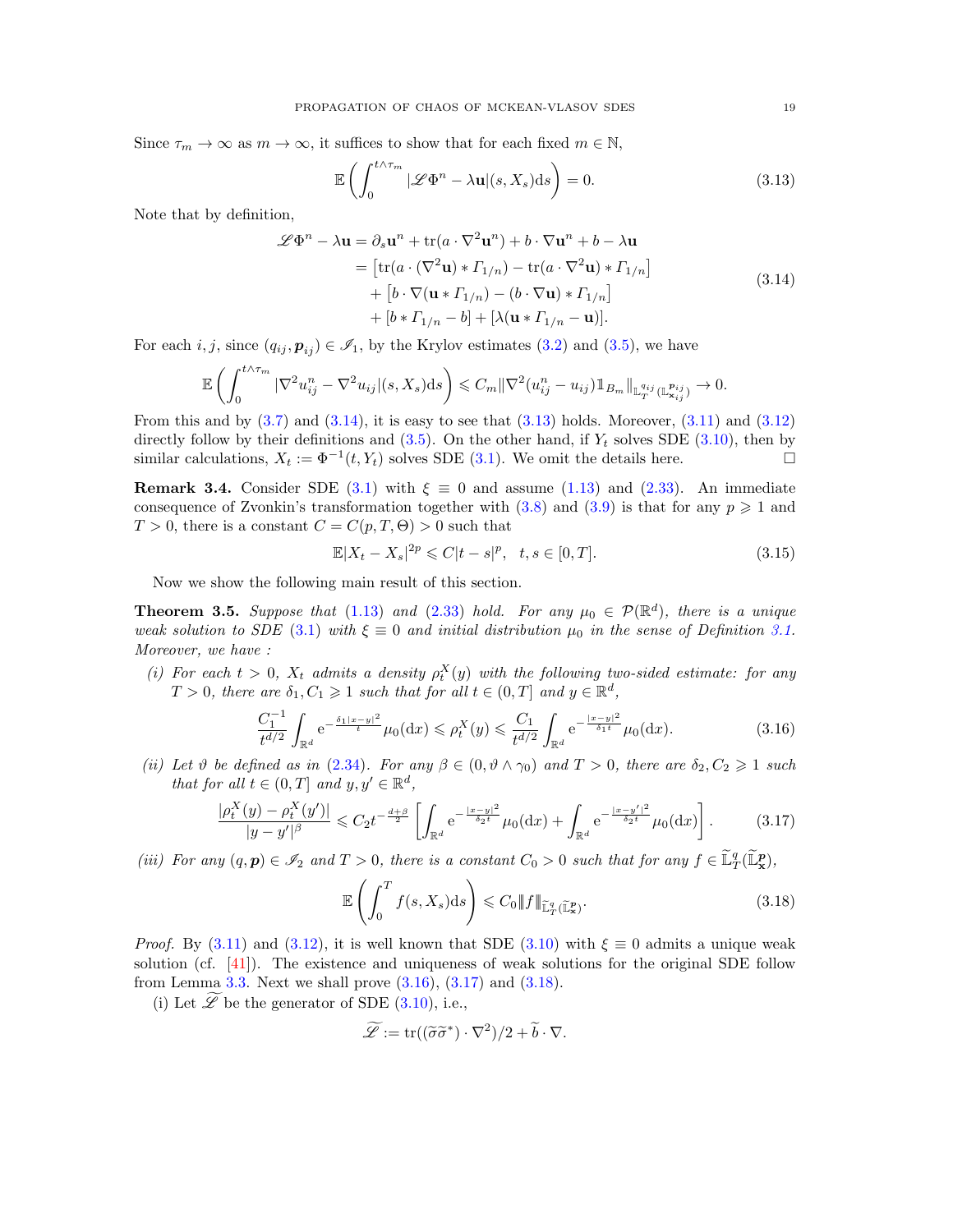By  $(3.11)$ ,  $(3.12)$  and Theorems 1.1, 1.3 and 2.3 of [\[9\]](#page-45-20), there is a fundamental solution  $p(s, x, t, y)$ associated with  $\widetilde{\mathscr{L}}$ , which satisfies the following estimates: for all  $0 \le s < t \le T$  and  $x, y \in \mathbb{R}^d$ ,

$$
\frac{C_0^{-1}}{(t-s)^{d/2}} e^{-\frac{\delta_0 |x-y|^2}{t-s}} \leqslant p(s,x,t,y) \leqslant \frac{C_0}{(t-s)^{d/2}} e^{-\frac{|x-y|^2}{\delta_0(t-s)}},
$$

and for any  $\beta \in (0, \vartheta \wedge \gamma_0)$ , and for all  $0 \leq s < t \leq T$  and  $x, y, y' \in \mathbb{R}^d$ ,

$$
|p(s, x, t, y) - p(s, x, t, y')| \leq C_0 |y - y'|^{\beta} (t - s)^{-\frac{d + \beta}{2}} \left[ e^{-\frac{|x - y|^2}{\delta_0 (t - s)}} + e^{-\frac{|x - y'|^2}{\delta_0 (t - s)}} \right],
$$

where  $\delta_0, C_0 \geq 1$  only depend on  $\Theta$  and the bounds of  $\tilde{b}$  and  $\tilde{\sigma}$ . In particular,  $p(0, x, t, y)$  is just the density of the solution of SDE [\(3.1\)](#page-15-1) starting from x at time zero. Note that the density  $\rho_t^Y(y)$ of  $Y_t$  starting from the initial distribution  $\tilde{\mu}_0 = \mu_0 \circ \Phi(0, \cdot)^{-1}$  is given by

$$
\rho_t^Y(y) = \int_{\mathbb{R}^d} p(0, x, t, y) \widetilde{\mu}_0(\mathrm{d} x).
$$

This can be shown by considering a smooth approximation and taking weak limits (see [\[31,](#page-46-19) Section 5.1] for more details). We thus have that for any  $t \in (0, T]$  and all  $y, y' \in \mathbb{R}^d$ ,

$$
\frac{C_0^{-1}}{t^{d/2}} \int_{\mathbb{R}^d} e^{-\frac{\delta_0 |x-y|^2}{t}} \widetilde{\mu}_0(\mathrm{d}x) \leqslant \rho_t^Y(y) \leqslant \frac{C_0}{t^{d/2}} \int_{\mathbb{R}^d} e^{-\frac{|x-y|^2}{\delta_0 t}} \widetilde{\mu}_0(\mathrm{d}x)
$$

and

$$
|\rho_t^Y(y) - \rho_t^Y(y')| \le \frac{C_0 |y - y'|^{\beta}}{t^{(d+\beta)/2}} \int_{\mathbb{R}^d} \left[ e^{-\frac{|x - y|^2}{\delta_0 t}} + e^{-\frac{|x - y'|^2}{\delta_0 t}} \right] \widetilde{\mu}_0(\mathrm{d}x). \tag{3.19}
$$

On the other hand, by change of variables, we have

<span id="page-19-1"></span><span id="page-19-0"></span>
$$
\rho_t^X(y) = \rho_t^Y(\Phi(t, y)) \det(\nabla \Phi(t, y)),\tag{3.20}
$$

and for some  $\tilde{C}_0 \geq 1$ ,

$$
\frac{\tilde{C}_0^{-1}}{t^{d/2}} \int_{\mathbb{R}^d} \mathrm{e}^{-\frac{\delta_0 |\Phi(0,x) - \Phi(t,y)|^2}{t}} \mu_0({\rm d} x) \leqslant \rho_t^X(y) \leqslant \frac{\tilde{C}_0^{-1}}{t^{d/2}} \int_{\mathbb{R}^d} \mathrm{e}^{-\frac{|\Phi(0,x) - \Phi(t,y)|^2}{\delta_0 t}} \mu_0({\rm d} x).
$$

which together with the following two estimates yields  $(3.16)$ ,

$$
|\Phi(0,x) - \Phi(t,y)|^2 \ge \frac{1}{2}|\Phi(t,x) - \Phi(t,y)|^2 - |\Phi(0,x) - \Phi(t,x)|^2 \stackrel{(3.8)(3.9)}{\ge} \frac{1}{8}|x-y|^2 - Ct,
$$

and

$$
|\Phi(0,x) - \Phi(t,y)|^2 \leq 2|\Phi(t,x) - \Phi(t,y)|^2 + 2|\Phi(0,x) - \Phi(t,x)|^2 \leq \sup_{t \to +\infty} (3.8)(3.9) \leq |\Phi(0,x) - \Phi(t,y)|^2 + 2|\Phi(0,x) - \Phi(t,x)|^2
$$

(ii) By  $(3.20)$  and  $(3.19)$ , we have

$$
\begin{split} |\rho_t^X(y) - \rho_t^X(y')| &\leq |\rho_t^Y(\Phi(t,y)) - \rho_t^Y(\Phi(t,y'))| \det(\nabla \Phi(t,y)) \\ &+ \rho_t^Y(\Phi(t,y'))| \det(\nabla \Phi(t,y)) - \det(\nabla \Phi(t,y'))| \\ &\leq \frac{|y - y'|^{\beta}}{t^{(d+\beta)/2}} \int_{\mathbb{R}^d} \left[ e^{-\frac{|x - \Phi(t,y)|^2}{\delta_0 t}} + e^{-\frac{|x - \Phi(t,y')|^2}{\delta_0 t}} \right] \widetilde{\mu}_0(\mathrm{d}x) \\ &+ \frac{1}{t^{d/2}} \int_{\mathbb{R}^d} e^{-\frac{|x - \Phi(t,y)|^2}{\delta_0 t}} \widetilde{\mu}_0(\mathrm{d}x) |\nabla \Phi(t,y) - \nabla \Phi(t,y')|, \end{split}
$$

which in turn implies  $(3.17)$  by  $(3.5)$ .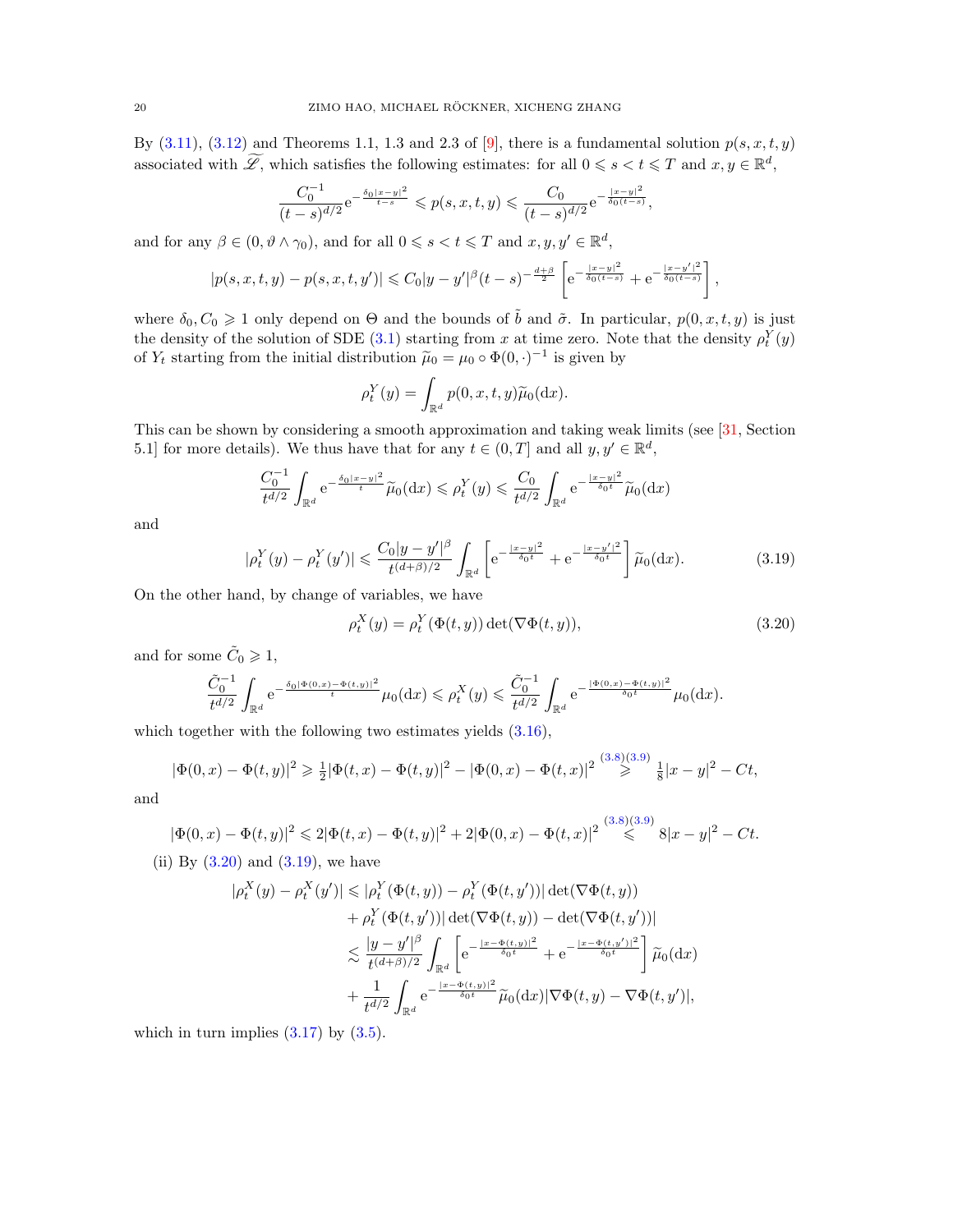(iii) For nonnegative  $f \in \tilde{\mathbb{L}}_T^q(\tilde{\mathbb{L}}_\mathbf{x}^p)$  with  $(q, p) \in \mathcal{I}_2$ , by [\(3.16\)](#page-18-3) and [\(2.32\)](#page-14-1), we get

$$
\mathbb{E}\left(\int_0^T f(s, X_s)ds\right) = \int_0^T \int_{\mathbb{R}^d} f(s, y)\rho_s^X(y)dyds
$$
  
\n
$$
\leqslant \int_0^T \int_{\mathbb{R}^d} f(s, y) \left(\frac{C_2}{s^{d/2}} \int_{\mathbb{R}^d} e^{-\frac{|x-y|^2}{2\delta_1 s}} \mu_0(dx)\right) dyds
$$
  
\n
$$
= C_2 (2\pi\delta_1)^{d/2} \int_{\mathbb{R}^d} \left(\int_0^T \mathbb{E}f(s, x - W_{\delta_1 s})ds\right) \mu_0(dx) \leqslant C_3 \|f\|_{\widetilde{\mathbb{L}}_T^q(\widetilde{\mathbb{L}}_T^p)}^{\widetilde{\mathbb{L}}}.
$$
  
\nThe proof is complete.

As a corollary, we have the following important exponential integrability of singular functionals.

**Corollary 3.6.** (Khasminskii's estimate) Let X be the unique solution of SDE  $(3.1)$  in Theorem [3.5.](#page-18-0) For any  $T, \lambda > 0$ ,  $(q, p) \in \mathscr{I}_2$  and  $\beta \in (0, 2 - \lfloor \frac{1}{p} \rfloor - \frac{2}{q})$ , there is a constant  $C_1 > 0$  depending only on  $T, \lambda, d, \beta, \kappa_0, \kappa_1, q_i, \mathbf{p}_i, q, \mathbf{p}$  such that for all  $f \in \widetilde{\mathbb{L}}_T^q(\widetilde{\mathbb{L}}_{\mathbf{x}}^{\mathbf{p}}),$ 

$$
\mathbb{E}\exp\left\{\lambda \int_0^T f(s,X_s)ds\right\} \leq e^{C_1 \|f\|_{\widetilde{\mathbb{L}}_T^q(\widetilde{\mathbb{L}}_x^p)}^{\frac{2}{\beta}}}. \tag{3.21}
$$

Moreover, if b is bounded measurable, then for some  $C_2 = C_2(T, \lambda, d, \beta, \kappa_0, q, p) > 0$ ,

$$
\mathbb{E}\exp\left\{\lambda \int_0^T f(s,X_s)ds\right\} \leqslant e^{C_2\left(\|b\|_{\mathbb{L}_T^\infty}^2 + \|f\|_{\mathbb{L}_T^q(\mathbb{L}_\mathbf{X}^p)}^{2/\beta}\right)}.
$$
\n(3.22)

*Proof.* Let  $\beta \in (0, 2 - \left|\frac{1}{p}\right| - \frac{2}{q})$ . For [\(3.21\)](#page-20-1), by [\[46,](#page-46-17) Lemma 3.5], it suffices to show that for any  $0 \leqslant t_0 < t_1 \leqslant T$ ,

$$
\mathbb{E}\left(\int_{t_0}^{t_1} f(s,X_s)ds \middle| \mathcal{F}_{t_0}\right) \leqslant C_0(t_1 - t_0)^{\frac{\beta}{2}} \|f\|_{\widetilde{\mathbb{L}}_T^q(\widetilde{\mathbb{L}}_x^p)}.
$$
\n(3.23)

Let  $\frac{1}{q'} = \frac{1}{q} + \frac{\beta}{2}$ . Since  $\beta \in (0, 2 - \left|\frac{1}{p}\right| - \frac{2}{q})$ , we have  $(q', p) \in \mathscr{I}_2$ . By [\(3.18\)](#page-18-5) and Hölder's inequality,

$$
\mathbb{E}\left(\int_0^{t_1-t_0}f(s,X_s)\mathrm{d} s\right) \leqslant C_0\|f\|_{\widetilde{\mathbb{L}}_{t_1-t_0}^{q'}(\widetilde{\mathbb{L}}_x^p)} \leqslant C_0(t_1-t_0)^{\frac{\beta}{2}}\|f\|_{\widetilde{\mathbb{L}}_{T}^{q}(\widetilde{\mathbb{L}}_x^p)}.
$$

By the Markov property of  $X_t$ , we get [\(3.23\)](#page-20-2). [\(3.22\)](#page-20-3) follows by Girsanov's theorem.

<span id="page-20-4"></span><span id="page-20-3"></span><span id="page-20-2"></span><span id="page-20-1"></span>

<span id="page-20-5"></span>Theorem 3.7. (Strong well-posedness) In addition to the assumptions, in Theorem [3.5,](#page-18-0) we also assume [\(1.14\)](#page-5-4) and that  $(q_i, p_i) \in \mathcal{I}^{\circ}$  in [\(2.33\)](#page-14-5). Then there is a unique strong solution to SDE  $(3.1)$  with  $\xi \equiv 0$ .

Proof. By Yamada-Watanabe's theorem, it suffices to show the pathwise uniqueness. But this follows by Zvonkin's transformation (see Lemma [3.3\)](#page-17-5), Lemma [2.2](#page-0-0) and  $(3.21)$  (see [\[46,](#page-46-17) Theorem 3.9] for more details).  $\square$ 

## 4. WELL-POSEDNESS OF DDDSDES WITH MIXED  $L^p$ -DRIFTS

<span id="page-20-0"></span>We consider the following distribution density-distribution dependent SDE (abbreviated as dDDSDE):

$$
dX_t = b(t, X_t, \rho_t(X_t), \mu_{X_t})dt + \sigma(t, X_t)dW_t,
$$
\n(4.1)

where  $\rho_t(x)$  is the density of  $X_t$  and  $b(t, x, r, \mu) : \mathbb{R}_+ \times \mathbb{R}^d \times \mathbb{R}_+ \times \mathcal{P}(\mathbb{R}^d) \to \mathbb{R}^d$  is a measurable function. As in Definition [3.1,](#page-15-2) we introduce the following notion of solutions to the above SDE.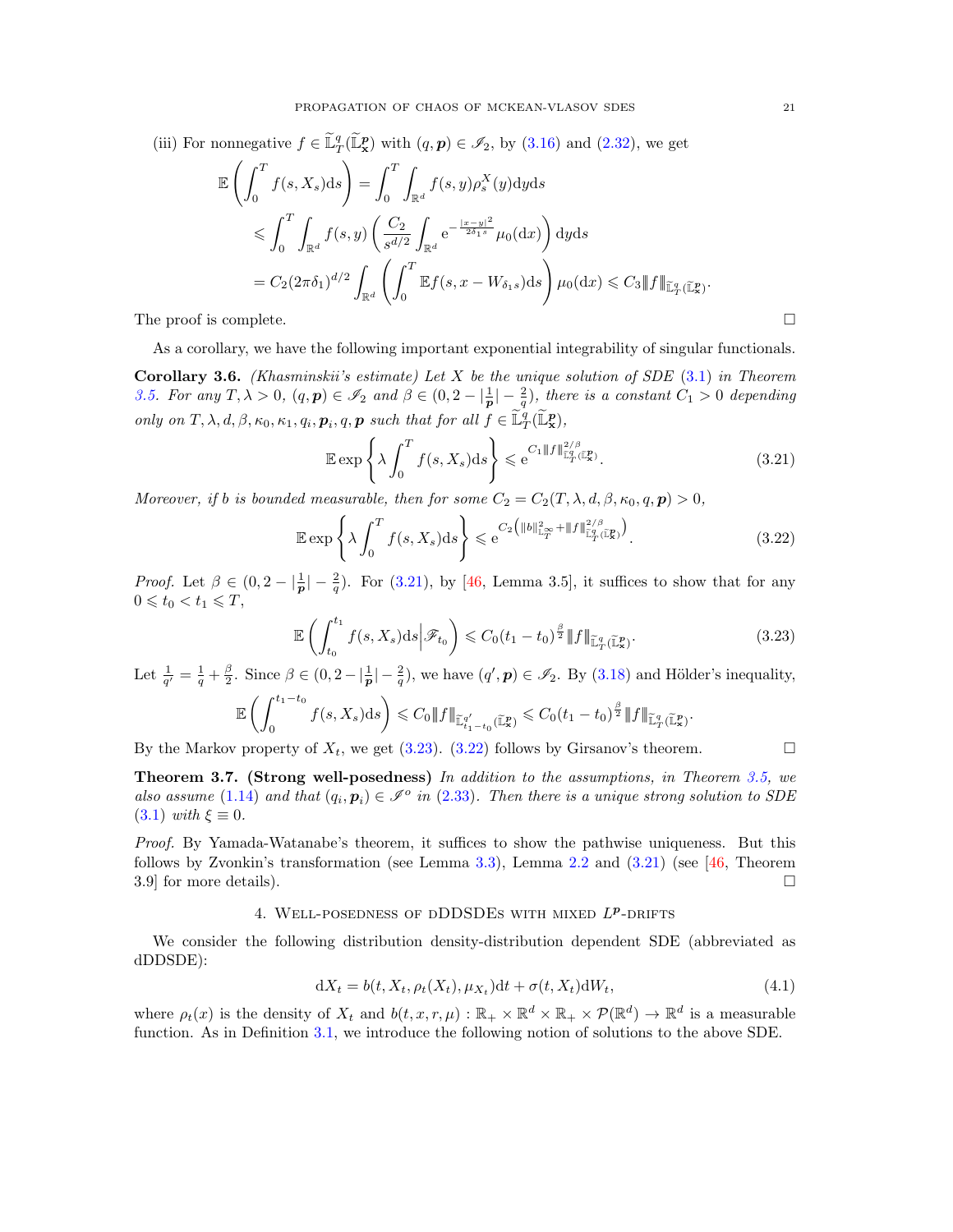**Definition 4.1.** Let  $\mathfrak{U} := (\Omega, \mathscr{F}, \mathbb{P}, (\mathscr{F}_t)_{t \geq 0})$  be a stochastic basis and  $(X, W)$  be a pair of continuous  $\mathscr{F}_t$ -adapted processes. Let  $\mu_0 \in \mathcal{P}(\mathbb{R}^d)$ . We call  $(X, W, \mathfrak{U})$  a solution of dDDSDE [\(4.1\)](#page-20-4) with initial distribution  $\mu_0$  if

(i)  $\mu_0 = \mathbb{P} \circ X_0^{-1}$  and W is a standard Brownian motion on  $\mathfrak{U}$ .

(ii) For each  $t > 0$ , the distribution  $\mu_{X_t}$  of  $X_t$  admits a density  $\rho_t$ ,

$$
\int_0^t |b(s, X_s, \rho_s(X_s), \mu_{X_s})| ds + \int_0^t |\sigma(s, X_s)|^2 ds < \infty, \ a.s.,
$$

and

$$
X_t = X_0 + \int_0^t b(s, X_s, \rho_s(X_s), \mu_{X_s}) ds + \int_0^t \sigma(s, X_s) dW_s, \ a.s.
$$

Let  $T > 0$  and  $\mathbb{C}_T$  be the space of all continuous functions from  $[0, T]$  to  $\mathbb{R}^d$ . We use  $\omega$  to denote a path in  $\mathbb{C}_T$  and by  $w_t(\omega) = \omega_t$  to denote the coordinate process. Let  $\mathcal{B}_t := \sigma\{w_s, s \leq t\}$  be the natural filtration. We also introduce the following notion of martingale solutions to dDDSDE  $(4.1).$  $(4.1).$ 

**Definition 4.2.** Let  $\mu_0 \in \mathcal{P}(\mathbb{R}^d)$ . A probability measure  $\mathbb{P} \in \mathcal{P}(\mathbb{C}_T)$  is called a martingale solution of dDDSDE [\(4.1\)](#page-20-4) with initial distribution  $\mu_0$  if  $\mathbb{P} \circ w_0^{-1} = \mu_0$  and for any  $f \in C_c^2(\mathbb{R}^d)$ , the process

$$
M_t^f(\omega) := f(w_t) - f(w_0) - \int_0^t \left( \frac{1}{2} \text{tr}((\sigma \sigma^*)(s, w_s) \cdot \nabla^2) + b(s, w_s, \rho_s(w_s), \mu_s) \cdot \nabla \right) f(w_s) \, ds \tag{4.2}
$$

is a  $\mathcal{B}_t$ -martingale, where  $\mu_s := \mathbb{P} \circ w_s^{-1}$  has a density  $\rho_s(x)$ . We shall use  $\mathcal{M}_{\mu_0}^{\sigma,b}$  to denote the set of all martingale solutions of dDDSDE [\(4.1\)](#page-20-4) associated with  $\sigma$ , b and initial distribution  $\mu_0$ .

<span id="page-21-2"></span>Remark 4.3. It is well known that weak solutions are equivalent to the martingale solutions (see [\[41\]](#page-46-18)). If we consider the classical SDE, i.e., b only depends on  $(t, x)$ , and if for each starting point  $(s, x)$ , there is a unique martingale solution starting from  $(s, x)$ , then as usual, we say the martingale problem is well-posed.

<span id="page-21-0"></span>4.1. Relative entropy. In this subsection we recall the notion and some basic facts about the relative entropy. Let E be a Polish space and  $\mu, \nu$  be two probability measures on E. The relative entropy  $\mathcal{H}(\mu|\nu)$  is defined by

<span id="page-21-4"></span>
$$
\mathcal{H}(\mu|\nu) := \begin{cases} \int_{E} \frac{d\mu}{d\nu} \log \left( \frac{d\mu}{d\nu} \right) d\nu, & \mu \ll \nu, \\ \infty, & \text{otherwise.} \end{cases}
$$
(4.3)

Since  $x \mapsto x \log x$  is convex on  $[0, \infty)$ , by Jensen's inequality, we have  $\mathcal{H}(\mu|\nu) \geq 0$ .

The following theorem contains the main tools used below (see  $[4,$  Theorem 2.1(ii)], [\[12,](#page-45-21) Lemma 1.4.3(a)] and  $[10, \text{Lemma } 3.9]$ .

**Theorem 4.4.** (i) (Pinsker's inequality) For any two probability measures  $\mu, \nu$ ,

<span id="page-21-5"></span><span id="page-21-3"></span><span id="page-21-1"></span>
$$
\|\mu - \nu\|_{\text{var}}^2 \leq 2\mathcal{H}(\mu|\nu). \tag{4.4}
$$

(ii) (The weighted Pinsker inequality) For any  $\mu, \nu \in \mathcal{P}(E)$  and Borel measurable function f,

$$
|\langle \mu - \nu, f \rangle|^2 \leq 2 \left( 1 + \log \int_E e^{f(x)^2} \nu(dx) \right) \mathcal{H}(\mu|\nu).
$$
 (4.5)

(iii) (Variational representation of the relative entropy) For any  $\mu, \nu \in \mathcal{P}(E)$ ,

$$
\mathcal{H}(\mu|\nu) = \sup_{\psi \in \mathcal{B}_b(E)} \left( \int_E \psi \, \mathrm{d}\mu - \log \int_E \mathrm{e}^{\psi} \, \mathrm{d}\nu \right),\tag{4.6}
$$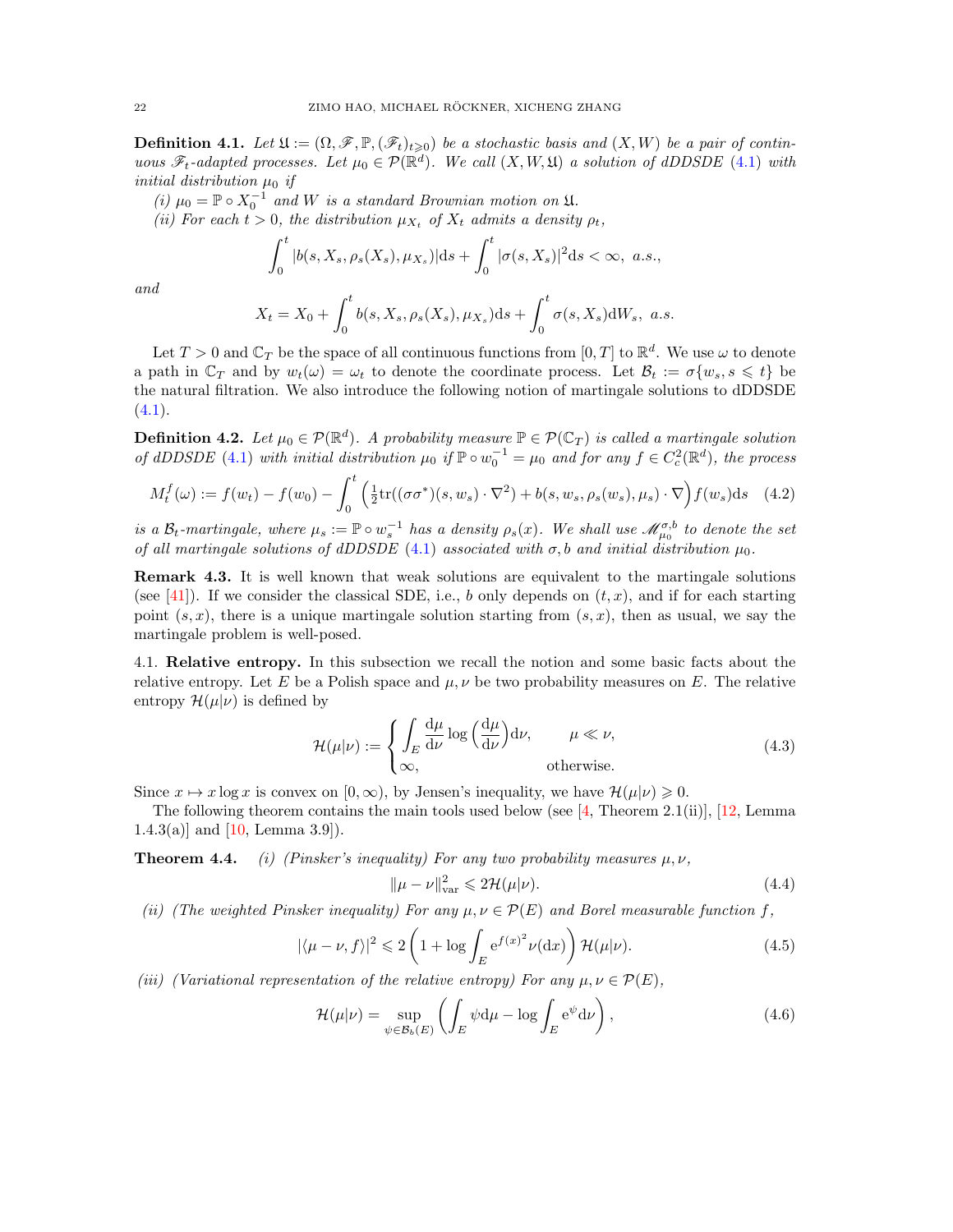where  $\mathcal{B}_b(E)$  is the set of all bounded Borel measurable functions.

(iv) (Dimensional bounds on entropy) Let  $\mu^N$  be a symmetric probability measure on  $E^N$  and  $\mu \in \mathcal{P}(E)$ . Then for any  $k \leq N$ ,

<span id="page-22-3"></span>
$$
\mathcal{H}(\mu^{N,k}|\mu^{\otimes k}) \leq \frac{2k}{N} \mathcal{H}(\mu^N|\mu^{\otimes N}),\tag{4.7}
$$

where  $\mu^{N,k}$  is the marginal distribution of the first k-component of  $\mu^N$ .

We recall the following entropy formula for the martingale solutions of classical SDEs, which is a consequence of Girsanov's theorem (see [\[27,](#page-45-23) Lemma 4.4 and Remark 4.5] for the most general form).

<span id="page-22-2"></span>**Lemma 4.5.** For  $i = 1, 2$ , let  $b^i : \mathbb{R}_+ \times \mathbb{R}^d \to \mathbb{R}^d$  be two measurable functions. Suppose that the martingale problem associated with  $(\sigma, b^2)$  is well-posed (see Remark [4.3\)](#page-21-2). Let  $\mu_0^1, \mu_0^2 \in \mathcal{P}(\mathbb{R}^d)$  be two initial distributions. For any two martingale solutions  $\mathbb{P}_i \in \mathcal{M}_{\mu_0^i}^{\sigma,b^i}$ ,  $i = 1,2$ , and any  $t \geqslant 0$ , if we let  $\mu_t^i := \mathbb{P}_i \circ w_t^{-1}$  be the marginal distributions, then

$$
\mathcal{H}(\mu_t^1 | \mu_t^2) \leq \mathcal{H}(\mu_0^1 | \mu_0^2) + \frac{1}{2} \mathbb{E}^{\mathbb{P}_2} \left( \int_0^t |\sigma^{-1}(s, w_s)(b^1(s, w_s) - b^2(s, w_s))|^2 ds \right).
$$

<span id="page-22-0"></span>4.2. Stability of density. In this section we prepare a stability result about the density of classical SDEs. Our starting point is the associated Fokker-Planck equation. Fix  $z \in \mathbb{R}^d$ . Let

$$
A_{s,t}^{z} := \int_{s}^{t} A(r, z) dr \text{ with } A(r, z) = (a_{ij}(r, z)) = ((\sigma \sigma^*)_{ij}(r, z))/2.
$$

Let  $P_{s,t}^z f(x)$  be the Gaussian heat kernel associated with  $A_{s,t}^z$ , i.e.,

$$
P_{s,t}^z f(x) = \int_{\mathbb{R}^d} h_{A_{s,t}^z}(x-y) f(y) \mathrm{d}y,
$$

where for a symmetric positive definite matrix  $A$ ,

$$
h_A(x) := \frac{e^{-\langle A^{-1}x, x \rangle/2}}{\sqrt{(2\pi)^d \det(A)}}.
$$

<span id="page-22-1"></span>**Lemma 4.6.** Let  $\beta \in [0,1]$ ,  $k \in \mathbb{N}_0$ ,  $p \in [1,\infty]^d$  and  $\mathbf{x} \in \mathcal{X}$ . Under [\(1.13\)](#page-4-2), for any  $T > 0$ , there is a constant  $C = C(T, d, \beta, k, p, \kappa_0) > 0$  such that for all  $0 \le s < t \le T$  and  $0 \le f \in \mathbb{L}^p_{\mathbf{x}}$ ,

$$
|\nabla^k P_{s,t}^z(|\cdot|^{\beta} f)(0)| \leq C(t-s)^{\frac{1}{2}(\beta - k - |\frac{1}{p}|)} \|f\|_{\widetilde{\mathbb{L}}^p_x}.
$$

*Proof.* First of all, by definition and [\(1.13\)](#page-4-2), it is easy to see that for some  $\lambda > 0$ ,

$$
|\nabla^k h_{A_{s,t}^z}(x)| \lesssim (t-s)^{-\frac{k+d}{2}} e^{-\frac{|x|^2}{\lambda(t-s)}} = (t-s)^{-\frac{k}{2}} (2\pi\lambda)^{\frac{d}{2}} g_{\lambda(t-s)}(x),
$$

and for some  $\lambda' > \lambda$ ,

$$
\begin{aligned} |\nabla^k P_{s,t}^z(|\cdot|^\beta f)(0)| &\lesssim (t-s)^{-\frac{k}{2}} \int_{\mathbb{R}^d} g_{\lambda(t-s)}(y)|y|^\beta f(y) \mathrm{d}y \\ &\lesssim (t-s)^{\frac{\beta}{2}-\frac{k}{2}} \int_{\mathbb{R}^d} g_{\lambda'(t-s)}(y)f(y) \mathrm{d}y. \end{aligned}
$$

Let  $p' \in (1,\infty)^d$  be defined by  $\frac{1}{p} + \frac{1}{p'} = 1$ . Fix  $r > 0$ . By Hölder's inequality we have

$$
\int_{\mathbb{R}^d} g_{\lambda'(t-s)}(y) f(y) dy = \frac{1}{|B_0^r|} \int_{\mathbb{R}^d} \int_{\mathbb{R}^d} g_{\lambda'(t-s)}(y) \mathbb{1}_{B_z^r}(y) f(y) dy dz
$$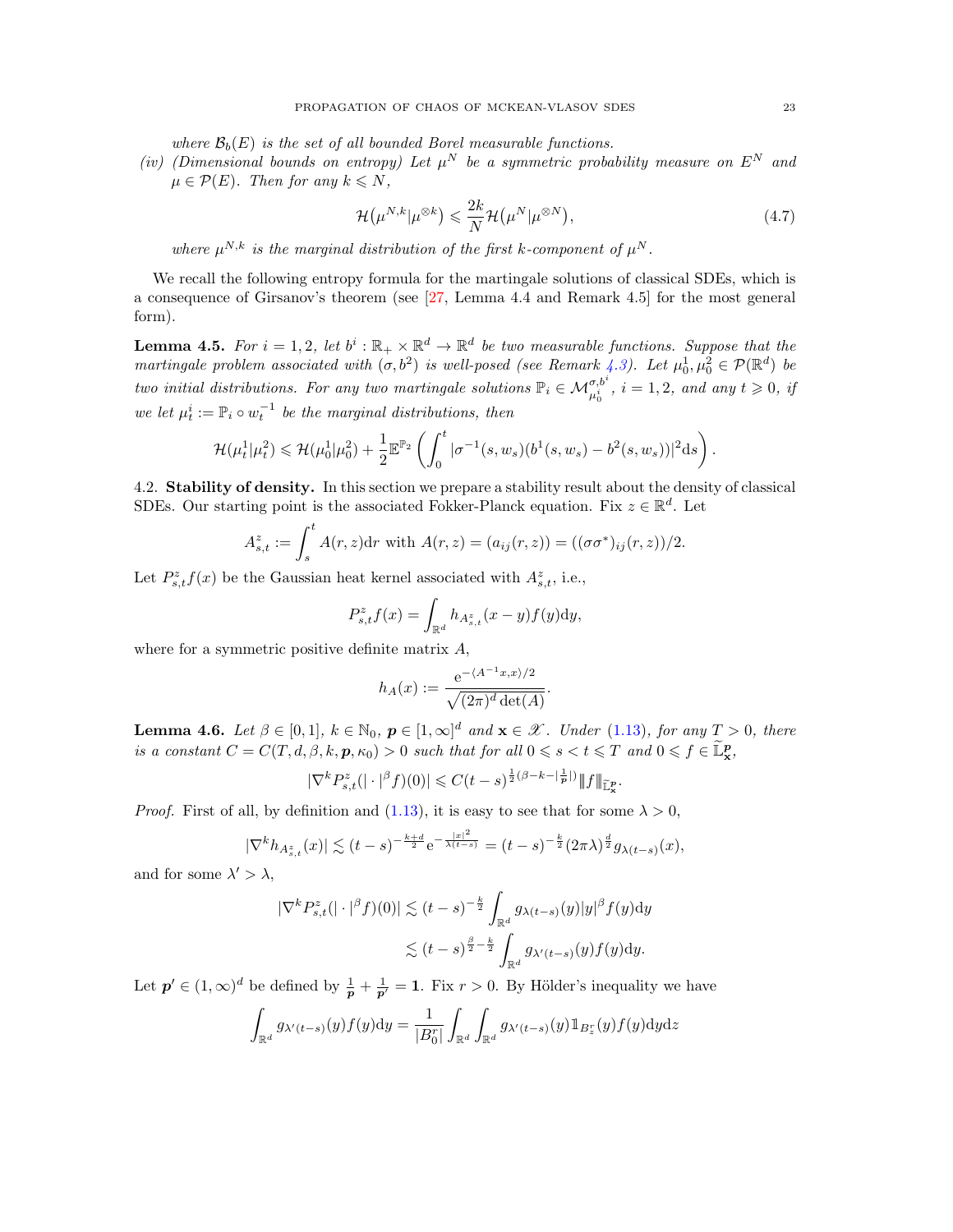$$
\leq \frac{1}{|B_0^r|} \int_{\mathbb{R}^d} \|1_{B_z^r} g_{\lambda'(t-s)}\|_{\mathbb{L}^{p'}_{\mathbf{x}}} \|1_{B_z^r} f\|_{\mathbb{L}^p_{\mathbf{x}}} dz
$$
\n
$$
\leq \frac{1}{|B_0^r|} \left( \int_{\mathbb{R}^d} \|1_{B_z^r} g_{\lambda'(t-s)}\|_{\mathbb{L}^{p'}_{\mathbf{x}}} dz \right) \|f\|_{\mathbb{L}^p_{\mathbf{x}}}.
$$
\n(4.8)

.

Below, without loss of generality, we suppose  $s = 0$ . By a change of variables, we have

$$
\int_{\mathbb{R}^d} || \mathbb{1}_{B_z^r} g_{\lambda t} ||_{\mathbb{L}^{\mathbf{p}'}_{\mathbf{x}}} dz = (2\pi \lambda t)^{-\frac{d}{2}} \int_{\mathbb{R}^d} || \mathbb{1}_{B_z^r} e^{-\frac{| \cdot |^2}{\lambda t}} ||_{\mathbb{L}^{\mathbf{p}'}_{\mathbf{x}}} dz
$$
\n
$$
\lesssim t^{-\frac{d}{2}} \prod_{i=1}^d \int_{\mathbb{R}} \left( \int_{|y_i - z_i| \leqslant r} e^{-\frac{p_i'|y_i|^2}{\lambda t}} dy_i \right)^{\frac{1}{p_i'}} dz_i =: t^{-\frac{d}{2}} \prod_{i=1}^d \mathcal{J}_i.
$$

For each  $i$ , we have

$$
\mathcal{J}_{i} = \int_{|z_{i}| \leqslant 2r} \left( \int_{|y_{i}-z_{i}| \leqslant r} e^{-\frac{p'_{i}|y_{i}|^{2}}{\lambda t}} dy_{i} \right)^{\frac{1}{p'_{i}}}} dz_{i} + \int_{|z_{i}| > 2r} \left( \int_{|y_{i}-z_{i}| \leqslant r} e^{-\frac{p'_{i}|y_{i}|^{2}}{\lambda t}} dy_{i} \right)^{\frac{1}{p'_{i}}} dz_{i}
$$
\n
$$
\leqslant \int_{|z_{i}| \leqslant 2r} \left( \int_{\mathbb{R}} e^{-\frac{p'_{i}|y_{i}|^{2}}{\lambda t}} dy_{i} \right)^{\frac{1}{p'_{i}}} dz_{i} + \int_{|z_{i}| > 2r} e^{-\frac{p'_{i}(|z_{i}| - r)^{2}}{\lambda t}} \left( \int_{|y_{i}-z_{i}| \leqslant r} dy_{i} \right)^{\frac{1}{p'_{i}}} dz_{i}
$$
\n
$$
\lesssim \left( \int_{\mathbb{R}} e^{-\frac{p'_{i}|y_{i}|^{2}}{\lambda t}} dy_{i} \right)^{\frac{1}{p'_{i}}} + \int_{\mathbb{R}} e^{-\frac{p'_{i}|z_{i}|^{2}}{2\lambda t}} dz_{i} \lesssim t^{\frac{1}{2p'_{i}}} + t^{\frac{1}{2}} \lesssim t^{\frac{1}{2p'_{i}}} = t^{\frac{1}{2}(1 - \frac{1}{p_{i}})}.
$$

Hence,

$$
\int_{\mathbb{R}^d} \|1_{B_z^r} g_{\lambda t}\|_{\mathbb{L}^{p'}_{\mathbf{x}}} dz \lesssim t^{-\frac{d}{2}} \prod_{i=1}^d t^{\frac{1}{2}(1-\frac{1}{p_i})} = t^{-|\frac{1}{p}|/2}
$$

Combining the above estimates, we obtain the desired estimate.

<span id="page-23-1"></span><span id="page-23-0"></span>
$$
\qquad \qquad \Box
$$

The following stability result shall be used below to show the existence and uniqueness.

<span id="page-23-2"></span>**Lemma 4.7.** Let  $b_0, b_1$  be two Borel measurable functions satisfying [\(2.33\)](#page-14-5) and for  $k = 0, 1$ ,  $\mu_k(\mathrm{d}x) := \rho_k^o(x) \mathrm{d}x$  with  $\rho_k^o \in \mathbb{L}^\infty$ . Let  $\mathbb{P}_k \in \mathcal{M}_{\mu_k}^{\sigma,b_k}$  be the unique martingale solution and  $\rho_k(t,x)$ be the density of the coordinated process  $w_t$  under  $\mathbb{P}_k$ . Then for any  $T > 0$ , there is a constant  $C = C(T, \Theta) > 0$  such that for all  $t \in [0, T]$ ,

$$
\|\rho_0(t) - \rho_1(t)\|_{\mathbb{L}^\infty} \lesssim_C \|\rho_0^o - \rho_1^o\|_{\mathbb{L}^\infty} + \sum_{i=1}^d \int_0^t (t-s)^{-\frac{1}{2}(1 + |\frac{1}{p_i}|)} \|b_0^i(s) - b_1^i(s)\|_{\mathbb{L}^{p_i}_{\mathbf{x}_i}} ds. \tag{4.9}
$$

*Proof.* First of all, by the heat kernel estimate  $(3.16)$ , we have for all t, y,

$$
\rho_k(t, y) \leq \frac{C_1}{t^{d/2}} \int_{\mathbb{R}^d} e^{-\frac{|x - y|^2}{2\delta_1 t}} \rho_k^o(x) dx \lesssim \| \rho_k^o \|_{\mathbb{L}^\infty}, \ k = 0, 1. \tag{4.10}
$$

Note that  $\rho_k$  solves the following Fokker-Planck equation in the distributional sense:

$$
\partial_t \rho_k = \partial_i \partial_j (a_{ij} \rho_k) + \text{div}(b_k \rho_k), \ k = 0, 1,
$$

where  $a = \sigma \sigma^*/2$  and we use the Einstein convention for summation. Below we use the freezing technique to show our result. Fix  $z \in \mathbb{R}^d$ . For a function f, we set

$$
\tau_z f(x) := f(x+z), \ \ell(t,x) := \rho_0(t,x) - \rho_1(t,x).
$$

By the invariance of shifting the spatial variable  $x$ , we have

$$
\partial_t \tau_z \ell = \partial_i \partial_j (\tau_z a_{ij} \tau_z \ell) + \text{div}(\tau_z b_0 \tau_z \ell) + \text{div}(\tau_z (b_0 - b_1) \tau_z \rho_1)
$$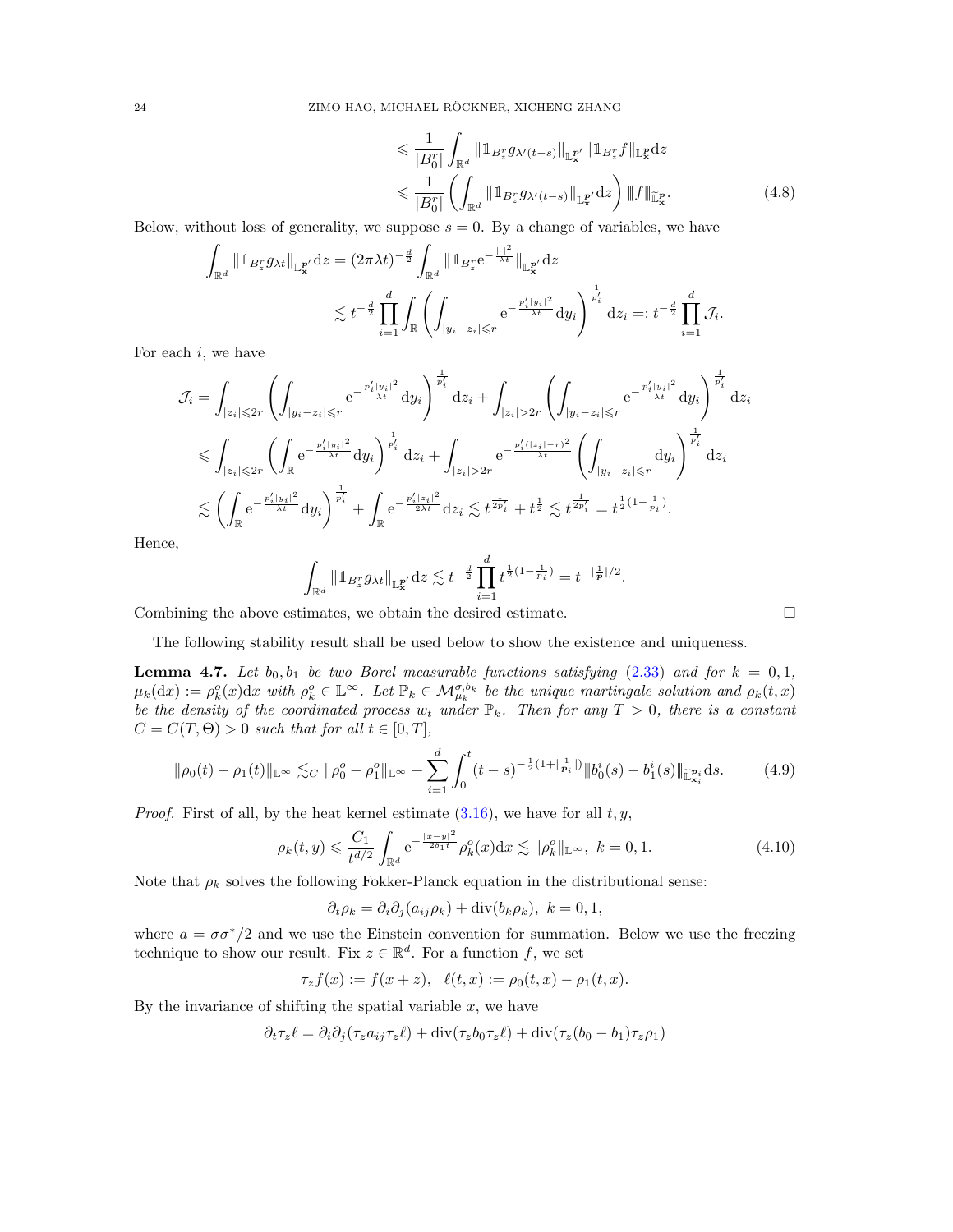PROPAGATION OF CHAOS OF MCKEAN-VLASOV SDES 25

$$
= a_{ij}(t, z)\partial_i\partial_j\tau_z\ell + \partial_i\partial_j((\tau_z a_{ij} - a_{ij}(t, z))\tau_z\ell)
$$
  
+ 
$$
\text{div}(\tau_z b_0 \tau_z\ell) + \text{div}(\tau_z (b_0 - b_1) \tau_z \rho_1).
$$

By Duhamel's formula we have

$$
\tau_z \ell(t, x) = P_{0,t}^z \tau_z \ell(0, x) + \int_0^t P_{s,t}^z (\partial_i \partial_j ((\tau_z a_{ij} - a_{ij}(s, z)) \tau_z \ell))(s, x) ds
$$

$$
+ \int_0^t P_{s,t}^z \text{div}(\tau_z b_0 \tau_z \ell)(s, x) ds + \int_0^t P_{s,t}^z \text{div}(\tau_z (b_0 - b_1) \tau_z \rho_1)(s, x) ds.
$$

By  $(1.13)$  and Lemma [4.6](#page-22-1) we have

$$
|\tau_z \ell(t,0)| \lesssim |P_{0,t}^z \tau_z \ell(0,0)| + \int_0^t (t-s)^{\frac{\gamma_0}{2}-1} \|\tau_z \ell\|_{\mathbb{L}^\infty} ds
$$
  
+ 
$$
\sum_{i=1}^d \int_0^t (t-s)^{-\frac{1}{2}(1+|\frac{1}{p_i}|)} \|\tau_z b_0^i \tau_z \ell\|_{\mathbb{L}^{p_i}_{\mathbf{x}_i}} ds
$$
  
+ 
$$
\sum_{i=1}^d \int_0^t (t-s)^{-\frac{1}{2}(1+|\frac{1}{p_i}|)} \|\tau_z (b_0^i - b_1^i) \tau_z \rho_1\|_{\mathbb{L}^{p_i}_{\mathbf{x}_i}} ds.
$$

Noting that

$$
\|\tau_z b_0^i \tau_z\ell\|_{\widetilde{\mathbb L}^{\mathcal P_i}_{\mathbf x_i}} \leqslant \|\tau_z b_0^i\|_{\widetilde{\mathbb L}^{\mathcal P_i}_{\mathbf x_i}} \|\tau_z\ell\|_{\mathbb L^\infty} \leqslant \kappa_1 \|\ell\|_{\mathbb L^\infty},
$$

and by [\(4.10\)](#page-23-0),

$$
\begin{aligned} \|\tau_z(b^i_0-b^i_1)\tau_z\rho_1\|_{\widetilde{\mathbb L}^{\mathcal P_i}_{x_i}} \leqslant & \|\tau_z(b^i_0-b^i_1)\|_{\widetilde{\mathbb L}^{\mathcal P_i}_{x_i}} \|\tau_z\rho_1\|_{\mathbb L^\infty} \\ & = \|\boldsymbol{b}^i_0-\boldsymbol{b}^i_1\|_{\widetilde{\mathbb L}^{\mathcal P_i}_{x_i}} \|\rho_1\|_{\mathbb L^\infty} \lesssim \|\boldsymbol{b}^i_0-\boldsymbol{b}^i_1\|_{\widetilde{\mathbb L}^{\mathcal P_i}_{x_i}} \|\rho_1^o\|_{\mathbb L^\infty}, \end{aligned}
$$

we further have

$$
\|\ell(t)\|_{\mathbb{L}^{\infty}} = \sup_{z} |\tau_{z}\ell(t,0)| \lesssim \|\ell(0)\|_{\mathbb{L}^{\infty}} + \int_{0}^{t} (t-s)^{\frac{\gamma_{0}}{2}-1} \|\ell(s)\|_{\mathbb{L}^{\infty}} ds + \sum_{i=1}^{d} \int_{0}^{t} (t-s)^{-\frac{1}{2}(1+|\frac{1}{p_{i}}|)} \|\ell(s)\|_{\mathbb{L}^{\infty}} ds + \sum_{i=1}^{d} \int_{0}^{t} (t-s)^{-\frac{1}{2}(1+|\frac{1}{p_{i}}|)} \|b_{0}^{i} - b_{1}^{i}\|_{\mathbb{L}^{\mathbb{P}_{i}}_{\mathbf{x}_{i}}} ds.
$$

By Gronwall's inequality of Volterra's type (see [\[47,](#page-46-20) Lemma 2.2]), we obtain the desired estimate.  $\Box$ 

<span id="page-24-3"></span><span id="page-24-0"></span>4.3. Well-posedness of dDDSDEs. Now we are ready to prove the main result of this section. **Theorem 4.8. (Weak well-posedness)** Suppose that [\(1.13\)](#page-4-2) holds and for any  $T > 0$  and  $i =$ 1,  $\dots$ , d, there are indices  $(q_i, p_i) \in \mathcal{I}^{\circ}$  and  $\mathbf{x}_i \in \mathcal{X}$  such that

<span id="page-24-2"></span><span id="page-24-1"></span>
$$
\sup_{\mu \in C([0,T]; \mathcal{P}(\mathbb{R}^d))} \| \sup_{r \geq 0} |b^i(\cdot, \cdot, r, \mu.)| \|_{\mathbb{L}^{q_i}_T(\mathbb{L}^{\mathbf{p}_i}_{\mathbf{x}_i})} \leq \kappa_1,
$$
\n(4.11)

and for some  $h_i \in \mathbb{L}_T^{q_i}(\widetilde{\mathbb{L}}_{\mathbf{x}_i}^{p_i})$  and for all  $t, x \in [0,T] \times \mathbb{R}^d$ ,  $r, r' \geq 0$  and  $\mu, \nu \in \mathcal{P}(\mathbb{R}^d)$ ,

$$
|b^{i}(t, x, r, \mu) - b^{i}(t, x, r', \nu)| \le h_{i}(t, x)(|r - r'| + ||\mu - \nu||_{var}). \tag{4.12}
$$

Then for any probability measure  $\mu_0(\mathrm{d}x) = \rho_0(x) \mathrm{d}x$  with  $\rho_0 \in \mathbb{L}^\infty$ , there is a unique weak solution  $(X, W, \mathfrak{U})$ , or equivalently, a martingale solution to dDDSDE [\(4.1\)](#page-20-4) with initial distribution  $\mu_0$ .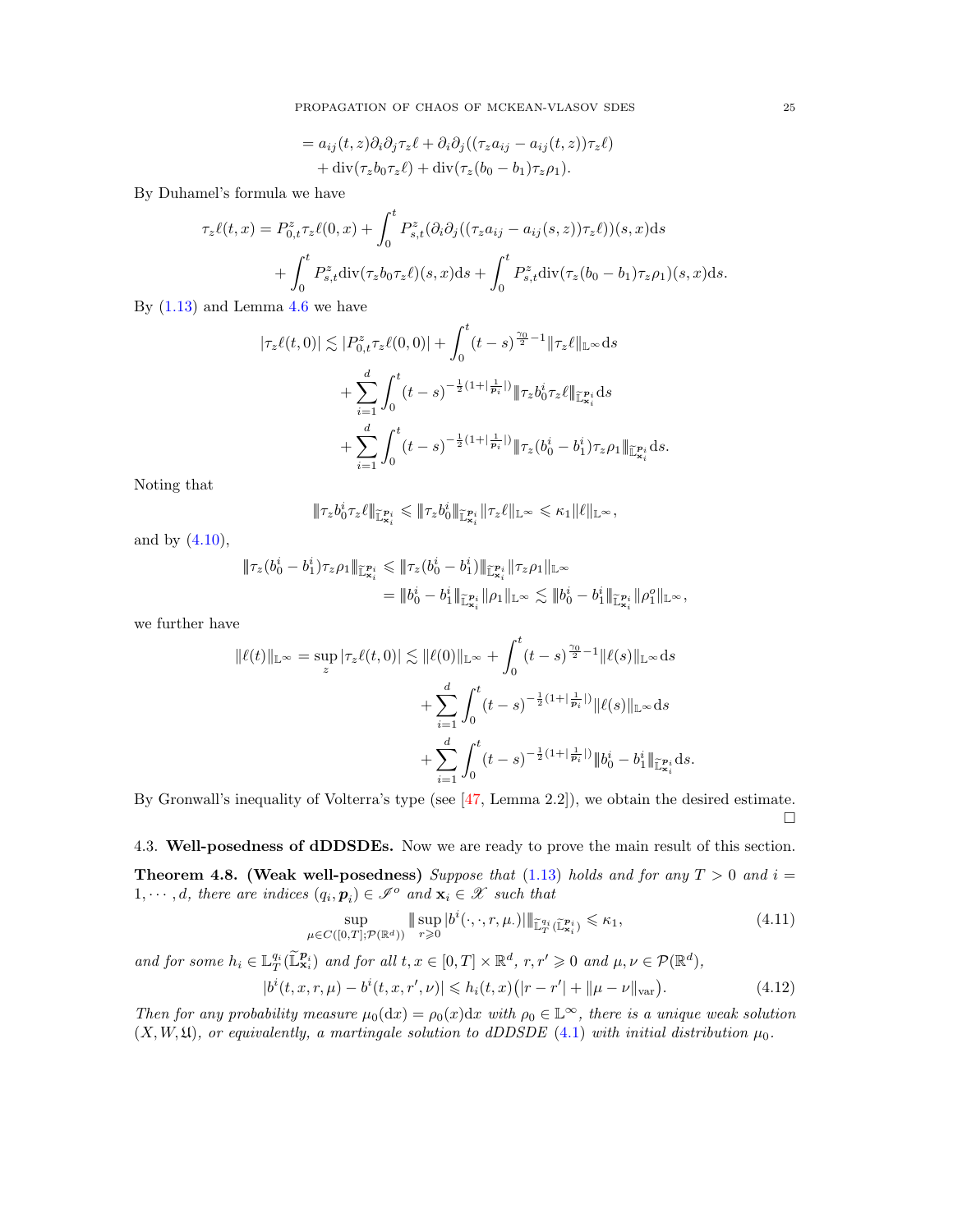Proof. We divide the proof into three steps.

(Step 1). Let  $\mu_t^0 \equiv \mu_0$  for any  $t \geq 0$ . We consider the following Picard iteration: for  $n \in \mathbb{N}$ ,

$$
dX_t^n = b_n(t, X_t^n)dt + \sigma(t, X_t^n)dW_t, \quad X_0^n \stackrel{(d)}{=} \mu_0,\tag{4.13}
$$

where

$$
b_n(t, x) := b(t, x, \rho_t^{n-1}(x), \mu_t^{n-1}),
$$

and

$$
\mu_t^{n-1}
$$
 is the marginal distribution of  $X_t^{n-1}$ , which has a density  $\rho_t^{n-1}$ . (4.14)

By [\(4.11\)](#page-24-1), one sees that for each  $i = 1, \dots, d$ ,

<span id="page-25-4"></span><span id="page-25-1"></span><span id="page-25-0"></span>
$$
\sup_{n} \|b_n^i\|_{\widetilde{\mathbb{L}}_T^{q_i}(\widetilde{\mathbb{L}}_{\mathbf{x}_i}^{p_i})} \leqslant \kappa_1. \tag{4.15}
$$

Thus, by Theorem [3.5,](#page-18-0) for each  $n \in \mathbb{N}$ , there is a unique weak solution  $(X^n, W^n, \mathfrak{U}^n)$  to SDE  $(4.13)$ , where

$$
\mathfrak{U}^n:=(\Omega^n,\mathscr{F}^n,{\bf P}_n;(\mathscr{F}^n_t)_{t\geqslant 0}),
$$

and for each  $t > 0$ ,  $X_t^n$  admits a density  $\rho_t^n$  satisfying the following estimate: for all  $(t, y) \in$  $[0, T] \times \mathbb{R}^d$ ,

$$
\rho_t^n(y) \leqslant \frac{C_1}{t^{d/2}} \int_{\mathbb{R}^d} e^{-\frac{|x-y|^2}{\delta_1 t}} \rho_0(x) dx \lesssim \|\rho_0\|_{\infty}.
$$
\n(4.16)

Moreover, for any  $T > 0$ , by  $(3.15)$ , there is a constant  $C > 0$  such that

$$
\sup_{n} \mathbb{E}^{\mathbf{P}_n} |X_t^n - X_s^n|^4 \leq C |t - s|^2, \ \ s, t \in [0, T],
$$

and by [\(3.18\)](#page-18-5), for any  $(q_0, p_0) \in \mathscr{I}_2$ , there is a constant  $C > 0$  such that for all  $f \in \tilde{\mathbb{L}}_T^{q_0}(\tilde{\mathbb{L}}_x^{p_0}),$ 

$$
\sup_{n} \mathbb{E}^{\mathbf{P}_n} \left( \int_0^T f(s, X_s^n) \, ds \right) \leq C \| f \|_{\widetilde{\mathbb{L}}_T^{q_0}(\widetilde{\mathbb{L}}_\mathbf{x}^{p_0})}.
$$
\n
$$
(4.17)
$$

In particular, by Kolmogorov's criterion,

<span id="page-25-5"></span><span id="page-25-3"></span><span id="page-25-2"></span>the laws 
$$
\mathbb{P}_n
$$
 of  $X^n$  in  $\mathbb{C}_T$  are tight. 
$$
(4.18)
$$

(Step 2). For simplicity of notations, we write

$$
\Gamma_{n,m}(t) := \|\rho_t^n - \rho_t^m\|_{\mathbb{L}^\infty} + \|\rho_t^n - \rho_t^m\|_{\mathbb{L}^1}.
$$

Noting that by  $(4.12)$  and  $(4.14)$ ,

 $|b_n^i(s,x)-b_m^i(s,x)| \leqslant h_i(s,x)\big(|\rho_s^{n-1}(x)-\rho_s^{m-1}(x)|+ \|\mu_s^{n-1}-\mu_s^{m-1}\|_{\text{var}}\big) \leqslant h_i(s,x)\Gamma_{n-1,m-1}(s),$ we have

$$
\|b_n^i(s) - b_m^i(s)\|_{\widetilde{\mathbb{L}}^{p_i}_{\mathbf{x}_i}} \le \|h_i(s)\|_{\widetilde{\mathbb{L}}^{p_i}_{\mathbf{x}_i}} \Gamma_{n-1,m-1}(s) =: \ell_i(s)\Gamma_{n-1,m-1}(s). \tag{4.19}
$$

Since  $(\frac{q_i}{2}, \frac{p_i}{2}) \in \mathcal{I}_2$ , by Lemma [4.5](#page-22-2) and [\(4.17\)](#page-25-2), [\(4.19\)](#page-25-3), we have

$$
\mathcal{H}(\mu_t^n | \mu_t^m) \leq \frac{1}{2} \mathbb{E}^{\mathbb{P}_m} \left( \int_0^t |\sigma^{-1}(s, w_s)(b_n(s, w_s) - b_m(s, w_s))|^2 \, ds \right)
$$
  

$$
\leq \frac{\|\sigma^{-1}\|_{\infty}^2}{2} \mathbb{E}^{\mathbb{P}_m} \left( \int_0^t |b_n(s, w_s) - b_m(s, w_s)|^2 \, ds \right)
$$
  

$$
\lesssim \sum_{i=1}^d \left( \int_0^t \| |b_n^i(s) - b_m^i(s)|^2 \|\mathbf{f}_{\mathbf{X}_i}^{q_i/2} \, ds \right)^{\frac{2}{q_i}}
$$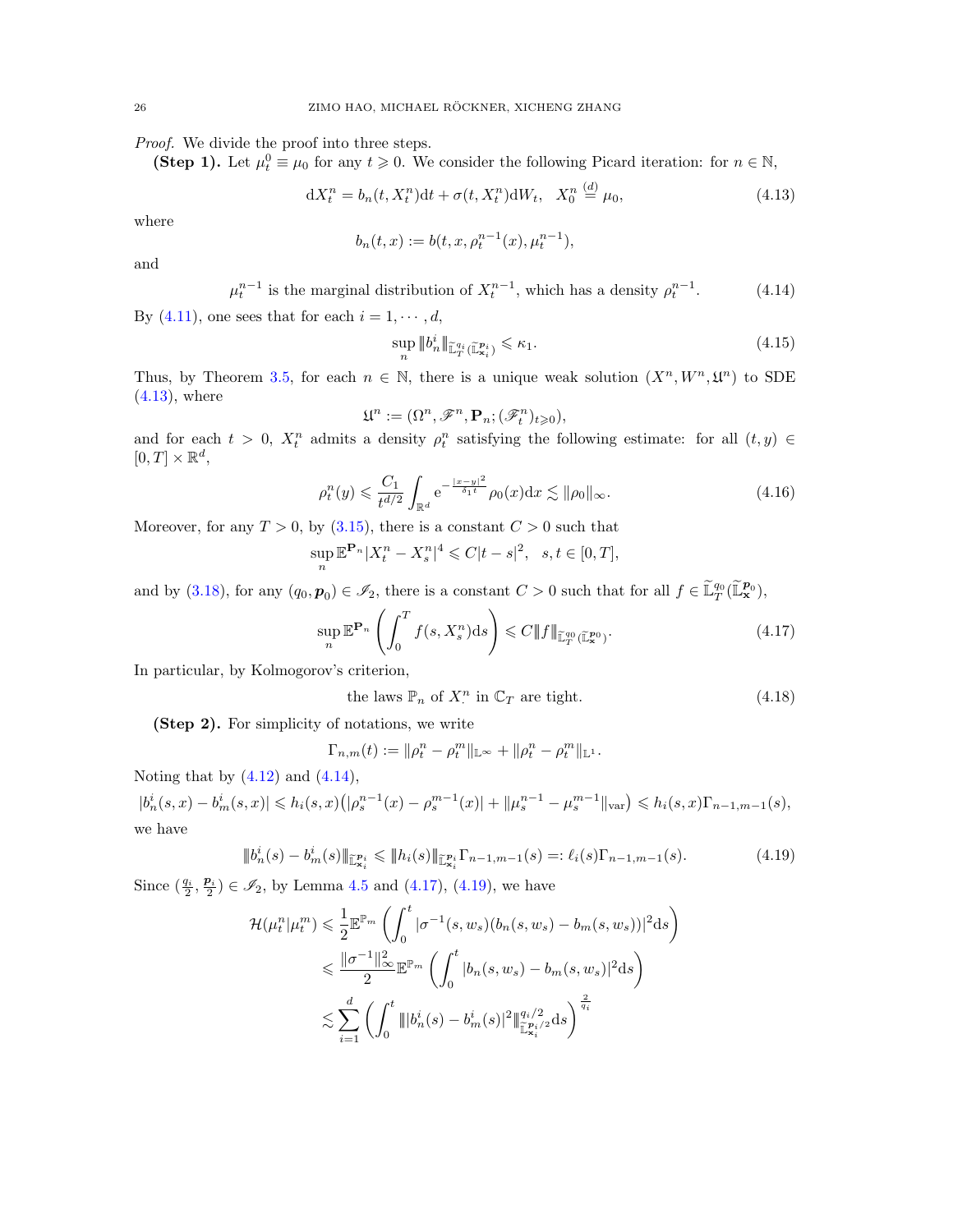PROPAGATION OF CHAOS OF MCKEAN-VLASOV SDES 27

<span id="page-26-0"></span>
$$
= \sum_{i=1}^d \left( \int_0^t \|b_n^i(s) - b_m^i(s)\|_{\mathbb{L}^{\mathcal{P}_i}_{\mathcal{X}_i}}^{q_i} ds \right)^{\frac{2}{q_i}} \n\lesssim \sum_{i=1}^d \left( \int_0^t \ell_i^{q_i}(s) \Gamma_{n-1,m-1}^{q_i}(s) ds \right)^{\frac{2}{q_i}}.
$$

By Pinsker's inequality [\(4.4\)](#page-21-3), we get

$$
\|\rho_t^n - \rho_t^m\|_{\mathbb{L}^1} = \|\mu_t^n - \mu_t^m\|_{\text{var}} \lesssim \sum_{i=1}^d \left( \int_0^t \ell_i^{q_i}(s) \Gamma_{n-1,m-1}^{q_i}(s) \text{d}s \right)^{\frac{1}{q_i}}. \tag{4.20}
$$

On the other hand, by [\(4.9\)](#page-23-1), [\(4.19\)](#page-25-3) and Hölder's inequality, for  $q'_{i} = \frac{q_{i}}{q_{i}-1}$ , we have

$$
\begin{split} \|\rho_{t}^{n}-\rho_{t}^{m}\|_{\mathbb{L}^{\infty}}&\lesssim\sum_{i=1}^{d}\int_{0}^{t}(t-s)^{-\frac{1}{2}(1+\vert\frac{1}{\mathbf{p}_{i}}\vert)}\ell_{i}(s)\Gamma_{n-1,m-1}(s)\mathrm{d}s\\ &\lesssim\sum_{i=1}^{d}\left(\int_{0}^{t}(t-s)^{-\frac{q'_{i}}{2}(1+\vert\frac{1}{\mathbf{p}_{i}}\vert)}\mathrm{d}s\right)^{\frac{1}{q_{i}}}\left(\int_{0}^{t}\ell_{i}^{q_{i}}(s)\Gamma_{n-1,m-1}^{q_{i}}(s)\mathrm{d}s\right)^{\frac{1}{q_{i}}}\\ &\lesssim\sum_{i=1}^{d}\left(\int_{0}^{t}\ell_{i}^{q_{i}}(s)\Gamma_{n-1,m-1}^{q_{i}}(s)\mathrm{d}s\right)^{\frac{1}{q_{i}}}, \end{split}
$$

which together with [\(4.20\)](#page-26-0) yields

$$
\Gamma_{n,m}(t) \lesssim \sum_{i=1}^d \left( \int_0^t \ell_i^{q_i}(s) \Gamma_{n-1,m-1}^{q_i}(s) \mathrm{d} s \right)^{\frac{1}{q_i}}.
$$

Let  $q = q_1 \vee \cdots \vee q_d$ . By Hölder's inequality with respect to  $\ell_i^{q_i}(s)$ ds, we get

$$
\begin{split} \Gamma_{n,m}^q(t)&\lesssim \sum_{i=1}^d\left(\int_0^t \ell_i^{q_i}(s)\Gamma_{n-1,m-1}^q(s)\mathrm{d}s\right)\left(\int_0^t \ell_i^{q_i}(s)\mathrm{d}s\right)^{\frac{q}{q_i}-1}\\ &\lesssim \int_0^t\sum_{i=1}^d \ell_i^{q_i}(s)\Gamma_{n-1,m-1}^q(s)\mathrm{d}s. \end{split}
$$

Therefore, by [\(4.16\)](#page-25-4) and Fatou's lemma,

$$
\varlimsup_{n,m\to\infty}\Gamma_{n,m}^q(t)\lesssim \int_0^t\sum_{i=1}^d\ell_i^{q_i}(s)\varlimsup_{n,m\to\infty}\Gamma_{n-1,m-1}^q(s)\mathrm{d} s,
$$

which implies by Gronwall's inequality that for each  $t \in [0, T]$ ,

$$
\overline{\lim}_{n,m \to \infty} \left( \|\rho_t^n - \rho_t^m\|_{\mathbb{L}^\infty} + \|\rho_t^n - \rho_t^m\|_{\mathbb{L}^1} \right) = \overline{\lim}_{n,m \to \infty} \Gamma_{n,m}^q(t) = 0. \tag{4.21}
$$

Now by [\(4.18\)](#page-25-5), there is a subsequence  $n_k$  such that as  $k \to \infty$ ,

 $\mathbb{P}_{n_k}$  weakly converges to some  $\mathbb{P} \in \mathcal{P}(\mathbb{C}_T),$ 

and by [\(4.21\)](#page-26-1),  $\mathbb{P} \circ w_t^{-1}(\text{d}x) = \mu_t(\text{d}x) = \rho_t(x)\text{d}x$  and for each  $t \in (0, T]$ ,

<span id="page-26-2"></span><span id="page-26-1"></span>
$$
\overline{\lim}_{n \to \infty} \left( \|\rho_t^n - \rho_t\|_{\mathbb{L}^\infty} + \|\rho_t^n - \rho_t\|_{\mathbb{L}^1} \right) = 0. \tag{4.22}
$$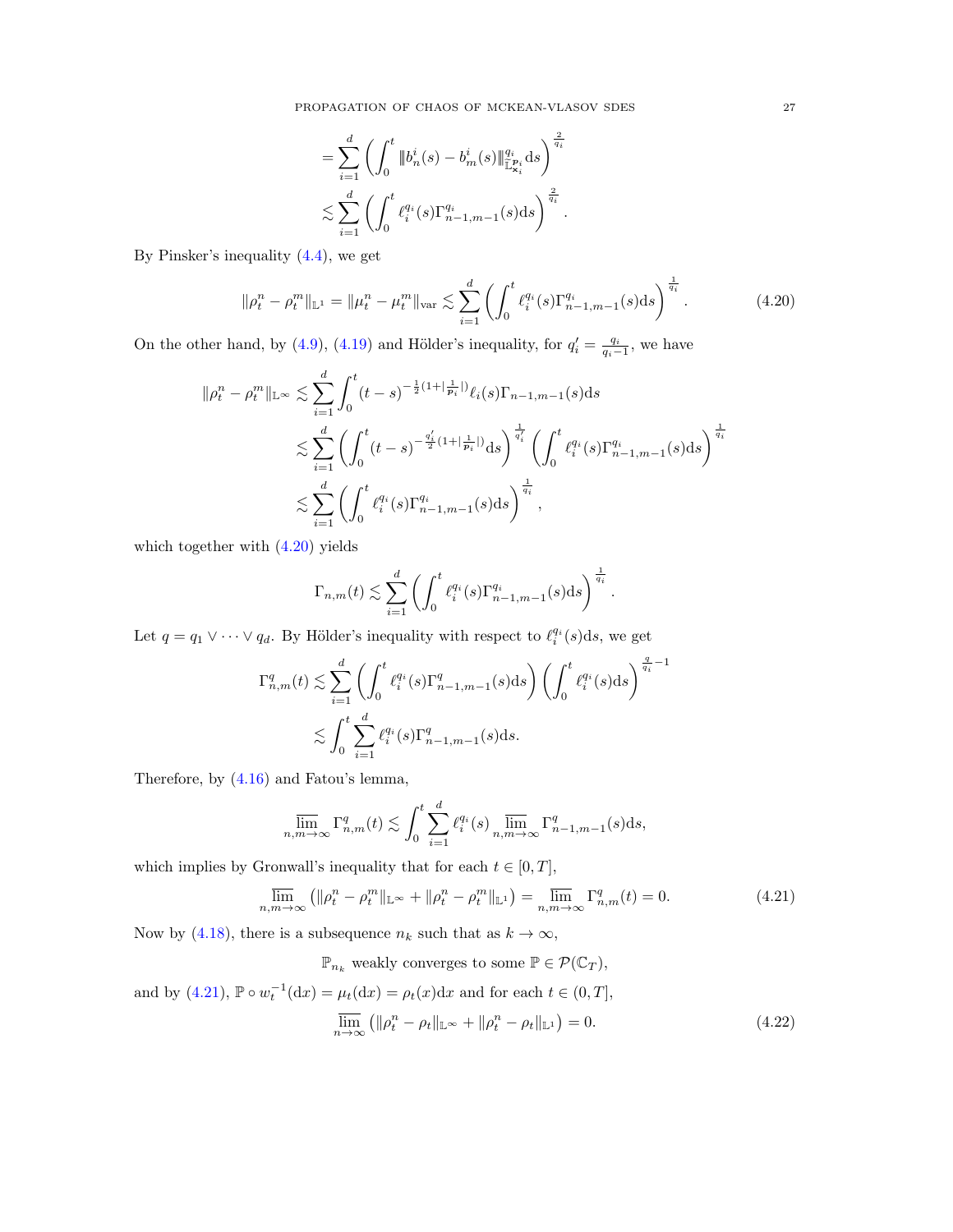(Step 3). In this step we show  $\mathbb{P} \in \mathcal{M}_{\mu_0}^{\sigma,b}$ . More precisely, we want to show that for fixed  $f \in C_c^2(\mathbb{R}^d)$ , the process  $M_t^f$  defined by [\(4.2\)](#page-21-4) is a  $\mathcal{B}_t$ -martingale under  $\mathbb{P}$ , that is, for any  $t_0 < t_1$ and every bounded  $\mathcal{B}_{t_0}$ -measurable continuous function  $\eta$ ,

<span id="page-27-0"></span>
$$
\mathbb{E}\left((M_{t_1}^f - M_{t_0}^f)\eta\right) = 0.\tag{4.23}
$$

Note that for each  $k \in \mathbb{N}$ , by SDE [\(4.13\)](#page-25-0) and Itô's formula,

<span id="page-27-1"></span>
$$
\mathbb{E}^{\mathbb{P}_{n_k}}\left((M_{t_1}^k - M_{t_0}^k)\eta\right) = 0,
$$

where

$$
M_t^k := f(w_t) - f(w_0) - \int_0^t \left( \text{tr}(a_{n_k} \cdot \nabla^2 f) + b_{n_k} \cdot \nabla f \right)(s, w_s) \, \mathrm{d}s.
$$

Since  $x \mapsto a_{n_k}(s, x)$  is continuous, to show [\(4.23\)](#page-27-0), the key point is to prove the following:

$$
\lim_{k \to \infty} \mathbb{E}^{\mathbb{P}_{n_k}} \left( \eta \int_{t_0}^{t_1} b_{n_k}(s, w_s) \cdot \nabla f(s, w_s) \, ds \right) = \mathbb{E} \left( \eta \int_{t_0}^{t_1} b(s, w_s, \rho_s(w_s), \mu_s) \cdot \nabla f(s, w_s) \, ds \right),
$$

which follows from:

$$
\lim_{m \to \infty} \sup_{k} \mathbb{E}^{\mathbb{P}_{n_k}} \left( \int_{t_0}^{t_1} |b_{n_m}(s, w_s) - b(s, w_s, \rho_s(w_s), \mu_s)| \, ds \right) = 0,\tag{4.24}
$$

together with

$$
\lim_{k \to \infty} \mathbb{E}^{\mathbb{P}_{n_k}} \left( \eta \int_{t_0}^{t_1} b_{n_m}(s, w_s) \cdot \nabla f(w_s) \, ds \right) = \mathbb{E}^{\mathbb{P}} \left( \eta \int_{t_0}^{t_1} b_{n_m}(s, w_s) \cdot \nabla f(w_s) \, ds \right) \tag{4.25}
$$

for each  $m \in \mathbb{N}$ . The first limit [\(4.24\)](#page-27-1) follows by the Krylov estimates [\(4.17\)](#page-25-2), [\(4.12\)](#page-24-2) and [\(4.22\)](#page-26-2). For the second, let

<span id="page-27-5"></span><span id="page-27-2"></span>
$$
b^{\varepsilon}_{n_m}(s,x):=b_{n_m}(s,\cdot)*\varGamma_{\varepsilon}(x),\ \ \varepsilon\in(0,1),
$$

where  $\Gamma_{\varepsilon}$  is the mollifiers in [\(2.7\)](#page-9-0). For each  $\varepsilon \in (0,1)$ , since  $x \mapsto b_{n_m}^{\varepsilon}(s,x)$  is bounded continuous, by the weak convergence of  $\mathbb{P}_{n_k}$ , we have

$$
\lim_{k \to \infty} \mathbb{E}^{\mathbb{P}_{n_k}} \left( \eta \int_{t_0}^{t_1} b_{n_m}^{\varepsilon}(s, w_s) \cdot \nabla f(w_s) \, ds \right) = \mathbb{E}^{\mathbb{P}} \left( \eta \int_{t_0}^{t_1} b_{n_m}^{\varepsilon}(s, w_s) \cdot \nabla f(w_s) \, ds \right). \tag{4.26}
$$

Moreover, for each  $m \in \mathbb{N}$  and  $R > 0$ , by the Krylov estimate [\(4.17\)](#page-25-2), we also have

<span id="page-27-4"></span><span id="page-27-3"></span>
$$
\lim_{\varepsilon \to 0} \sup_{k} \mathbb{E}^{\mathbb{P}_{n_k}} \left( \int_{t_0}^{t_1} |b_{n_m}^{\varepsilon} - b_{n_m}|(s, w_s)| \mathbb{1}_{|w_s| \le R} \mathrm{d}s \right)
$$
\n
$$
\lesssim \lim_{\varepsilon \to 0} \sum_{i=1}^{d} \| (b_{n_m}^{\varepsilon} - b_{n_m})^i \mathbb{1}_{B_0^R} \|_{\mathbb{L}_T^{q_i}(\mathbb{L}_{\mathbf{x}_i}^{p_i})} = 0,
$$
\n(4.27)

and

$$
\lim_{R \to \infty} \sup_{k,\varepsilon} \mathbb{E}^{\mathbb{P}_{n_k}} \left( \int_{t_0}^{t_1} |b_{n_m}^{\varepsilon} - b_{n_m}|(s, w_s)| \mathbb{1}_{|w_s| \ge R} \mathrm{d}s \right) = 0. \tag{4.28}
$$

Combining  $(4.26)$ ,  $(4.27)$  and  $(4.28)$ , we obtain  $(4.25)$ . Thus we complete the proof of existence. On the other hand, by the same calculations as in  $(4.21)$ , one can show that any two weak solutions have the same marginal distribution. Then by Theorem [3.5,](#page-18-0) we get the weak uniqueness.  $\Box$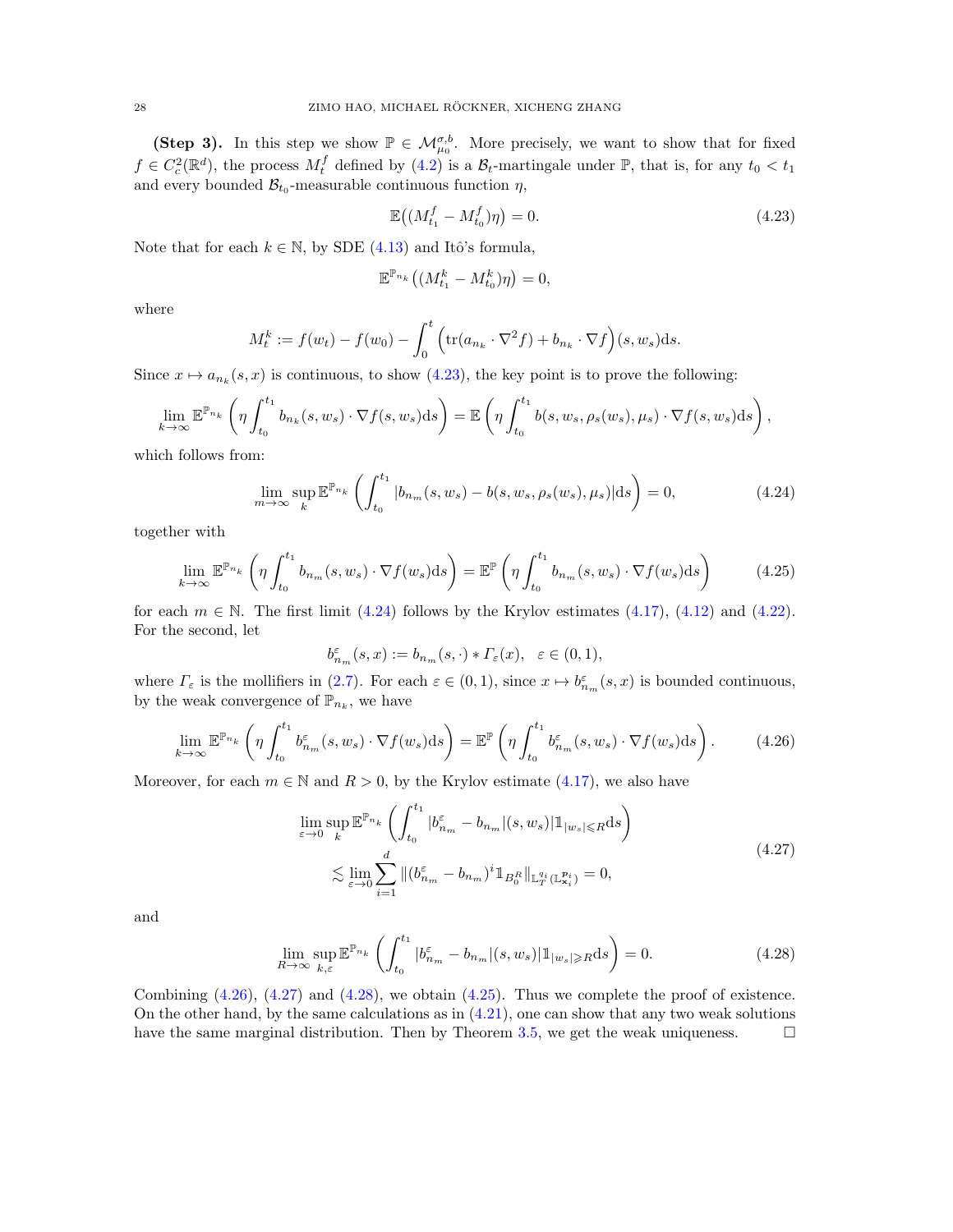**Remark 4.9.** If b does not depend on the density variable r, then we can drop the assumption  $\mu_0(dx) = \rho_0(x)dx$ . In this case, we can only use [\(4.20\)](#page-26-0) to show that  $\mu_t^n$  is a Cauchy sequence. We note that a similar result has been shown in  $[44]$ . However, even in the non-mixed norm case, the results in  $[44]$  do not cover our case since we are using the total variational norm in  $(4.12)$ . Moreover, our proofs are based on the Fokker-Planck equation, and Wang's proofs are based on the backward Kolmogorov equation.

**Theorem 4.10. (Strong well-posedness)** In addition to the assumptions in Theorem [4.8,](#page-24-3) we also assume [\(1.14\)](#page-5-4). Then there is a unique strong solution.

<span id="page-28-0"></span>*Proof.* This is a direct consequence of Theorems [4.8](#page-24-3) and [3.7.](#page-20-5) □

5. Weak convergence of propagation of chaos

Throughout this section we assume  $(\mathbf{H}^{\sigma})$  and  $(\mathbf{H}^{b})$ . Let

$$
\mathbf{X}_t^N := (X_t^{N,1}, \cdots, X_t^{N,N}), \ \ \mathbf{W}_t^N := (W^1, \cdots, W^N),
$$

and for  $\mathbf{x} = (x^1, \dots, x^N)$ , define

$$
B(t, \mathbf{x}) := \left( F\left(t, x^1, \frac{1}{N} \sum_{j=1}^N \phi_t(x^1, x^j) \right), \cdots, F\left(t, x^N, \frac{1}{N} \sum_{j=1}^N \phi_t(x^N, x^j) \right) \right), \tag{5.1}
$$

and a  $(dN) \times (dN)$ -matrix  $\sigma$  by

<span id="page-28-6"></span>
$$
\boldsymbol{\sigma}(t, \mathbf{x}) := \text{diag}_N(\boldsymbol{\sigma}(t, x^1), \cdots, \boldsymbol{\sigma}(t, x^N)).
$$
\n(5.2)

Then the particle system [\(1.1\)](#page-1-1) can be written as an SDE in  $\mathbb{R}^{dN}$ :

<span id="page-28-7"></span>
$$
\mathrm{d} \mathbf{X}_t^N = B(t, \mathbf{X}_t^N) \mathrm{d} t + \boldsymbol{\sigma}(t, \mathbf{X}_t^N) \mathrm{d} \mathbf{W}_t^N.
$$

Noting that by  $(\mathbf{H}^b)$ ,

$$
|B_i(t, \mathbf{x})| \leq h(t, x^i) + \frac{\kappa_1}{N} \sum_{j=1}^N |\phi_t(x^i, x^j)|,
$$

we have for  $\vec{\boldsymbol{p}} = (\infty, \dots, \infty, \boldsymbol{p}) \in [1, \infty]^{dN}$  and for  $\mathbf{x}_i = (\dots, x^{i-1}, x^{i+1}, \dots, x^N, x^i)$ ,

$$
|\!|\!|B_i|\!|\!|_{\mathbb{L}^q_T(\widetilde{\mathbb{L}}^{\vec{p}}_{\mathbf{x}_i})}\leqslant |\!|\!|h|\!|\!|_{\mathbb{L}^q_T(\widetilde{\mathbb{L}}^p_{\mathbf{x}})}+\kappa_1\left[\int_0^T \sup_{y\in\mathbb{R}^d}\|\phi_t(\cdot,y)\|_{\widetilde{\mathbb{L}}^p_{\mathbf{x}}}^q\mathrm{d}t\right]^{\frac{1}{q}}<\infty.
$$

Then, by Theorem [3.7,](#page-20-5) for any initial value  $\mathbf{X}_0^N$ , there is a unique strong solution to the above SDE. In particular, there is a measurable functional  $\Phi : \mathbb{R}^{dN} \times \mathbb{C}^N_T \to \mathbb{C}^N_T$  such that

<span id="page-28-3"></span><span id="page-28-2"></span>
$$
\mathbf{X}_t^N = \Phi(\mathbf{X}_0^N, \mathbf{W}_\cdot^N)(t), \quad t \in [0, T]. \tag{5.3}
$$

<span id="page-28-1"></span>5.1. Martingale approach. In this section we use the classical martingale approach to show the following qualitative result of weak convergence.

<span id="page-28-4"></span>**Theorem 5.1.** For any  $N \in \mathbb{N}$ , let  $\xi_1^N, \dots, \xi_N^N$  be N-random variables and  $\mu_0 \in \mathcal{P}(\mathbb{R}^d)$ . Suppose that the law of  $(\xi_1^N, \dots, \xi_N^N)$  is invariant under any permutation of  $\{1, \dots, N\}$ , and for any  $k \leq N$ ,

<span id="page-28-5"></span>
$$
\mathbb{P} \circ \left(\xi_1^N, \cdots, \xi_k^N\right)^{-1} \to \mu_0^{\otimes k}, \quad N \to \infty. \tag{5.4}
$$

Then for any  $k \leq N$  and  $T > 0$ ,

$$
\mathbb{P} \circ \left( X_{[0,T]}^{N,1}, \cdots, X_{[0,T]}^{N,k} \right)^{-1} \to \mu_{[0,T]}^{\otimes k}, \quad N \to \infty,
$$
\n(5.5)

where  $\mu_{[0,T]}$  is the law of the unique solution of dDDSDE [\(1.2\)](#page-1-2) with initial distribution  $\mu_0$  on  $\mathbb{C}_T$ .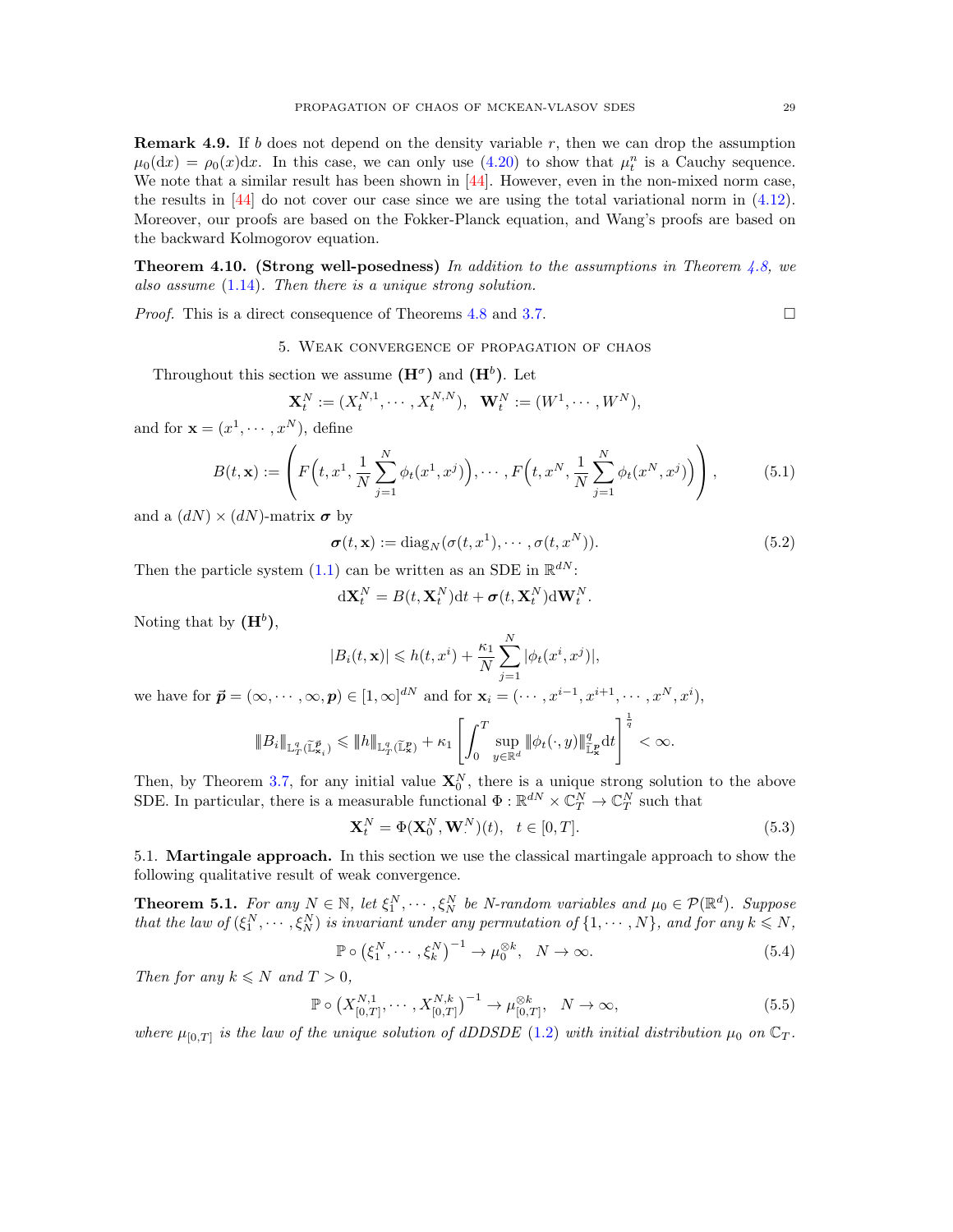First of all, we use the partial Girsanov transform as used in [\[21,](#page-45-17) [43\]](#page-46-14) to show some uniform Krylov estimate for particle system [\(1.1\)](#page-1-1). Let  $\{\widetilde{W}_t^i, i \in \mathbb{N}\}$  be a sequence of independent d-dimensional standard Brownian motions. For each  $x \in \mathbb{R}^d$ , let  $Z_t(x)$  be the unique strong solution of the following SDE starting from  $x$ :

$$
dZ_t = \sigma(t, Z_t) d\widetilde{W}_t^1, \quad Z_0 = x.
$$

For each  $\boldsymbol{z} = (z^2, \dots, z^N) \in \mathbb{R}^{(N-1)d}$ , let  $\boldsymbol{Z}_t^N(\boldsymbol{z}) := \boldsymbol{Z}_t^N := (Z_t^{N,2}, \dots, Z_t^{N,N})$  be the unique strong solution of the following SDE starting from  $\boldsymbol{z}$ :

$$
dZ_t^{N,k} = b(t, Z_t^{N,k}, \eta_{\mathbf{Z}_t^N})dt + \sigma(t, Z_t^{N,k})d\widetilde{W}_t^k, \quad Z_0^{N,k} = z^k,
$$

where  $k = 2, \dots, N$  and

<span id="page-29-1"></span>
$$
\eta_{\boldsymbol{z}}(\mathrm{d}y) := \frac{1}{N} \sum_{j=2}^{N} \delta_{z^{j}}(\mathrm{d}y).
$$

In particular, as Brownian functionals of  $\tilde{W}^1$  and  $(\tilde{W}^2, \cdots, \tilde{W}^N)$  respectively,

<span id="page-29-3"></span>
$$
Z_{\cdot}(\cdot) \text{ is independent of } \mathbf{Z}_{\cdot}^{N}(\cdot), \tag{5.6}
$$

and by the notion of strong solution of SDEs (see [\(5.3\)](#page-28-2)),

$$
\widetilde{X}_{t}^{N,1} := Z_{t}(\xi_{1}^{N}), \quad (\widetilde{X}_{t}^{N,2}, \cdots, \widetilde{X}_{t}^{N,N}) := \mathbf{Z}_{t}^{N}(\xi_{2}^{N}, \cdots, \xi_{N}^{N}) =: \mathbf{Y}_{t}^{N}, \tag{5.7}
$$

solves the following SDE:

$$
\begin{cases}\nd\widetilde{X}_{t}^{N,1} = \sigma(t,\widetilde{X}_{t}^{N,1})d\widetilde{W}_{t}^{1}, \quad \widetilde{X}_{0}^{N,1} = \xi_{1}^{N}, \\
\text{and for each } k = 2, \cdots, N, \\
d\widetilde{X}_{t}^{N,k} = b(t,\widetilde{X}_{t}^{N,k},\eta_{\mathbf{Y}_{t}^{N}})dt + \sigma(t,\widetilde{X}_{t}^{N,k})d\widetilde{W}_{t}^{k}, \quad \widetilde{X}_{0}^{N,k} = \xi_{k}^{N},\n\end{cases} (5.8)
$$

where

<span id="page-29-5"></span><span id="page-29-2"></span>
$$
\eta_{\bm Y^N_t}:=\frac{1}{N}\sum_{j=2}^N \delta_{\widetilde{X}^{N,j}_t}(\mathrm{d} y).
$$

Now let us define

$$
\eta_{\widetilde{\mathbf{X}}_t^N}(\mathrm{d}y) := \frac{1}{N} \sum_{j=1}^N \delta_{\widetilde{X}_t^{N,j}}(\mathrm{d}y), \quad H_t^{N,1} := \sigma\big(t, \widetilde{X}_t^{N,1}\big)^{-1} b\big(t, \widetilde{X}_t^{N,1}, \eta_{\widetilde{\mathbf{X}}_t^N}\big),
$$

and for  $k = 2, \cdots, N$ ,

$$
H^{N,k}_t:=\sigma\big(t,\widetilde{X}^{N,k}_t\big)^{-1}\Big[b\big(t,\widetilde{X}^{N,k}_t,\eta_{\widetilde{\mathbf{X}}^N_t}\big)-b\big(t,\widetilde{X}^{N,k}_t,\eta_{\mathbf{Y}^N_t}\big)\Big].
$$

By the above definition, we clearly have for each  $i = 1, \dots, N$ ,

$$
d\widetilde{X}_{t}^{N,i} = b(t, \widetilde{X}_{t}^{N,i}, \eta_{\widetilde{\mathbf{X}}_{t}^{N}})dt + \sigma(t, \widetilde{X}_{t}^{N,i})\big(d\widetilde{W}_{t}^{i} - H_{t}^{N,i}dt\big).
$$
\n(5.9)

The following uniform estimate is the key step for performing the Girsanov transform to derive the Krylov estimate for the particle system, whose proof strongly depends on the independence in [\(5.6\)](#page-29-1) and the strong uniqueness used in [\(5.8\)](#page-29-2).

<span id="page-29-0"></span>Lemma 5.2. For any  $\gamma, T > 0$ ,

<span id="page-29-4"></span>
$$
\sup_{N} \mathbb{E} \exp\left\{\gamma \sum_{i=1}^{N} \int_{0}^{T} |H_t^{N,i}|^2 dt\right\} < \infty.
$$
\n(5.10)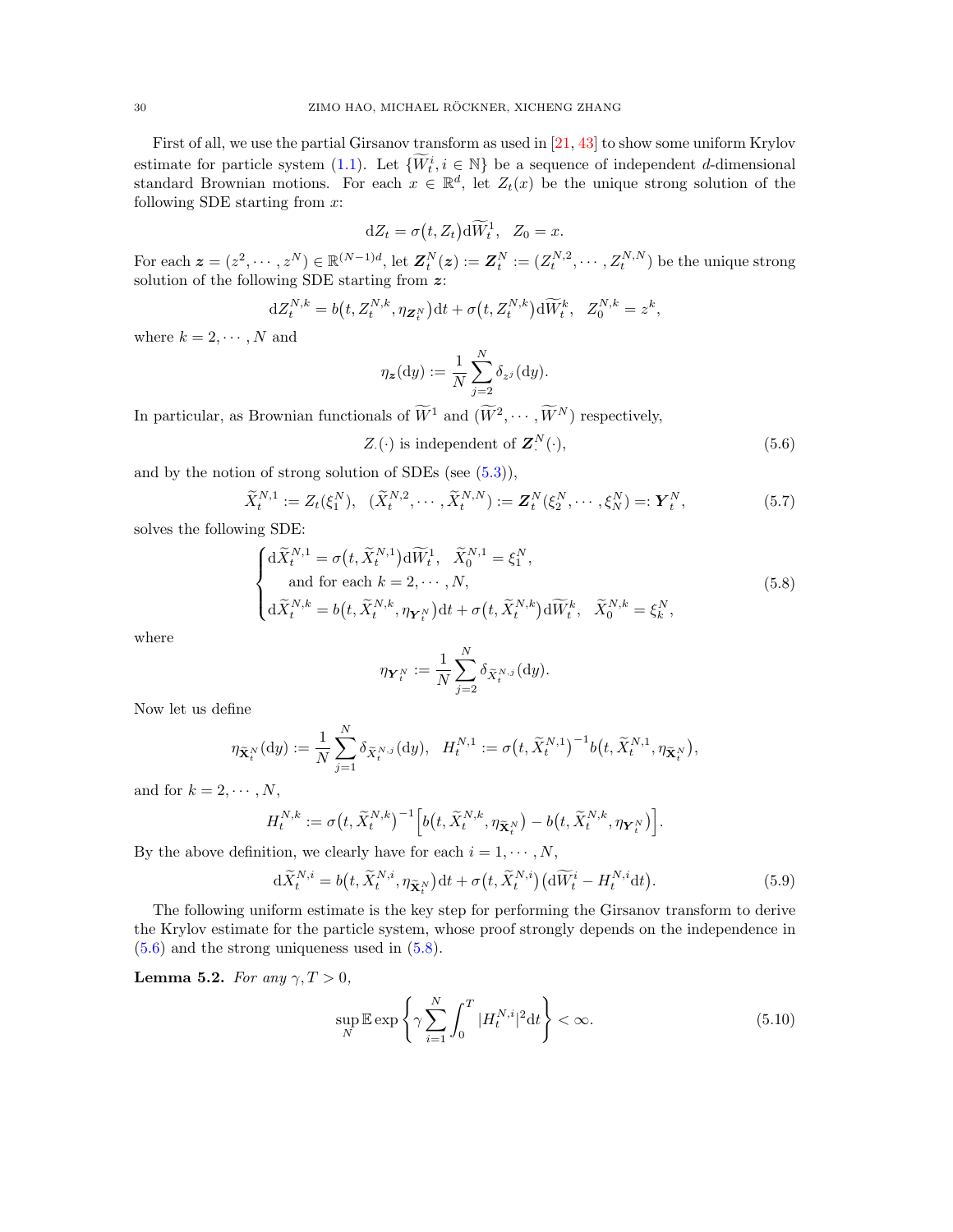*Proof.* For  $x \in \mathbb{R}^d$  and  $\mathbf{y} = (y^2, \dots, y^N) \in \mathbb{R}^{(N-1)d}$ , let us write  $\eta_{\mathbf{y}} := \frac{1}{N} \sum_{j=2}^N \delta_{y^j}$  and define  $\Gamma_1(t,x,\boldsymbol{y}):=\sigma(t,x)^{-1}b\left(t,x,\frac{\delta_x}{\delta_x}\right)$  $\frac{\delta_x}{N} + \eta_{\boldsymbol{y}}\bigg)$  ,

and for  $k=2,\cdots,N,$ 

$$
\Gamma_k(t, x, y) := \sigma(t, y^k)^{-1} \left[ b \left( t, y^k, \frac{\delta_x}{N} + \eta_y \right) - b \left( t, y^k, \eta_y \right) \right].
$$

From the very definition, one sees that for each  $i=1,\cdots,N,$ 

$$
H^{N,i}_s=\Gamma_i\big(s,\widetilde{X}^{N,1}_s,{\boldsymbol{Y}}^N_s\big),
$$

and by  $(5.7)$  and  $(5.6)$ ,

$$
\mathbb{E} \exp \left\{ \gamma \sum_{i=1}^{N} \int_{0}^{T} |H_{s}^{N,i}|^{2} ds \right\} = \mathbb{E} \exp \left\{ \gamma \int_{0}^{T} \sum_{i=1}^{N} |\Gamma_{i}(s, Z_{s}(\xi_{1}^{N}), \mathbf{Y}_{s}^{N})|^{2} ds \right\}
$$
\n
$$
= \mathbb{E} \left( \mathbb{E} \exp \left\{ \gamma \int_{0}^{T} \sum_{i=1}^{N} |\Gamma_{i}(s, Z_{s}(x), \mathbf{y}_{s})|^{2} ds \right\} |_{(x, \mathbf{y}_{.}) = (\xi_{1}^{N}, \mathbf{Y}_{.}^{N})} \right)
$$
\n
$$
\leq \sup_{x, \mathbf{y}_{.}} \mathbb{E} \exp \left\{ \gamma \int_{0}^{T} \sum_{i=1}^{N} |\Gamma_{i}(s, Z_{s}(x), \mathbf{y}_{s})|^{2} ds \right\}
$$
\n
$$
= \sup_{x, \mathbf{y}_{.}} \mathbb{E} \exp \left\{ \gamma \int_{0}^{T} f_{\mathbf{y}}(s, Z_{s}(x)) ds \right\}, \tag{5.11}
$$

where for  $\mathbf{y} = (\mathbf{y}_s)_{s \in [0,T]},$ 

<span id="page-30-0"></span>
$$
f_{\mathbf{y}}(s,x) := \sum_{i=1}^{N} |\Gamma_i(s,x,\mathbf{y}_s)|^2.
$$

Note that by [\(1.15\)](#page-5-5) and because  $\phi_t(x, x) = 0$ ,

$$
|\Gamma_1(t, x, y)| = \left| \sigma(t, x)^{-1} F\left(t, x, \frac{1}{N} \left(\phi_t(x, x) + \sum_{j=2}^N |\phi_t(x, y^j)|\right)\right) \right|
$$
  

$$
\leq \|\sigma^{-1}\|_{\infty} \left(h(t, x) + \frac{\kappa_1}{N} \sum_{j=2}^N \phi_t(x, y^j)\right),
$$

and

$$
|\Gamma_k(t, x, y)| \leq \frac{\kappa_1 ||\sigma^{-1}||_{\infty}}{N} |\phi_t(y^k, x)|,
$$

and by  $(1.16)$ ,

$$
\left(\int_0^T \sup_{\mathbf{y}} \|\Gamma_1(t,\cdot,\mathbf{y})\|_{\mathbb{L}^p_x}^q dt\right)^{1/q} \leqslant \|\sigma^{-1}\|_{\infty}(\kappa_1+\kappa_1^2)
$$

and

$$
\left(\int_0^T \sup_{\boldsymbol{y}} \|\Gamma_k(t,\cdot,\boldsymbol{y})\|_{\mathbb{L}^p_x}^q dt\right)^{1/q} \leqslant \frac{\kappa_1^2 \|\sigma^{-1}\|_{\infty}}{N-1}.
$$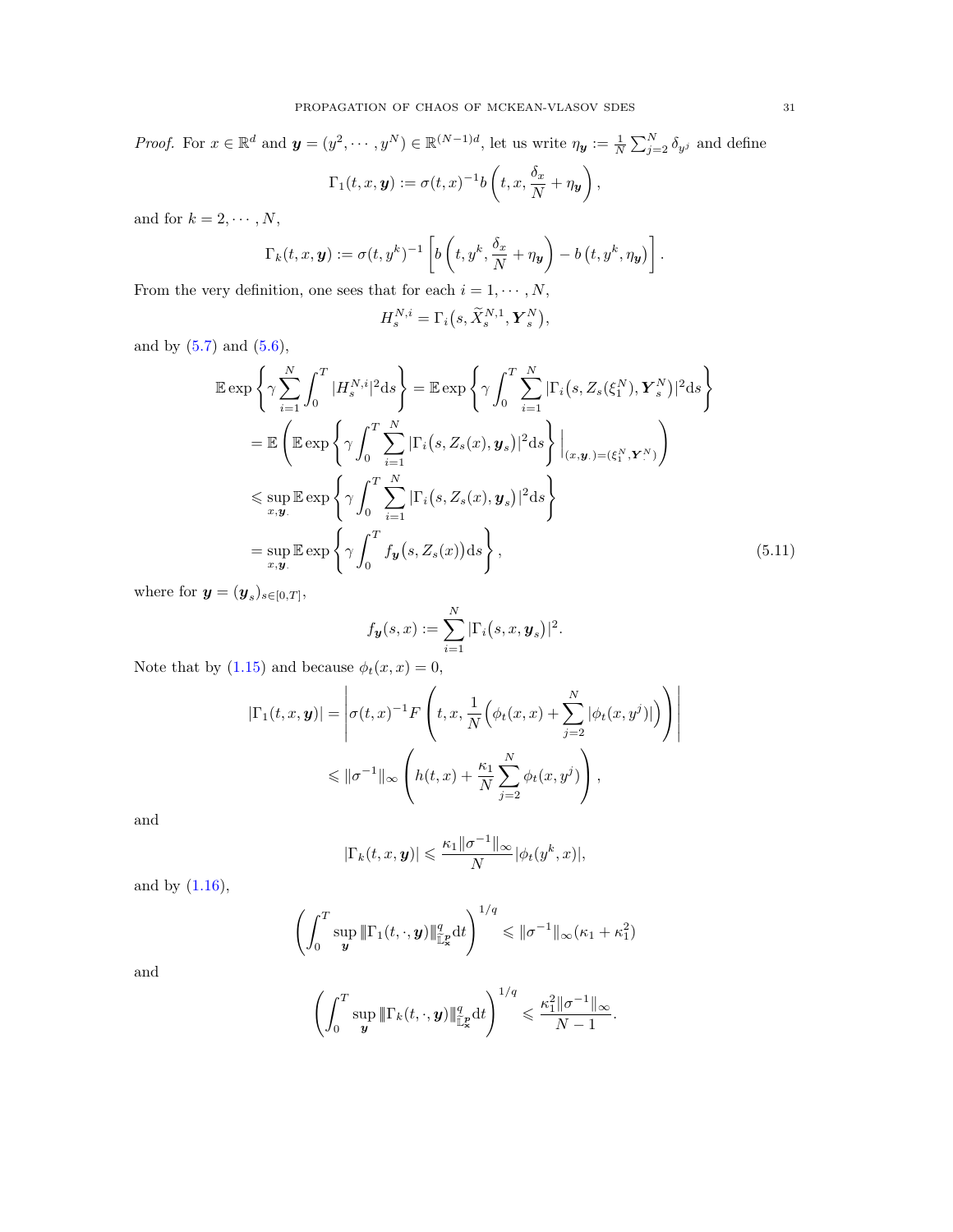From these two estimates, by Minkowskii's inequality, we derive

$$
\left(\int_0^T \sup_{\mathbf{y}} \|f_{\mathbf{y}}(s,\cdot)\|_{\mathbb{L}^{\infty/2}}^{q/2} dt\right)^{2/q} \leq \sum_{i=1}^N \left(\int_0^T \sup_{\mathbf{y}} \|\|\Gamma_i(t,\cdot,\mathbf{y})|^2\|_{\mathbb{L}^{\infty/2}}^{q/2} dt\right)^{2/q}
$$

$$
= \sum_{i=1}^N \left(\int_0^T \sup_{\mathbf{y}} \|\Gamma_i(t,\cdot,\mathbf{y})\|_{\mathbb{L}^{\infty}}^q dt\right)^{2/q}
$$

$$
\leq \|\sigma^{-1}\|_{\infty}^2 \left((\kappa_1 + \kappa_1^2)^2 + \frac{\kappa_1^4}{N}\right).
$$

Thus, because  $(\frac{q}{2}, \frac{p}{2}) \in \mathscr{I}_2$ , by  $(3.21)$  we have

$$
\sup_{x,y} \mathbb{E} \exp \left\{ \gamma \int_0^T f_{\mathbf{y}}(s, Z_s(x)) \mathrm{d} s \right\} \leqslant C,
$$

which together with  $(5.11)$  yields  $(5.10)$ .

Now if we define

$$
\mathscr{E}_t^N := \exp\left\{\sum_{i=1}^N \int_0^t H_s^{N,i} \mathrm{d}\widetilde{W}_s^i - \frac{1}{2} \sum_{i=1}^N \int_0^t |H_s^{N,i}|^2 \mathrm{d} s\right\},\,
$$

then by [\(5.10\)](#page-29-4) and Novikov's criterion,  $t \mapsto Z_t$  is an exponential martingale and

$$
\mathscr{E}_t^N = 1 + \sum_{i=1}^N \int_0^t H_s^{N,i} \mathscr{E}_s^N \mathrm{d} \widetilde{W}_s^i.
$$

Thus, by Girsanov's theorem,  $(\widetilde{W}_{t}^{i} - \int_{0}^{t} H_{s}^{N,i} ds)_{t \in [0,T]}^{i=1,\cdots,N}$  are N-independent standard Brownian motions under the new probability measure

$$
\mathbb{Q}:=\mathscr{E}_{T}^{N}\mathbb{P}.
$$

Moreover, by  $(5.9)$  and the weak uniqueness for SDE  $(1.1)$ , we have

$$
\mathbb{Q} \circ \left(\widetilde{\mathbf{X}}_{[0,T]}^N\right)^{-1} = \mathbb{P} \circ \left(\mathbf{X}_{[0,T]}^N\right)^{-1},\tag{5.12}
$$

and for any  $\gamma \in \mathbb{R}$ , by [\(5.10\)](#page-29-4) it is standard to derive that

<span id="page-31-3"></span>
$$
\sup_{N} \mathbb{E}\left(\sup_{t \in [0,T]} |\mathscr{E}_t^N|^\gamma\right) < \infty. \tag{5.13}
$$

From these, we can derive the following crucial Krylov estimate for the particle system.

**Lemma 5.3.** (i) The law of  $(X_t^{N,1})_{t \in [0,T]}, N \in \mathbb{N}$ , in  $\mathbb{C}_T$  is tight.

(ii) For any  $T > 0$ ,  $(q, p) \in \mathscr{I}_2$  and  $\mathbf{x} \in \mathscr{X}$ , there is a constant  $C_1 = C_1(T, \Theta) > 0$  such that for any  $f \in \widetilde{\mathbb{L}}_T^q(\widetilde{\mathbb{L}}_\mathbf{x}^p),$ 

$$
\sup_{N} \mathbb{E}\left(\int_{0}^{T} f\left(t, X_{t}^{N,1}\right) \mathrm{d}t\right) \leqslant C_{1} \|f\|_{\widetilde{\mathbb{L}}_{T}^{q}(\widetilde{\mathbb{L}}_{\mathbf{x}}^{p})},\tag{5.14}
$$

and for any  $\lambda > 0$  and  $\beta \in (0, 2 - \left|\frac{1}{p}\right| - \frac{2}{q})$ , there is a  $C_2 = C_2(T, \Theta, \lambda, \beta) > 0$  such that for any  $f \in \widetilde{\mathbb{L}}_T^q(\widetilde{\mathbb{L}}_\mathbf{x}^p)$ ,

<span id="page-31-2"></span>
$$
\sup_{N} \mathbb{E} \exp\left\{\lambda \int_{0}^{T} f(t, X_{t}^{N,1}) dt\right\} \leqslant e^{C_{2} \|f\|_{\widetilde{\mathbb{L}}_{T}^{q}(\widetilde{\mathbb{L}}_{x}^{p})}^{2/\beta}.
$$
\n(5.15)

<span id="page-31-1"></span><span id="page-31-0"></span>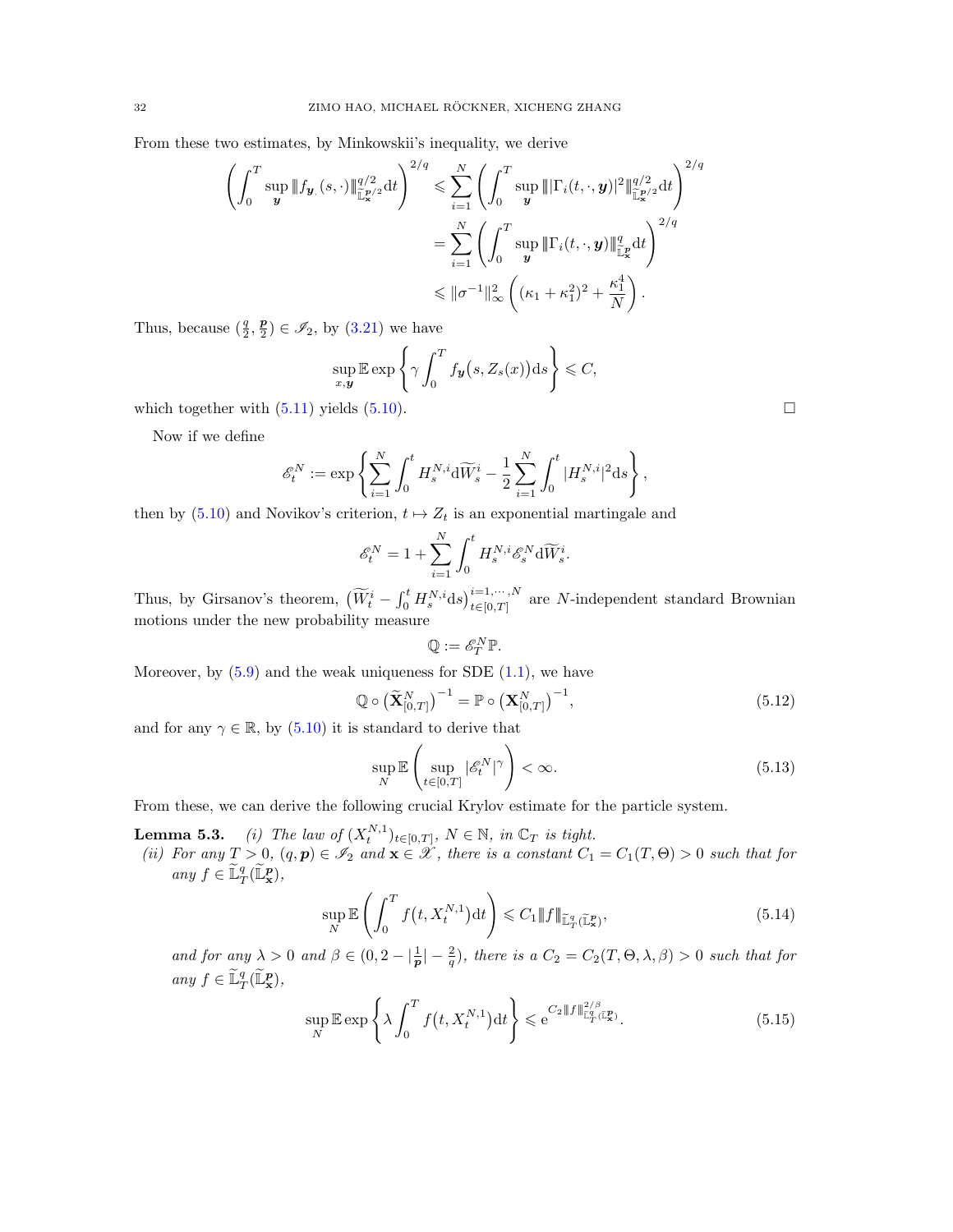(iii) Let  $p_1, p_2 \in (1, \infty)^d$  and let  $q \in (1, \infty)$  with  $\left|\frac{1}{p_1}\right| + \left|\frac{1}{p_2}\right| + \frac{2}{q} < 2$  and  $\mathbf{x}_1, \mathbf{x}_2 \in \mathcal{X}$ . Then for any  $T > 0$ , it holds that for some  $C_3 = C_3(T, \Theta) > 0$ ,

<span id="page-32-0"></span>
$$
\sup_{N} \mathbb{E}\left(\int_{0}^{T} f\left(t, X_{t}^{N,1}, X_{t}^{N,2}\right) \mathrm{d}t\right) \leqslant C_{3} \|f\|_{\widetilde{\mathbb{L}}_{T}^{q}(\widetilde{\mathbb{L}}_{\mathbf{x}_{1}}^{\mathbf{p}_{2}}(\widetilde{\mathbb{L}}_{\mathbf{x}_{2}}^{\mathbf{p}_{2}}))},\tag{5.16}
$$

where  $\widetilde{\mathbb{L}}_T^q(\widetilde{\mathbb{L}}_{\mathbf{x}_1}^{p_1}(\widetilde{\mathbb{L}}_{\mathbf{x}_2}^{p_2}))$  is the localization of  $\mathbb{L}_T^q(\mathbb{L}_{x_1}^{p_1}(\mathbb{L}_{\mathbf{x}_2}^{p_2}))$  as in [\(2.5\)](#page-8-5).

*Proof.* (i) By [\(5.12\)](#page-31-0), Hölder's inequality, [\(5.13\)](#page-31-1) and [\(5.8\)](#page-29-2), there is a constant  $C > 0$  such that for all  $0 \le s < t \le T$  and  $N \in \mathbb{N}$ ,

$$
\mathbb{E}|X_t^{N,1} - X_s^{N,1}|^4 = \mathbb{E}(\mathscr{E}_T^N | \widetilde{X}_t^{N,1} - \widetilde{X}_s^{N,1}|^4) \le (\mathbb{E}(\mathscr{E}_T^N)^2)^{1/2} (\mathbb{E}|\widetilde{X}_t^{N,1} - \widetilde{X}_s^{N,1}|^8)^{1/2} \le C|t-s|^2,
$$

which, together with  $(5.4)$ , implies the tightness by Kolmogorov's criterion.

(ii) Let  $\gamma > 1$  be such that  $(\frac{q}{\gamma}, \frac{p}{\gamma}) \in \mathscr{I}_2$ . By [\(5.12\)](#page-31-0), Hölder's inequality, [\(5.13\)](#page-31-1) and [\(3.2\)](#page-15-3), we have

$$
\begin{split} \mathbb{E}\left(\int_{0}^{T}f(t,X_{t}^{N,1})\mathrm{d}t\right) & =\mathbb{E}\left(\mathscr{E}_{T}^{N}\int_{0}^{T}f(t,\widetilde{X}_{t}^{N,1})\mathrm{d}t\right) \\ & \leqslant\left[\mathbb{E}(\mathscr{E}_{T}^{N})^{\frac{\gamma}{\gamma-1}}\right]^{1-1/\gamma}\left[\mathbb{E}\left(\int_{0}^{T}|f(t,\widetilde{X}_{t}^{N,1})|^{\gamma}\mathrm{d}t\right)\right]^{1/\gamma} \\ & \leqslant C\|f^{\gamma}\|_{\widetilde{\mathbb{L}}_{T}^{d/\gamma}(\widetilde{\mathbb{L}}_{x}^{p/\gamma})}=C\|f\|_{\widetilde{\mathbb{L}}_{T}^{q}(\widetilde{\mathbb{L}}_{x}^{n})}. \end{split}
$$

 $(5.15)$  follows by the same method and  $(3.21)$ .

(iii) Let  $\gamma \in (1, \min_i(p_{1i}, p_{2i}) \wedge q)$  be such that  $\left|\frac{1}{p_1/\gamma}\right| + \left|\frac{1}{p_2/\gamma}\right| + \frac{2}{q/\gamma} < 2$ . By [\(5.12\)](#page-31-0), Hölder's inequality and [\(5.13\)](#page-31-1), we have

$$
\mathbb{E}\left(\int_0^T f(t, X_t^{N,1}, X_t^{N,2}) dt\right) = \mathbb{E}\left(\mathcal{E}_T^N \int_0^T f(t, \tilde{X}_t^{N,1}, \tilde{X}_t^{N,2}) dt\right)
$$
  

$$
\leq \left[\mathbb{E}(\mathcal{E}_T^N)^{\frac{\gamma}{\gamma-1}}\right]^{\frac{\gamma-1}{\gamma}} \left[\mathbb{E}\left(\int_0^T |f(t, \tilde{X}_t^{N,1}, \tilde{X}_t^{N,2})|^{\gamma} dt\right)\right]^{\frac{1}{\gamma}}
$$
  

$$
\lesssim \sup_x \left[\mathbb{E}\left(\int_0^T |f(t, Z_t(x), \tilde{X}_t^{N,2})|^{\gamma} dt\right)\right]^{\frac{1}{\gamma}}.
$$

By  $\left|\frac{1}{p_1/\gamma}\right| + \left|\frac{1}{p_2/\gamma}\right| + \frac{2}{q/\gamma} < 2$ , one can choose  $q_1, q_2 > \gamma$  so that  $\frac{1}{q_1/\gamma} + \frac{1}{q_2/\gamma} = 1 + \frac{1}{q/\gamma}$  and  $(q_i/\gamma, \mathbf{p}_i/\gamma) \in \mathscr{I}_2$ ,  $i = 1, 2$ . Since  $Z_{\cdot}(x)$  and  $\tilde{X}^{N,2}$  are independent by [\(5.6\)](#page-29-1) and [\(5.7\)](#page-29-3), and satisfy the Krylov estimate [\(5.14\)](#page-31-3), the desired estimate now follows by using [\[37,](#page-46-6) Lemma 2.6].

In the following, in order to take weak limits, we need to mollify the coefficients. For  $\varepsilon \in (0,1)$ and  $k \in \mathbb{N}$ , we define

<span id="page-32-1"></span>
$$
b_{\varepsilon,k}(t,x,\mu) := F_{\varepsilon}(t,x,(\phi_t^k \circledast \mu)(x)),\tag{5.17}
$$

where

$$
F_\varepsilon(t,x,r):=(-\varepsilon^{-1})\vee\left((F(t,\cdot,r)\ast\varGamma_\varepsilon)(x)\right)\wedge\varepsilon^{-1}
$$

and

$$
\phi_t^k(x, y) := (-k) \vee \left( (\phi_t * \varGamma_{1/k})(x, y) \right) \wedge k.
$$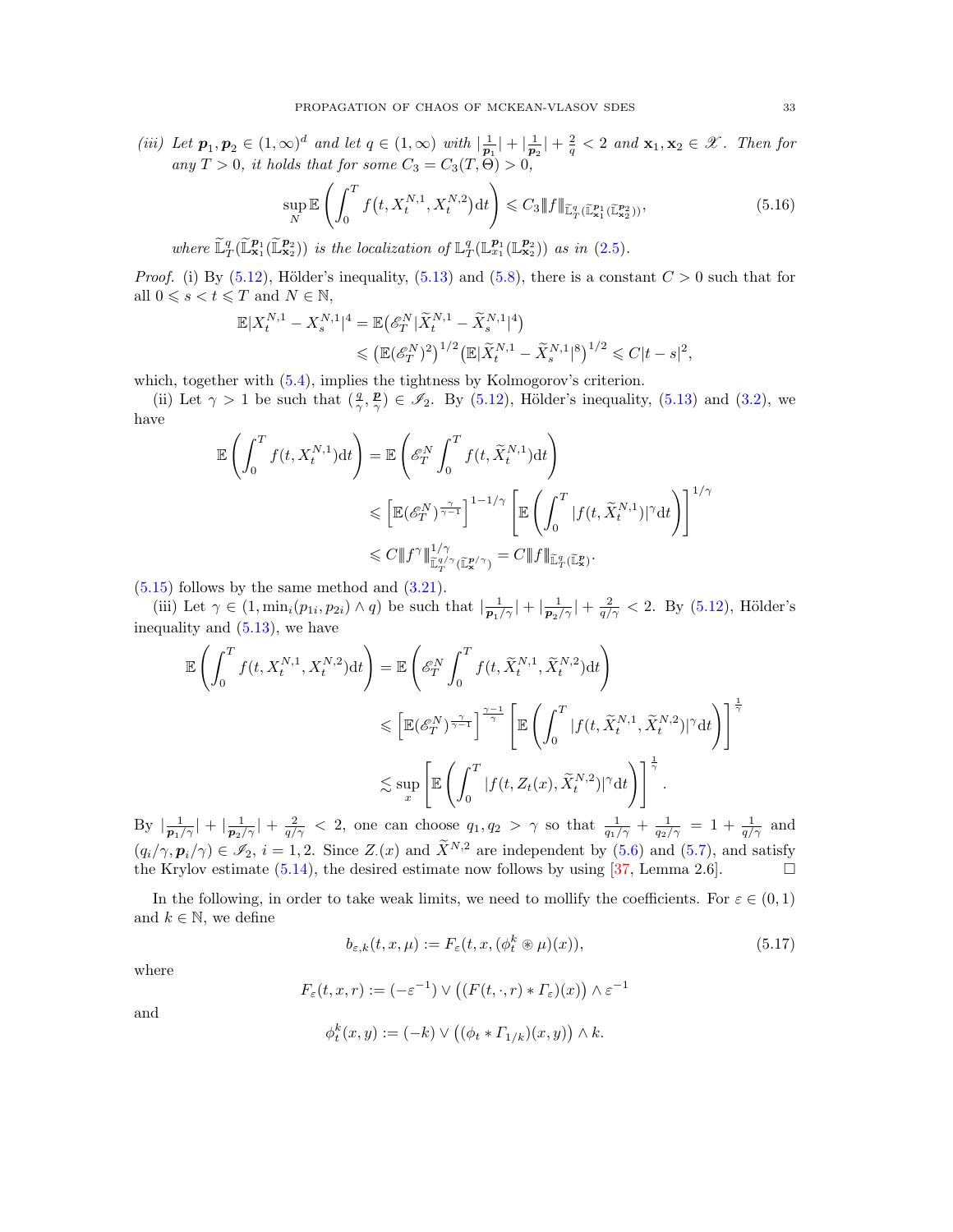We have the following properties for the above approximation.

**Lemma 5.4.** (i)  $b_{\varepsilon,k} \in L_T^{\infty}(C_b(\mathbb{R}^d \times \mathcal{P}(\mathbb{R}^d)))$  and

$$
|b_{\varepsilon,k}(t,x,\mu)| \leqslant h_t * \varGamma_{\varepsilon}(x) + \kappa_0(\phi_t^k \circledast \mu) * \varGamma_{\varepsilon}(x)
$$

and

$$
|b - b_{\varepsilon,k}|(t, x, \mu) \leq \sup_{|r| \leq k} |F_{\varepsilon} - F|(t, x, r) + \kappa_0 |(\phi_t^k - \phi_t) \otimes \mu|(x).
$$

(ii) For any  $T > 0$ ,

$$
\lim_{k \to \infty} \lim_{\varepsilon \to 0} \sup_N \mathbb{E}\left(\int_0^T |b - b_{\varepsilon,k}|(s, X_s^{N,1}, \eta_{\mathbf{X}_s^N}) ds\right) = 0.
$$
\n(5.18)

Proof. (i) is obvious by definition and the assumptions. We now show (ii). Note that

$$
|b - b_{\varepsilon,k}| \left( s, X_s^{N,1}, \eta_{\mathbf{X}_s^N} \right) \leq \sup_{|r| \leq k} |F_{\varepsilon} - F|(s, X_s^{N,1}, r) + \frac{\kappa_0}{N} \sum_{j=1}^N |\phi_s^k - \phi_s| (X_s^{N,1}, X_s^{N,j}). \tag{5.19}
$$

We first show that for fixed  $r \in \mathbb{R}^m$ ,

$$
\lim_{\varepsilon \to 0} \sup_{N} \mathbb{E}\left(\int_{0}^{T} |F_{\varepsilon} - F|(s, X_{s}^{N,1}, r) \mathrm{d}s\right) = 0. \tag{5.20}
$$

<span id="page-33-4"></span><span id="page-33-3"></span><span id="page-33-1"></span><span id="page-33-0"></span> $\mathbf{v}$ 

Let  $R > 0$ . Since  $(\frac{q}{2}, \frac{p}{2}) \in \mathscr{I}_2$  and  $||F(\cdot, r)||_{\mathbb{L}^q_T(\mathbb{L}^p_x)}^2 < \infty$  by [\(1.15\)](#page-5-5) and [\(1.16\)](#page-5-1), by Hölder's inequality and  $(5.14)$ ,  $(2.8)$ , we have

$$
\mathbb{E}\left(\int_{0}^{T}|F_{\varepsilon}-F|(s,X_{s}^{N,1},r)\mathbb{1}_{|X_{s}^{N,1}|>R}ds\right) \n\leq \left[\mathbb{E}\left(\int_{0}^{T}|F_{\varepsilon}-F|^{2}(s,X_{s}^{N,1},r)ds\right)\right]^{\frac{1}{2}}\left[\int_{0}^{T}\mathbb{P}(|X_{s}^{N,1}|>R)ds\right]^{\frac{1}{2}} \n\lesssim \||F_{\varepsilon}-F|^{2}(\cdot,r)\||_{\widetilde{\mathbb{L}}_{T}^{q/2}(\widetilde{\mathbb{L}}_{x}^{p/2})}\left[\int_{0}^{T}\left(\mathbb{P}(|X_{s}^{N,1}-X_{0}^{N,1}|>\frac{R}{2})+\mathbb{P}(|X_{0}^{N,1}|>\frac{R}{2})\right)ds\right]^{\frac{1}{2}} \n\lesssim \||F(\cdot,r)\||_{\widetilde{\mathbb{L}}_{T}^{q}(\widetilde{\mathbb{L}}_{x}^{p})}\left[\int_{0}^{T}\left(\frac{\mathbb{E}|X_{s}^{N,1}-X_{0}^{N,1}|}{R}+\mathbb{P}(|X_{0}^{N,1}|>\frac{R}{2})\right)ds\right]^{\frac{1}{2} \n\lesssim \||F(\cdot,r)\||_{\widetilde{\mathbb{L}}_{T}^{q}(\widetilde{\mathbb{L}}_{x}^{p})}\left[\frac{C}{R}+\mathbb{P}(|\xi_{1}^{N}|>\frac{R}{2})\right]^{\frac{1}{2}} \to 0, \quad R \to \infty.
$$
\n(5.21)

On the other hand, for each  $R > 0$ , by  $(5.14)$  again, we have

$$
\mathbb{E}\left(\int_0^T |F_{\varepsilon}-F|(s,X^{N,1}_s,r)\mathbb{1}_{|X^{N,1}_s|\leq R}ds\right)\lesssim \|(F_{\varepsilon}-F)(\cdot,r)\mathbb{1}_{B_R}\|_{\widetilde{\mathbb{L}}_T^q(\widetilde{\mathbb{L}}_X^p)}\xrightarrow{(2.9)} 0,\ \varepsilon\to 0,
$$

which together with  $(5.21)$  yields  $(5.20)$ .

Since  $|F_{\varepsilon}(t, x, r) - F_{\varepsilon}(t, x, r')| \leq \kappa_0 |r - r'|$ , by [\(5.20\)](#page-33-1) and a finite covering technique, for each  $k \in \mathbb{N}$ , we further have

<span id="page-33-2"></span>
$$
\lim_{\varepsilon \to 0} \sup_{N} \mathbb{E} \left( \int_{0}^{T} \sup_{|r| \leqslant k} |F_{\varepsilon} - F|(s, X_s^{N, 1}, r) \, ds \right) = 0. \tag{5.22}
$$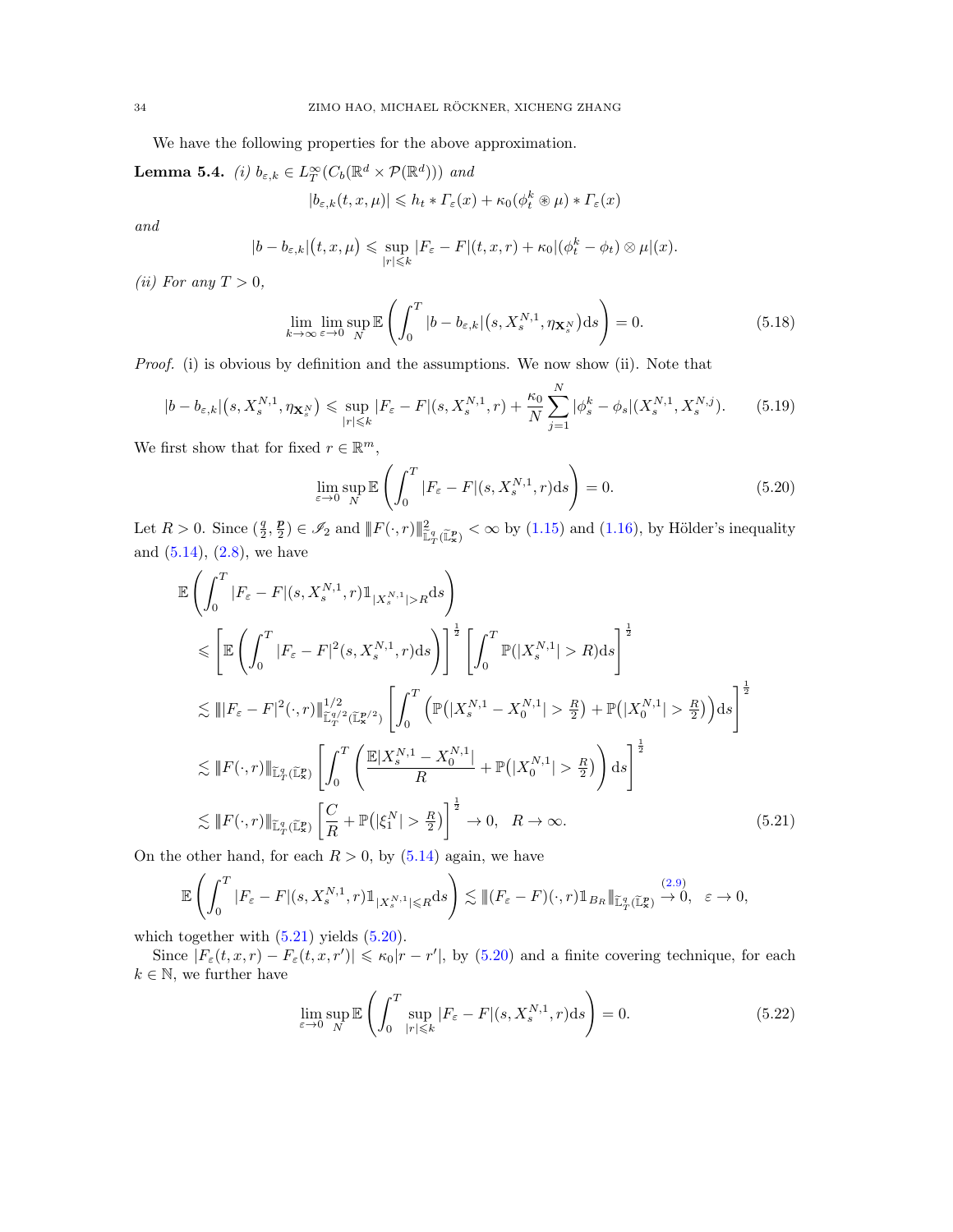Indeed, for any given  $\delta > 0$ , one can find M-balls in  $\mathbb{R}^m$  with centers in  $\{r_i, i = 1, \dots, M\}$  and radius  $\delta$  such that

$$
\left\{r:|r|\leqslant k\right\}\subset \cup_{i=1,\cdots,M}B_{\delta}(r_{i}).
$$

Thus,

$$
\mathbb{E}\left(\int_{0}^{T} \sup_{|r| \leq k} |F_{\varepsilon} - F|(s, X_{s}^{N,1}, r)ds\right) \leq \sum_{i=1}^{M} \mathbb{E}\left(\int_{0}^{T} |F_{\varepsilon} - F|(s, X_{s}^{N,1}, r_{i})ds\right) + \kappa_{0}\delta.
$$

By [\(5.20\)](#page-33-1) and firstly letting  $\varepsilon \to 0$  and then  $\delta \to 0$ , we get [\(5.22\)](#page-33-2).

Moreover, for  $j \neq 1$ , since

$$
\mathbb{E}\left(\int_0^T |\phi_s^k - \phi_s|(X_s^{N,1}, X_s^{N,j})ds\right) = \mathbb{E}\left(\int_0^T |\phi_s^k - \phi_s|(X_s^{N,1}, X_s^{N,2})ds\right),\tag{5.38}
$$

as in proving  $(5.20)$  and by  $(1.16)$  and  $(5.16)$ , we also have

$$
\lim_{k \to \infty} \sup_N \mathbb{E}\left(\int_0^T |\phi_s^k - \phi_s|(X_s^{N,1}, X_s^{N,2})ds\right) = 0,
$$

and because  $\phi_s(x, x) = 0$  and  $(5.14)$ ,

$$
\lim_{k \to \infty} \sup_N \mathbb{E}\left(\int_0^T |\phi_s^k|(X^{N,1}_s,X^{N,1}_s)\mathrm{d} s\right) = 0.
$$

Hence,

$$
\lim_{k \to \infty} \sup_{N} \sup_{j=1,\dots,N} \mathbb{E}\left(\int_0^T |\phi_s^k - \phi_s| (X_s^{N,1}, X_s^{N,j}) ds\right) = 0,
$$
\n(5.88)

which together with  $(5.22)$  and  $(5.19)$  yields  $(5.18)$ .

Now we are ready to give the

*Proof of Theorem [5.1.](#page-28-4)* Consider the following random measure with values in  $\mathcal{P}(\mathbb{C}_T)$ ,

$$
\omega \to \Pi_N(\omega, \mathrm{d}w) := \frac{1}{N} \sum_{i=1}^N \delta_{X^{N,i}(\omega)}(\mathrm{d}w).
$$

By (i) of Lemma [5.3](#page-0-0) and [\[42,](#page-46-9) (ii) of Proposition 2.2], the laws of  $\Pi_N$ ,  $N \in \mathbb{N}$ , are tight in  $\mathcal{P}(\mathcal{P}(\mathbb{C}_T))$ . Without loss of generality, we assume that the laws of  $\Pi_N$  weakly converge to some  $\Pi_{\infty} \in \mathcal{P}(\mathcal{P}(\mathbb{C}_T))$ . By [\(5.14\)](#page-31-3) and [\(5.16\)](#page-32-0), it is standard to derive that for any  $(q, p) \in \mathscr{I}_2$  and  $f \in \widetilde{\mathbb{L}}_T^q(\widetilde{\mathbb{L}}_\mathbf{x}^p)$  (see [\[46,](#page-46-17) Remark 3.4]),

$$
\left| \int_{\mathcal{P}(\mathbb{C}_T)} \int_{\mathbb{C}_T} \left( \int_0^T f(s, w_s) \, ds \right) \nu(\mathrm{d}w) \Pi_\infty(\mathrm{d}w) \right| \leq C \|f\|_{\widetilde{\mathbb{L}}_T^q(\widetilde{\mathbb{L}}_T^p)},\tag{5.23}
$$

and for any  $p_1, p_2 \in (1, \infty)^d$  and  $q \in (1, \infty)$  with  $\left|\frac{1}{p_1}\right| + \left|\frac{1}{p_2}\right| + \frac{2}{q} < 2$ , and  $\mathbf{x}_1, \mathbf{x}_2 \in \mathcal{X}$ ,  $f \in$  $\widetilde{\mathbb{L}}_T^q(\widetilde{\mathbb{L}}_{\mathbf{x}_1}^{p_1}(\widetilde{\mathbb{L}}_{\mathbf{x}_2}^{p_2})),$ 

$$
\left| \int_{\mathcal{P}(\mathbb{C}_T)} \int_{\mathbb{C}_T} \int_{\mathbb{C}_T} \left( \int_0^T f(s, w_s, w'_s) \, ds \right) \nu(\mathrm{d}w') \nu(\mathrm{d}w) \Pi_\infty(\mathrm{d}w) \right| \leq C \|f\|_{\widetilde{\mathbb{L}}_T^q(\widetilde{\mathbb{L}}_{\mathbf{x}_1}^{p_1}(\widetilde{\mathbb{L}}_{\mathbf{x}_2}^{p_2}))}. \tag{5.24}
$$

Our aim below is to show that  $\Pi_{\infty}$  is a Dirac measure, i.e.,

$$
\Pi_{\infty}(\mathrm{d}\nu) = \delta_{\mu}(\mathrm{d}\nu), \ \ \Pi_{\infty} - a.s.,
$$

where  $\mu \in \mathcal{M}_{\mu_0}^{\sigma,b}$  is the unique martingale solution of dDDSDE with initial distribution  $\mu_0$ .

<span id="page-34-1"></span><span id="page-34-0"></span>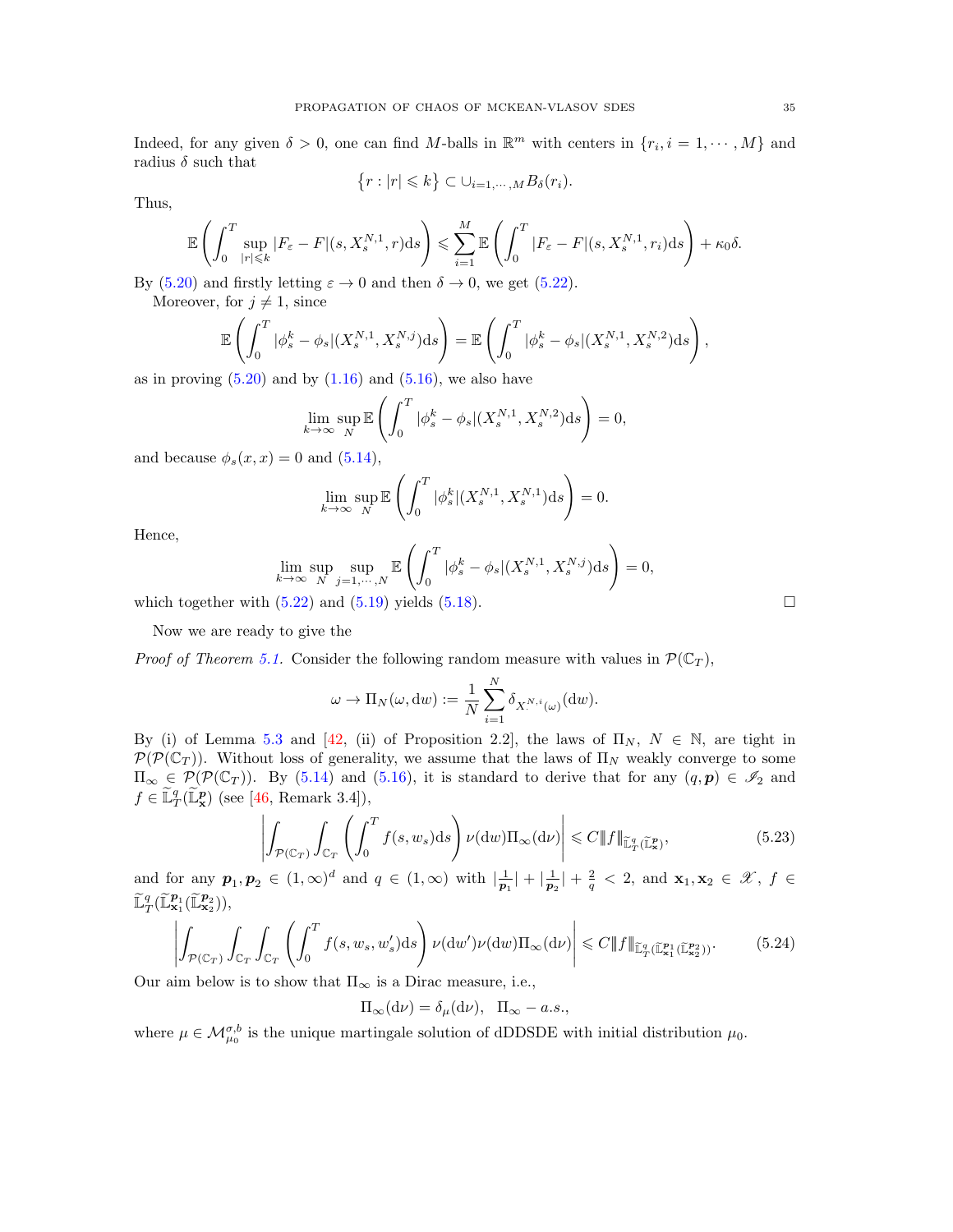We divide the proofs into two steps.

(Step 1) For given  $f \in C_0^2(\mathbb{R}^d)$  and  $\nu \in \mathcal{P}(\mathbb{C}_T)$ , we define a functional on  $\mathbb{C}_T$  by

$$
M_{f,\nu}^{\sigma,b}(t,w) := f(w_t) - f(w_0) - \int_0^t \mathcal{L}_{\nu}^{\sigma,b} f(s, w_s) \, ds, \ t \in [0, T],
$$

where

$$
\mathscr{L}_{\nu}^{\sigma,b} f(s,x) := \frac{1}{2} \text{tr}(\sigma \sigma^* \cdot \nabla^2 f)(s,x) + b(s,x,\nu_s) \cdot \nabla f(x),
$$

and

 $\nu_s := \nu \circ w_s^{-1}$  is the marginal distribution of  $\nu$  at time s.

Fix  $n \in \mathbb{N}$ . For given  $g \in C_0(\mathbb{R}^{nd})$  and  $0 \leq s_1 < \cdots < s_n \leq s$ , we also introduce a functional  $\Xi_f^g$ on  $\mathcal{P}(\mathbb{C}_T)$  by

$$
\Xi_f^g(\nu) := \int_{\mathbb{C}_T} \left( M_{f,\nu}^{\sigma,b}(t,w) - M_{f,\nu}^{\sigma,b}(s,w) \right) g(w_{s_1},\cdots,w_{s_n}) \nu(\mathrm{d}w).
$$

In particular,

$$
\Xi_f^g(\Pi_N) = \frac{1}{N} \sum_{i=1}^N \left( M_{f,\Pi_N}^{\sigma,b}(t, X^{N,i}) - M_{f,\Pi_N}^{\sigma,b}(s, X^{N,i}) \right) g\left( X_{s_1}^{N,i}, \cdots, X_{s_n}^{N,i} \right) \tag{5.25}
$$

and

<span id="page-35-1"></span><span id="page-35-0"></span>
$$
\Pi_N \circ w_s^{-1} = \eta_{\mathbf{X}_s^N}.
$$

Noting that by Itô's formula,

$$
M_{f,\Pi_N}^{\sigma,b}(t, X^{N,i}) = f(X^{N,i}_t) - f(X^{N,i}_0) - \int_0^t \mathcal{L}_{\Pi_N}^{\sigma,b} f(s, X^{N,i}_s) ds = \int_0^t (\sigma^* \cdot \nabla f)(s, X^{N,i}_s) dW_s^i,
$$

by  $(5.25)$  and the Itô isometry for stochastic integrals, we have

$$
\mathbb{E}|\Xi_{f}^{g}(\Pi_{N})|^{2} = \frac{1}{N^{2}}\mathbb{E}\left|\sum_{i=1}^{N}\int_{s}^{t}(\sigma^{*}\cdot\nabla f)(r, X_{r}^{N,i})g(X_{s_{1}}^{N,i}, \cdots, X_{s_{n}}^{N,i})\mathrm{d}W_{r}^{i}\right|^{2}
$$

$$
= \frac{1}{N^{2}}\sum_{i=1}^{N}\int_{s}^{t}\mathbb{E}|(\sigma^{*}\cdot\nabla f)(r, X_{r}^{N,i})g(X_{s_{1}}^{N,i}, \cdots, X_{s_{n}}^{N,i})|^{2}\mathrm{d}r
$$

$$
\leq \frac{1}{N}(t-s)\|\sigma^{*}\cdot\nabla f\|_{\infty}^{2}\|g\|_{\infty}^{2}.
$$
(5.26)

Suppose that we have proven

<span id="page-35-2"></span>
$$
\lim_{N \to \infty} \mathbb{E} |\Xi_f^g(\Pi_N)| = \int_{\mathcal{P}(\mathbb{C}_T)} |\Xi_f^g(\nu)| \Pi_\infty(\mathrm{d}\nu). \tag{5.27}
$$

Then by [\(5.26\)](#page-35-1) and [\(5.27\)](#page-35-2), for each  $f \in C_0^2(\mathbb{R}^d)$  and  $n \in \mathbb{N}$ ,  $g \in C_0(\mathbb{R}^{nd})$ ,

$$
\int_{\mathcal{P}(\mathbb{C}_T)} |\Xi_f^g(\nu)| \Pi_{\infty}(\mathrm{d}\nu) = 0 \Rightarrow \Xi_f^g(\nu) = 0 \text{ for } \Pi_{\infty} \text{-a.s. } \nu \in \mathcal{P}(\mathbb{C}_T).
$$

Since  $C_0^2(\mathbb{R}^d)$  and  $C_0(\mathbb{R}^{nd})$  are separable, one can find a common  $\Pi_{\infty}$ -null set  $\mathcal{N} \subset \mathcal{P}(\mathbb{C}_T)$  such that for all  $\nu \notin \mathcal{N}$  and for all  $0 \le s < t \le T$ ,  $f \in C_0^2(\mathbb{R}^d)$  and  $n \in \mathbb{N}$ ,  $g \in C_0(\mathbb{R}^{nd})$ ,

$$
\Xi_f^g(\nu) = \int_{\mathbb{C}_T} \left( M_{f,\nu}^{\sigma,b}(t,w) - M_{f,\nu}^{\sigma,b}(s,w) \right) g(w_{s_1}, \cdots, w_{s_n}) \nu(\mathrm{d}w) = 0.
$$

Moreover, by  $(5.4)$  and  $(1.9)$ , we also have

$$
\Pi_{\infty}\{\nu \in \mathcal{P}(\mathbb{C}_T): \nu_0 = \mu_0\} = 1.
$$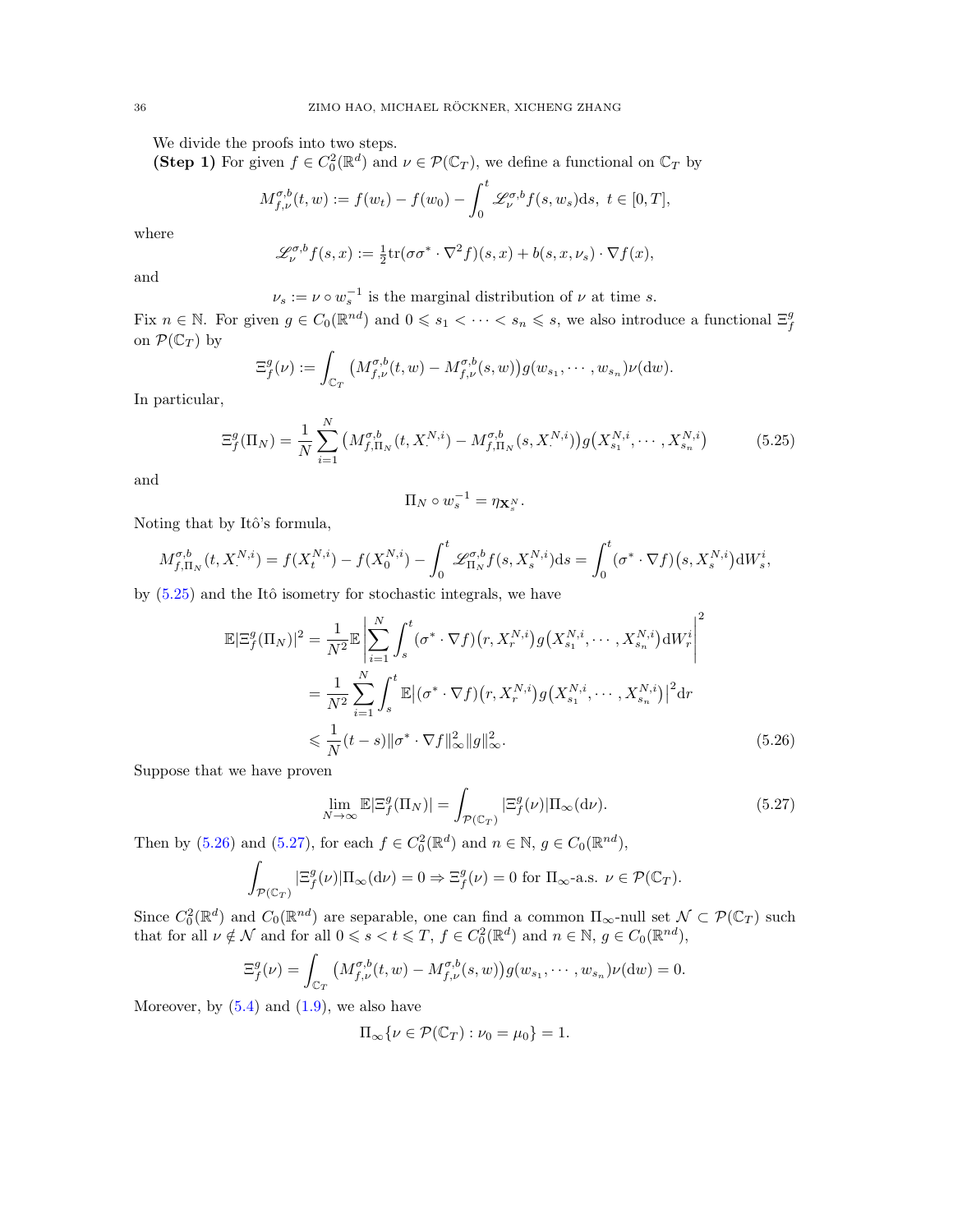Hence, for  $\Pi_{\infty}$ -almost all  $\nu$ ,

<span id="page-36-0"></span>
$$
\nu\in \mathcal{M}_{\mu_0}^{\sigma,b}.
$$

Since  $\mathcal{M}_{\mu_0}^{\sigma,b}$  only contains one point by uniqueness (see Theorem [4.8\)](#page-24-3), all the points  $\nu \notin \mathcal{N}$  are the same. Hence,  $\Pi_N$  weakly converges to a one-point measure. By [\[42,](#page-46-9) (ii) of Proposition 2.2], we conclude  $(5.5)$ . Thus it remains to show  $(5.27)$ .

(Step 2) Let  $b_{\varepsilon,k}$  be defined by [\(5.17\)](#page-32-1) and define

$$
\Xi_{\varepsilon,k}(\nu) := \int_{\mathbb{C}_T} \big(M_{f,\nu}^{\sigma,b_{\varepsilon,k}}(t,w) - M_{f,\nu}^{\sigma,b_{\varepsilon,k}}(s,w)\big)g(w_{s_1},\cdots,w_{s_n})\nu(\mathrm{d} w).
$$

By  $b_{\varepsilon,k} \in L_T^{\infty}(C_b(\mathbb{R}^d \times \mathcal{P}(\mathbb{R}^d))),$  we have

$$
\Xi_{\varepsilon,k} \in C_b(\mathcal{P}(\mathbb{C}_T)), \quad \forall \varepsilon > 0, k \in \mathbb{N}.
$$

Indeed, note that

$$
\Xi_{\varepsilon,k}(\nu) = \int_{\mathbb{C}_T} \left( f(w_t) - f(w_s) + \frac{1}{2} \int_s^t \text{tr}(\sigma \sigma^* \cdot \nabla^2 f)(r, w_r) dr \right) g(w_{s_1}, \dots, w_{s_n}) \nu(\mathrm{d}w) \n+ \int_{\mathbb{C}_T} \left( \int_s^t (b_{\varepsilon,k} \cdot \nabla f)(r, w_r, \nu_r) dr \right) g(w_{s_1}, \dots, w_{s_n}) \nu(\mathrm{d}w) =: \Xi_{\varepsilon,k}^{(1)}(\nu) + \Xi_{\varepsilon,k}^{(2)}(\nu).
$$

Since  $f \in C_b^2$  and  $\sigma, g$  are bounded continuous, we have  $\Xi_{\varepsilon,k}^{(1)} \in C_b(\mathcal{P}(\mathbb{C}_T))$ . For  $\Xi_{\varepsilon,k}^{(2)}$ , since it is a non-linear functional of  $\nu$ , we have to take some care for the continuity of  $\nu \mapsto \Xi_{\varepsilon,k}^{(2)}(\nu)$ . Suppose that  $\nu_m \in \mathcal{P}(\mathbb{C}_T)$  weakly converges to  $\nu \in \mathcal{P}(\mathbb{C}_T)$ . By definition, we have

$$
\begin{split} |\Xi_{\varepsilon,k}^{(2)}(\nu_m) - \Xi_{\varepsilon,k}^{(2)}(\nu)| &\leq \left| \int_{\mathbb{C}_T} \left( \int_s^t (b_{\varepsilon,k} \cdot \nabla f)(r, w_r, \nu_r) dr \right) g(w_{s_1}, \cdots, w_{s_n}) (\nu_m - \nu)(dw) \right| \\ &+ \kappa_0 \|\nabla f\|_{\infty} \|g\|_{\infty} \int_{\mathbb{C}_T} \left( \int_s^t |\phi_r^k \otimes (\nu_m - \nu)_r| (w_r) dr \right) \nu_m(dw) =: I_m^{(1)} + I_m^{(2)}, \end{split}
$$

where we have used that

$$
|F_{\varepsilon}(r, x, s_1) - F_{\varepsilon}(r, x, s_2)| \leq \kappa_0 |s_1 - s_2|.
$$

For  $I_m^{(1)}$ , we clearly have

$$
\lim_{m \to \infty} I_m^{(1)} = 0.
$$

For  $I_m^{(2)}$ , by the dominated convergence theorem, it suffices to show that for each  $r \in [s, t]$ ,

$$
\lim_{m \to \infty} \int_{\mathbb{C}_T} |\phi_r^k \otimes (\nu_m - \nu)_r|(w_r)\nu_m(\mathrm{d}w) = 0,
$$

which follows by noting that (see the proof of  $(5.22)$ )

$$
\lim_{m \to \infty} |\phi_r^k \otimes (\nu_m - \nu)_r|(x) = 0, \ x \in \mathbb{R}^d,
$$

and

$$
\lim_{|x-y|\to 0} \sup_m |(\phi_r^k \otimes \nu_{m,r})(x) - (\phi_r^k \otimes \nu_{m,r})(y)| = 0.
$$

Thus we get  $(5.28)$ , and so,

$$
\lim_{N\to\infty} \mathbb{E}|\Xi_{\varepsilon,k}(\Pi_N)| = \int_{\mathcal{P}(\mathbb{C}_T)} |\Xi_{\varepsilon,k}(\nu)| \Pi_\infty(\mathrm{d}\nu).
$$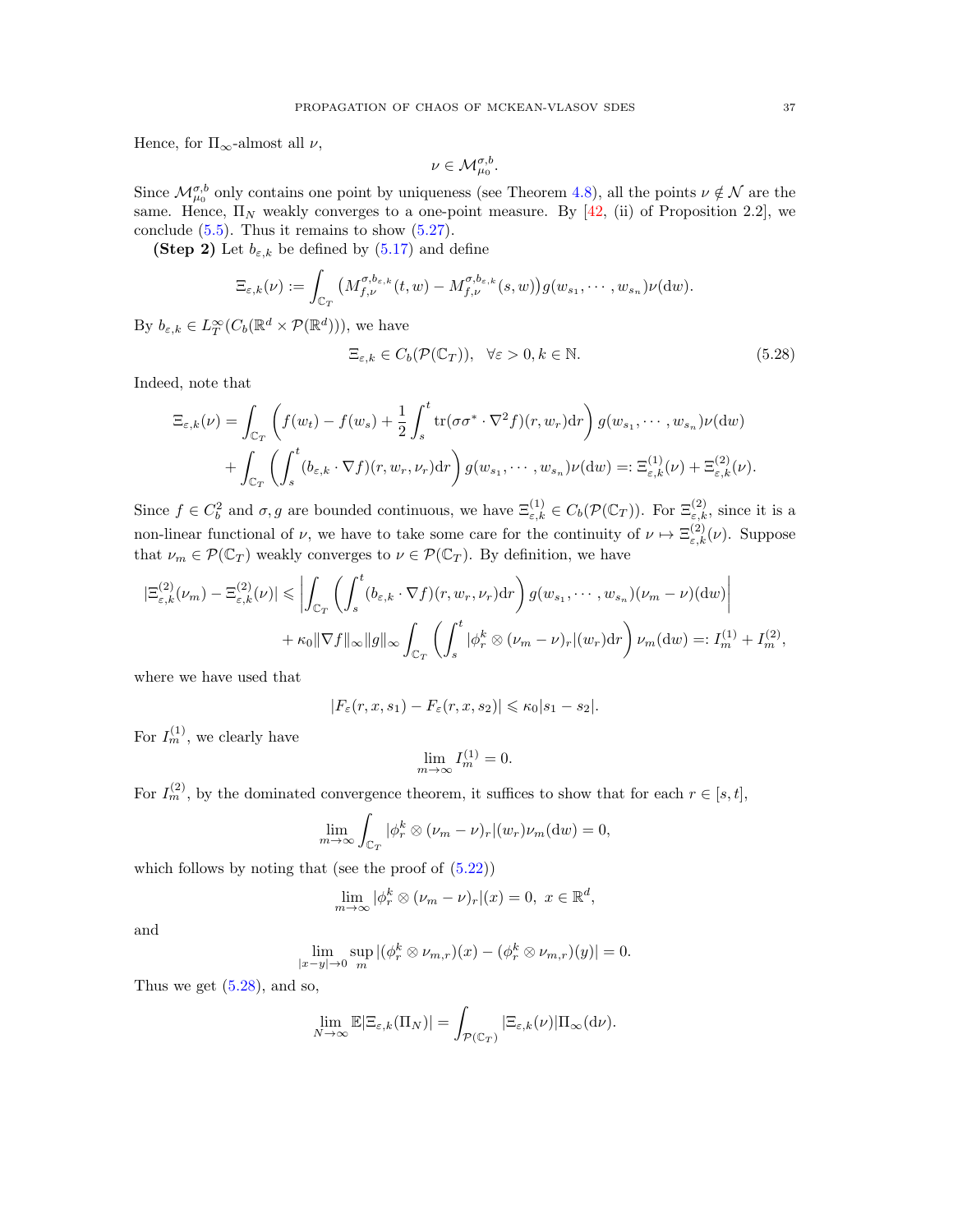On the other hand, we note that

$$
\Xi_{\varepsilon,k}(\nu)-\Xi_f^g(\nu)=\int_{\mathbb{C}_T}\left(\int_s^t(b-b_{\varepsilon,k})(r,w_r,\nu_r)\cdot\nabla f(w_r)\mathrm{d}r\right)g(w_{s_1},\cdots,w_{s_n})\nu(\mathrm{d}w),
$$

and

$$
\Xi_{\varepsilon,k}(\Pi_N)-\Xi_f^g(\Pi_N)=\frac{1}{N}\sum_{i=1}^N\left(\int_s^t((b-b_{\varepsilon,k})\cdot\nabla f)(r,X_r^{N,i},\eta_{\mathbf{X}_r^N})dr\right)g\big(X_{s_1}^{N,i},\cdots,X_{s_n}^{N,i}\big).
$$

By  $(5.18)$ , we have

$$
\lim_{k \to \infty} \lim_{\varepsilon \to 0} \sup_N \mathbb{E} |\Xi_{\varepsilon,k}(\Pi_N) - \Xi_f^g(\Pi_N)|
$$
\n
$$
\leq \|\nabla f\|_{\infty} \|g\|_{\infty} \lim_{k \to \infty} \lim_{\varepsilon \to 0} \sup_N \mathbb{E} \left( \int_s^t |b - b_{\varepsilon,k}|(r, X_r^{N,1}, \eta_{\mathbf{X}_r^N}) dr \right) = 0,
$$

and by  $(5.23)$  and  $(5.24)$ , as in showing  $(5.18)$ ,

$$
\lim_{k \to \infty} \lim_{\varepsilon \to 0} \int_{\mathcal{P}(\mathbb{C}_T)} |\Xi_{\varepsilon,k}(\nu) - \Xi_f^g(\nu)| \Pi_{\infty}(\mathrm{d}\nu)
$$
\n
$$
\leq \|\nabla f\|_{\infty} \|g\|_{\infty} \lim_{k \to \infty} \lim_{\varepsilon \to 0} \int_{\mathcal{P}(\mathbb{C}_T)} \int_{\mathbb{C}_T} \left( \int_0^T |b - b_{\varepsilon,k}|(s, w_s, v_s) \mathrm{d}s \right) \nu(\mathrm{d}w) \Pi_{\infty}(\mathrm{d}\nu) = 0.
$$

Thus we obtain  $(5.27)$  and the proof is complete.  $\Box$ 

<span id="page-37-0"></span>5.2. Entropy method. In this section we recall the entropy method used in [\[20\]](#page-45-11) to show a quantitative result for weak convergence when the interaction kernel is bounded measurable, which is essentially contained in [\[20\]](#page-45-11). For the completeness of the paper, we provide a detailed proof. We first prepare the following lemma.

<span id="page-37-1"></span>**Lemma 5.5.** Let  $\phi$  :  $\mathbb{R}^d \times \mathbb{R}^d \to \mathbb{R}$  be a bounded measurable function with  $\phi(x, x) = 0$  and  $\boldsymbol{\xi} := (\xi_1, \dots, \xi_N)$  be a sequence of independent identical distributed random variables. Set

$$
\bar{\phi}(x,y) := \phi(x,y) - (\phi \circledast \mu)(x).
$$

Then for any  $\lambda \leqslant \frac{1}{16e^2\|\phi\|_{\infty}^2}$ ,

$$
\mathbb{E}e^{\lambda N|(\bar{\phi}\circledast\eta_{\xi})(\xi_1)|^2}\leqslant 6,
$$

where  $\eta_{\xi}(\mathrm{d}y) := \frac{1}{N} \sum_{i=1}^{N} \delta_{\xi_i}(\mathrm{d}y).$ 

Proof. Note that by Taylor's expansion,

$$
e^{\lambda N \left| (\bar{\phi} \circledast \eta_{\xi})(\xi_1) \right|^2} = \sum_{m=0}^{\infty} \frac{\lambda^m N^m}{m!} |(\bar{\phi} \circledast \eta_{\xi})(\xi_1)|^{2m} = \sum_{m=0}^{\infty} \frac{\lambda^m}{m! N^m} \Big| \sum_{j=1}^N \bar{\phi}(\xi_1, \xi_j) \Big|^{2m}
$$
  

$$
\leqslant \sum_{m=0}^{\infty} \frac{\lambda^m}{m! N^m} 2^{2m} \Big( |\bar{\phi}(\xi_1, \xi_1)|^{2m} + \Big| \sum_{j=2}^N \bar{\phi}(\xi_1, \xi_j) \Big|^{2m} \Big)
$$
  

$$
\leqslant \sum_{m=0}^{\infty} \frac{(4\lambda)^m}{m! N^m} \left( \|\bar{\phi}\|_{\infty}^{2m} + \sum_{j_1, \cdots, j_{2m}=2}^N \bar{\phi}(\xi_1, \xi_{j_1}) \cdots \bar{\phi}(\xi_1, \xi_{j_{2m}}) \right).
$$

Let **J** be the set of all indices  $(j_1, \dots, j_{2m}) \in \{2, \dots, N\}^{2m}$  such that there is at least one index  $j_k$  different from all others. Since for  $j \in \{2, \dots, N\}$  and  $x \in \mathbb{R}^d$ ,

$$
\mathbb{E}\overline{\phi}(x,\xi_j)=0,
$$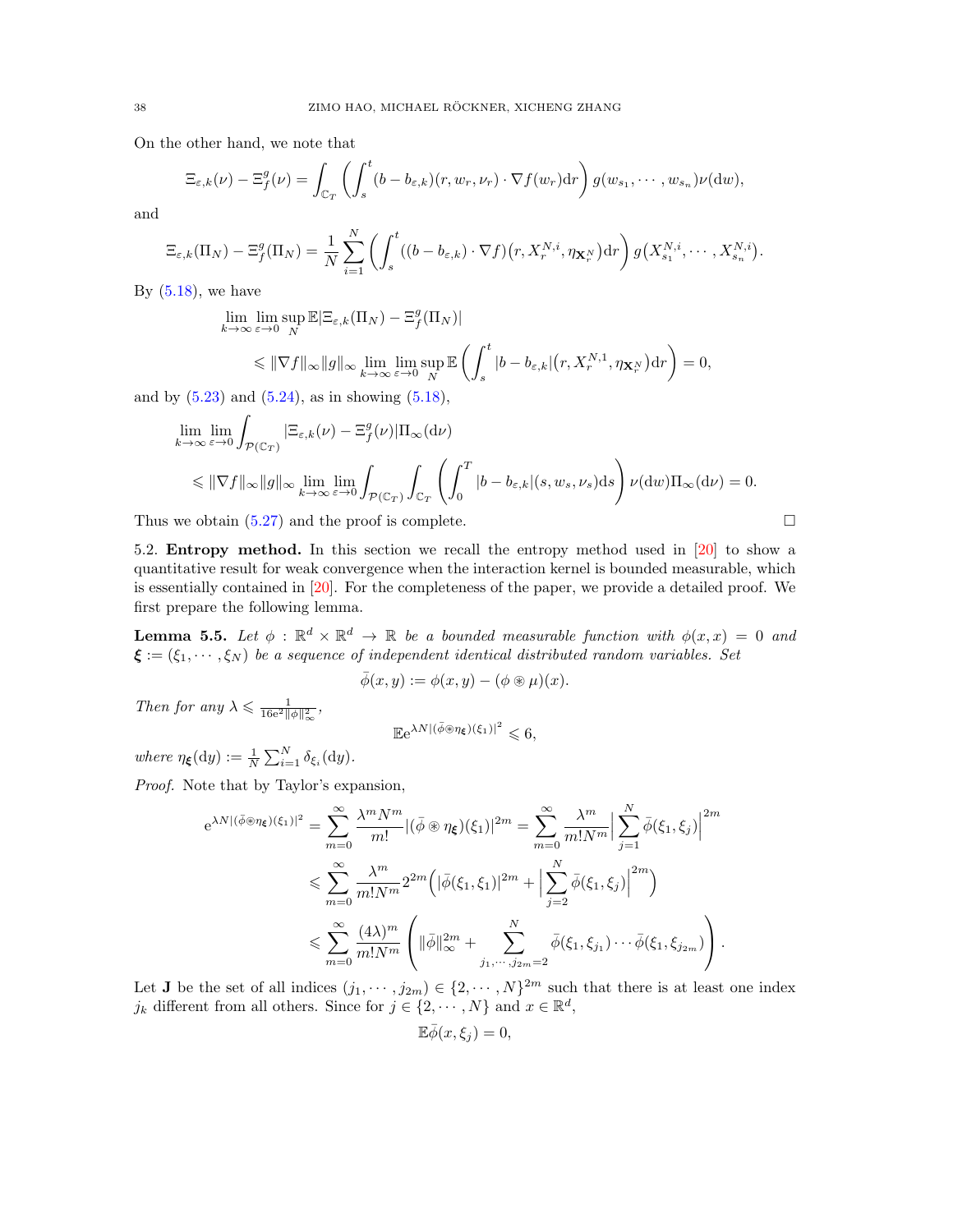by the independence of the components of  $\xi$ , we have for any  $(j_1, \dots, j_{2m}) \in J$ ,

$$
\mathbb{E}\Big[\bar{\phi}(\xi_1,\xi_{j_1})\cdots\bar{\phi}(\xi_1,\xi_{j_{2m}})\Big]=\mathbb{E}\Big[\mathbb{E}\big[\bar{\phi}(x,\xi_{j_1})\cdots\bar{\phi}(x,\xi_{j_{2m}})\big]|_{x=\xi_1}\Big]=0.
$$

Hence,

$$
\mathbb{E}e^{\lambda N |(\bar{\phi}\circledast \eta_{\xi})(\xi_1)|^2} \leqslant \sum_{m=0}^{\infty} \frac{(4\lambda)^m}{m!N^m} \|\bar{\phi}\|_{\infty}^{2m} (1 + \sharp \mathbf{J}^c),
$$

where  $\sharp \mathbf{J}^c$  stands for the cardinality of the complement set  $\mathbf{J}^c$ .

Suppose  $2m \leq N$ . It is easy to see that  $(j_1, \dots, j_{2m}) \in \mathbf{J}^c$  if and only if each  $j_k$  appears at least twice and there are at most m-distinct  $j_k$ . Thus one has

$$
\mathbf{J}^c = \cup_{n=1}^m \mathbf{J}_n,
$$

where  $J_n$  is the set of  $(j_1, \dots, j_{2m})$  such that each  $j_k$  appears at least twice and exactly *n*-integers appear. Clearly, by Stirling's formula  $n^n \leq e^n n! \leq e^{2n} n^n$ , we have

$$
\mathbf{J}_n \leqslant \left( \begin{array}{c} N-1 \\ n \end{array} \right) n^{2m} = \frac{(N-1)^n}{n!} n^{2m} \leqslant \frac{e^n (N-1)^n}{n^n} n^{2m} \leqslant (N e)^n n^m.
$$

Thus, for  $2m \leq N$ ,

 $\sharp$ 

$$
\sharp \mathbf{J}^c \leqslant \sum_{n=1}^m (Ne)^n n^m \leqslant 2(Ne)^m m^m \leqslant 2(Ne)^m e^m m!.
$$

Moreover, for  $2m > N$ , we obviously have

$$
\sharp \mathbf{J}^c \leqslant N^{2m} \leqslant N^m (2m)^m \leqslant N^m (2 \mathrm{e})^m m!.
$$

So, for  $\lambda \leqslant \frac{1}{16e^2 ||\phi||_{\infty}^2}$ ,

$$
\mathbb{E}e^{\lambda N \left| (\bar{\phi} \circledast \eta_{\xi})(\xi_1) \right|^2} \leqslant \sum_{m=0}^{\infty} (4\lambda)^m \|\bar{\phi}\|_{\infty}^{2m} \left( \frac{1}{m!N^m} + (2e)^m \right) \leqslant 2 \sum_{m=0}^{\infty} 2^{-m} = 6.
$$

The proof is complete.  $\Box$ 

Now we can use the entropy formula in Lemma [4.5](#page-22-2) to show the following result.

<span id="page-38-0"></span>**Theorem 5.6.** Suppose that  $(\mathbf{H}^{\sigma})$  and  $(\mathbf{H}^b)$  hold and  $\phi$  is bounded measurable. Let  $\mu_t^N$  be the law of  $\mathbf{X}_t^N$  in  $\mathbb{R}^{dN}$  and  $\mu_t$  be the law of  $X_t$  in  $\mathbb{R}^d$ . Then there is a constant  $C = C(\kappa_0, \kappa_1) > 0$ independent of  $\phi$  such that for any  $t > 0$ ,

$$
\mathcal{H}(\mu_t^N|\mu_t^{\otimes N}) \leqslant e^{C\|\phi\|_{\infty}^2 t} \Big(\mathcal{H}(\mu_0^N|\mu_0^{\otimes N}) + C\|\phi\|_{\infty}^2 t\Big).
$$

*Proof.* Let  $\eta_{\mathbf{w}_s} := \frac{1}{N} \sum_{i=1}^N \delta_{w_s^i}$  and  $B, \sigma$  be defined by [\(5.1\)](#page-28-6) and [\(5.2\)](#page-28-7), respectively. By Lemma [4.5](#page-22-2) and [\(1.15\)](#page-5-5), we have

$$
\mathcal{H}(\mu_t^N|\mu_t^{\otimes N}) \leq \mathcal{H}(\mu_0^N|\mu_0^{\otimes N}) + \frac{1}{2} \int_0^t \mathbb{E}^{\mu_s^N} |\boldsymbol{\sigma}(s, \boldsymbol{w}_s)^{-1} (B(s, \boldsymbol{w}_s, \mu_s) - B(s, \boldsymbol{w}_s, \eta_{\boldsymbol{w}_s}))|^2 ds
$$
  
\n
$$
\leq \mathcal{H}(\mu_0^N|\mu_0^{\otimes N}) + \frac{\kappa_0}{2} \int_0^t \mathbb{E}^{\mu_s^N} |B(s, \boldsymbol{w}_s, \mu_s) - B(s, \boldsymbol{w}_s, \eta_{\boldsymbol{w}_s})|^2 ds
$$
  
\n
$$
\leq \mathcal{H}(\mu_0^N|\mu_0^{\otimes N}) + \frac{\kappa_0 \kappa_1}{2} \sum_{i=1}^N \int_0^t \mathbb{E}^{\mu_s^N} |(\phi_s \otimes \mu_s)(w_s^i) - (\phi_s \otimes \eta_{\boldsymbol{w}_s})(w_s^i)|^2 ds
$$
  
\n
$$
= \mathcal{H}(\mu_0^N|\mu_0^{\otimes N}) + \frac{\kappa_0 \kappa_1}{2} \int_0^t N \mathbb{E}^{\mu_s^N} |(\bar{\phi}_s \otimes \eta_{\boldsymbol{w}_s})(w_s^1)|^2 ds.
$$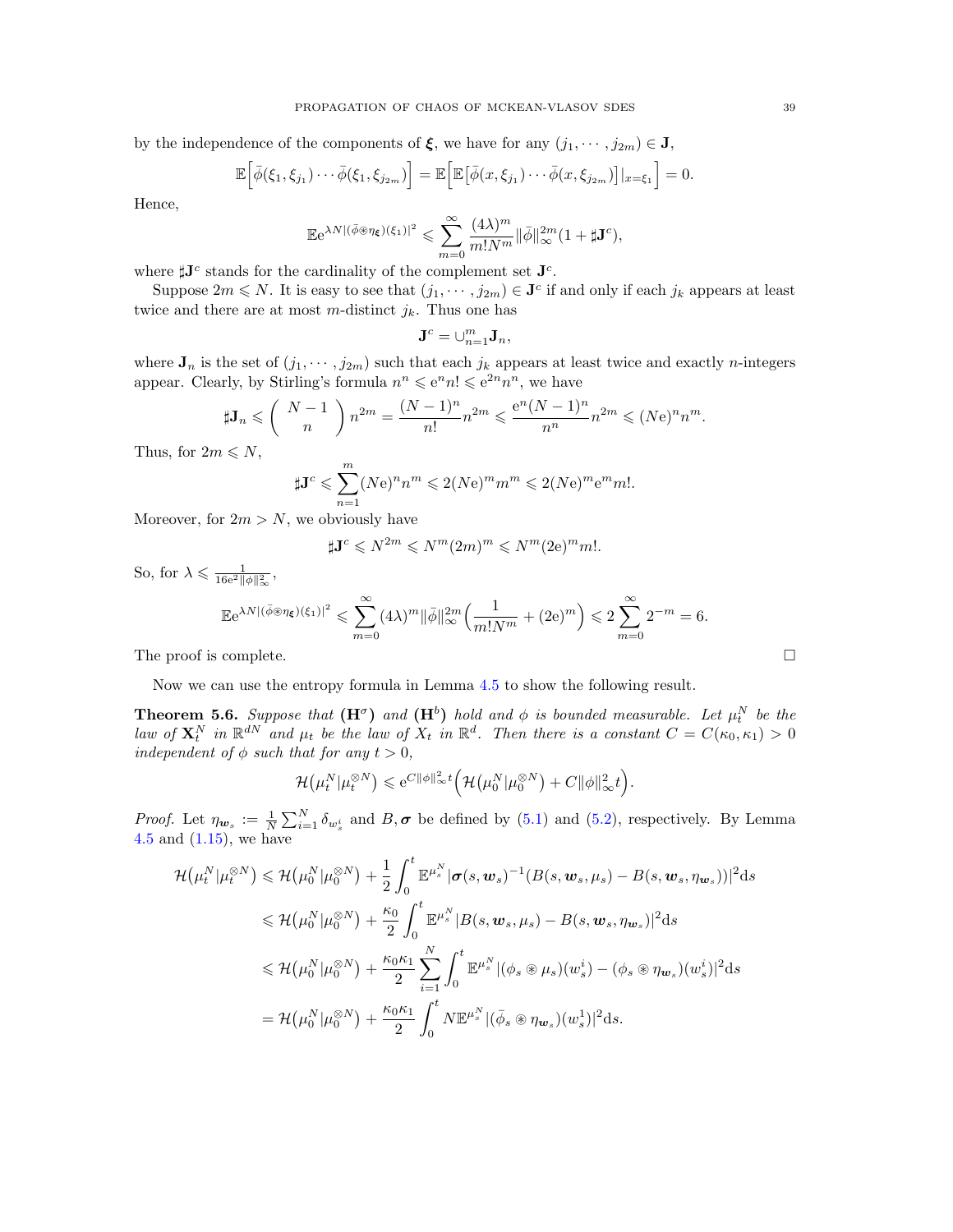Now by the variational representation [\(4.6\)](#page-21-5) and Lemma [5.5](#page-37-1) with  $\lambda = \frac{1}{16e^2 ||\phi||_{\infty}^2}$ , we further have

$$
\mathcal{H}(\mu_t^N | \mu_t^{\otimes N}) \leq \mathcal{H}(\mu_0^N | \mu_0^{\otimes N}) + \frac{\kappa_0 \kappa_1}{2\lambda} \int_0^t \left[ \mathcal{H}(\mu_s^N | \mu_s^{\otimes N}) + \ln \mathbb{E}^{\mu_s^{\otimes N}} e^{\lambda N |(\bar{\phi}_s \otimes \eta_{\mathbf{w}_s})(w_s^1)|^2} \right] ds
$$
  

$$
\leq \mathcal{H}(\mu_0^N | \mu_0^{\otimes N}) + C ||\phi||_{\infty}^2 \int_0^t \left[ \mathcal{H}(\mu_s^N | \mu_s^{\otimes N}) + \ln 6 \right] ds,
$$

which yields the desired estimate by Gronwall's inequality.

**Remark 5.7.** By the Pinsker inequalities [\(4.4\)](#page-21-3) and [\(4.7\)](#page-22-3), we have for any  $k \leq N$ ,

$$
\|\mu_t^{N,k}-\mu_t^{\otimes k}\|_{\text{var}} \leqslant \sqrt{2\mathcal{H}\left(\mu_t^{N,k}|\mu_t^{\otimes k}\right)} \leqslant \sqrt{\frac{e^{C\|\phi\|_{\infty}^2t}k}{N}}\Big(\mathcal{H}\left(\mu_0^N|\mu_0^{\otimes N}\right)+C\|\phi\|_{\infty}^2t\Big).
$$

Note that when  $F(t, x, r) = r$  is linear and  $\mathcal{H}(\mu_t^{N,k} | \mu_t^{\otimes k}) \leq C_0 k^2 / N^2$ , by a delicate analysis of the BBGKY hierarchy, the following sharp estimate is obtained by Lacker (see Theorem 2.10 of [\[27\]](#page-45-23)):

$$
\|\mu_t^{N,k} - \mu_t^{\otimes k}\|_{\text{var}} \leqslant \sqrt{2\mathcal{H}\big(\mu_t^{N,k}|\mu_t^{\otimes k}\big)} \leqslant Ck/N.
$$

### 6. From weak convergence to strong convergence: Proof of Theorem [1.1](#page-5-0)

<span id="page-39-0"></span>In this section we show how to use the previous weak convergence result to derive the strong convergence of the particle system. The following lemma is the key point.

<span id="page-39-1"></span>**Lemma 6.1.** Let  $\phi : \mathbb{R}_+ \times \mathbb{R}^d \times \mathbb{R}^d \to \mathbb{R}$  be a measurable function. Set

$$
\bar{\phi}_t(x,y) := \phi_t(x,y) - (\phi_t \circledast \mu_{X_t})(x).
$$

(i) If  $\phi$  is bounded measurable, then there is a constant  $C = C(\kappa_0, \kappa_1) > 0$  such that for all  $t > 0$ ,

$$
\mathbb{E} |(\bar{\phi}_t \circledast \eta_{\mathbf{X}_t^N})(X_t^{N,1})|^2 \leq C \|\phi\|_{\infty}^2 e^{C \|\phi\|_{\infty}^2 t} \Big(\mathcal{H}(\mu_0^N | \mu_0^{\otimes N}) + 1\Big)/N. \tag{6.1}
$$

(ii) If  $\phi$  satisfies [\(1.16\)](#page-5-1), then for any  $T > 0$ ,

$$
\lim_{N \to \infty} \mathbb{E}\left(\int_0^T |(\bar{\phi}_t \circledast \eta_{\mathbf{X}_t^N})(X_t^{N,1})|^2 dt\right) = 0.
$$
\n(6.2)

*Proof.* (i) By the variational representation [\(4.6\)](#page-21-5), for any  $\varepsilon > 0$ , we have

$$
\varepsilon N \mathbb{E} |(\bar{\phi}_t \circledast \eta_{\mathbf{X}_t^N})(X_t^{N,1})|^2 = \varepsilon N \mathbb{E}^{\mu_t^N} |\bar{\phi}_t(w_t^1, \eta_{\mathbf{w}_t})|^2 \leq \mathcal{H}(\mu_t^N | \mu_t^{\otimes N}) + \log \mathbb{E}^{\mu_t^{\otimes N}} e^{\varepsilon N |\bar{\phi}_t(w_t^1, \eta_{\mathbf{w}_t})|^2},
$$

which in turn implies [\(6.1\)](#page-39-2) by Lemma [5.5](#page-37-1) with  $\varepsilon = \frac{1}{16e^2 ||\phi||^2_{\infty}}$  and Theorem [5.6.](#page-38-0) (ii) By definition we have

$$
\mathbb{E}\left(\int_0^T |(\bar{\phi}_t \circledast \eta_{\mathbf{X}_t^N})(X_t^{N,1})|^2 dt\right) = \frac{1}{N^2} \sum_{j,k=1}^N \mathbb{E}\left(\int_0^T \Gamma_t\big(X_t^{N,1}, X_t^{N,j}, X_t^{N,k}\big) dt\right),\tag{6.3}
$$

where

<span id="page-39-3"></span> $\Gamma_t(x, y, z) := \overline{\phi}_t(x, y) \overline{\phi}_t(x, z).$ 

Let  $\phi_t^{\varepsilon}(x, y) := (\phi_t * \varGamma_{\varepsilon})(x, y)$  be the mollifying approximation of  $\phi_t$  and

$$
\bar{\phi}_t^\varepsilon(x,y):=\phi_t^\varepsilon(x,y)-(\phi_t^\varepsilon\circledast\mu_{X_t})(x),
$$

and

$$
\Gamma^\varepsilon_t(x,y,z):=\bar\phi_t^\varepsilon(x,y)\bar\phi_t^\varepsilon(x,z).
$$

Noting that

$$
(\Gamma_t - \Gamma_t^{\varepsilon})(x, y, z) = (\bar{\phi}_t - \bar{\phi}_t^{\varepsilon})(x, y)\bar{\phi}_t^{\varepsilon}(x, z) + \bar{\phi}_t(x, y)(\bar{\phi}_t - \bar{\phi}_t^{\varepsilon})(x, z),
$$

<span id="page-39-4"></span><span id="page-39-2"></span>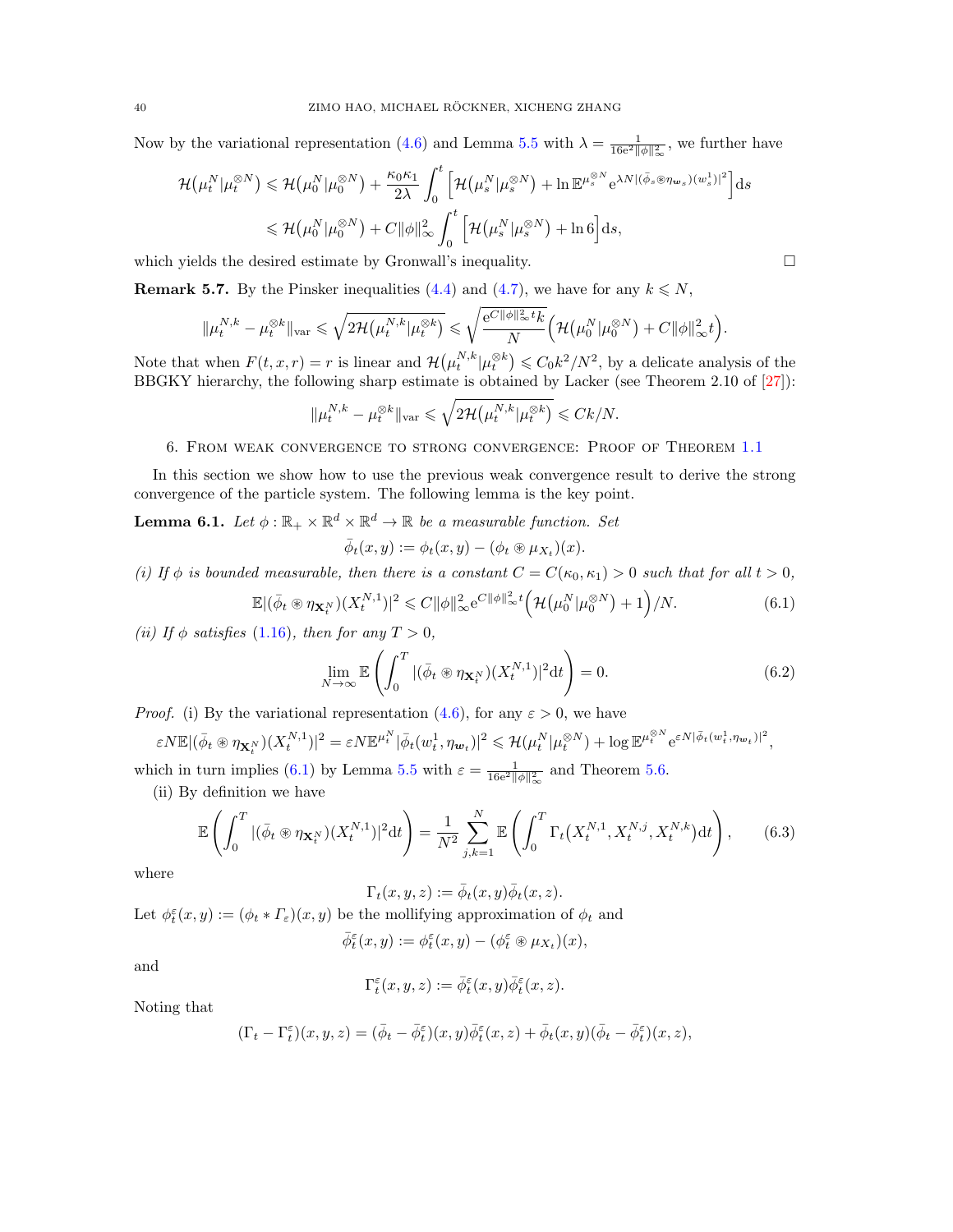by Hölder's inequality, we have

$$
I_{j,k}^{N}(\varepsilon) := \left| \mathbb{E} \left( \int_{0}^{T} (\Gamma_t - \Gamma_t^{\varepsilon}) \left( X_t^{N,1}, X_t^{N,j}, X_t^{N,k} \right) dt \right) \right|
$$
  
\$\leqslant \left( \mathbb{E} \int\_{0}^{T} (\bar{\phi}\_t - \bar{\phi}\_t^{\varepsilon})^2 \left( X\_t^{N,1}, X\_t^{N,j} \right) dt \right)^{1/2} \left( \mathbb{E} \int\_{0}^{T} \bar{\phi}\_t^{\varepsilon} \left( X\_t^{N,1}, X\_t^{N,k} \right)^2 dt \right)^{1/2}\$  
\$+ \left( \mathbb{E} \int\_{0}^{T} \bar{\phi}\_t \left( X\_t^{N,1}, X\_t^{N,j} \right)^2 dt \right)^{1/2} \left( \mathbb{E} \int\_{0}^{T} (\bar{\phi}\_t - \bar{\phi}\_t^{\varepsilon})^2 \left( X\_t^{N,1}, X\_t^{N,k} \right) dt \right)^{1/2}\$.

Using the Krylov estimate  $(5.16)$  and as in showing  $(5.20)$ , we get

<span id="page-40-1"></span><span id="page-40-0"></span>
$$
\lim_{\varepsilon \to 0} \sup_N \sup_{j,k} I_{j,k}^N(\varepsilon) = 0.
$$
\n(6.4)

On the other hand, for fixed  $\varepsilon$ , by [\(5.5\)](#page-28-5) we have

$$
\lim_{N \to \infty} \sup_{j \neq k \neq 1} \mathbb{E} \left( \int_0^T \Gamma_t^{\varepsilon} \left( X_t^{N,1}, X_t^{N,j}, X_t^{N,k} \right) dt \right)
$$
\n
$$
= \lim_{N \to \infty} \mathbb{E} \left( \int_0^T \Gamma_t^{\varepsilon} \left( X_t^{N,1}, X_t^{N,2}, X_t^{N,3} \right) dt \right)
$$
\n
$$
= \mathbb{E} \left( \int_0^T \Gamma_t^{\varepsilon} \left( X_t^1, X_t^2, X_t^3 \right) dt \right) = 0,
$$
\n(6.5)

where the last step is due to the fact that

$$
\mathbb{E}\Gamma^\varepsilon_t\big(X^1_t,X^2_t,X^3_t\big)=\mathbb{E}\left[\mathbb{E}\bar{\phi}^\varepsilon_t(x,X^2_t)\mathbb{E}\bar{\phi}^\varepsilon_t(x,X^3_t);x=X^1_t\right]=0.
$$

Thus by  $(6.4)$  and  $(6.5)$ ,

<span id="page-40-2"></span>
$$
\lim_{N \to \infty} \sup_{j \neq k \neq 1} \mathbb{E}\left(\int_0^T \Gamma_t(X_t^{N,1}, X_t^{N,j}, X_t^{N,k}) dt\right) = 0.
$$
\n(6.6)

Moreover, by the Krylov estimate  $(5.16)$  we also have

$$
\sup_{j,k} \mathbb{E}\left(\int_0^T \Gamma_t(X_t^{N,1}, X_t^{N,j}, X_t^{N,k}) dt\right) \n\leq \sup_{j,k} \mathbb{E}\left(\int_0^T \bar{\phi}_t(X_t^{N,1}, X_t^{N,j})^2 dt\right)^{\frac{1}{2}} \mathbb{E}\left(\int_0^T \bar{\phi}_t(X_t^{N,1}, X_t^{N,k})^2 dt\right)^{\frac{1}{2}} \n= \sup_j \mathbb{E}\left(\int_0^T \bar{\phi}_t(X_t^{N,1}, X_t^{N,j})^2 dt\right) < \infty.
$$
\n(6.7)

By  $(6.3)$ ,  $(6.6)$  and  $(6.7)$ , we obtain  $(6.2)$ .

Now we can give the

*Proof of Theorem [1.1.](#page-5-0)* Let  $X_t$  be the unique strong solution of dDDSDE [\(1.2\)](#page-1-2) starting from  $X_0$ (see Theorem [4.8\)](#page-24-3). Define

<span id="page-40-3"></span>
$$
\overline{b}(t,x) := b(t,x,\mu_{X_t}) = F(t,x,(\phi_t \circledast \mu_{X_t})(x)).
$$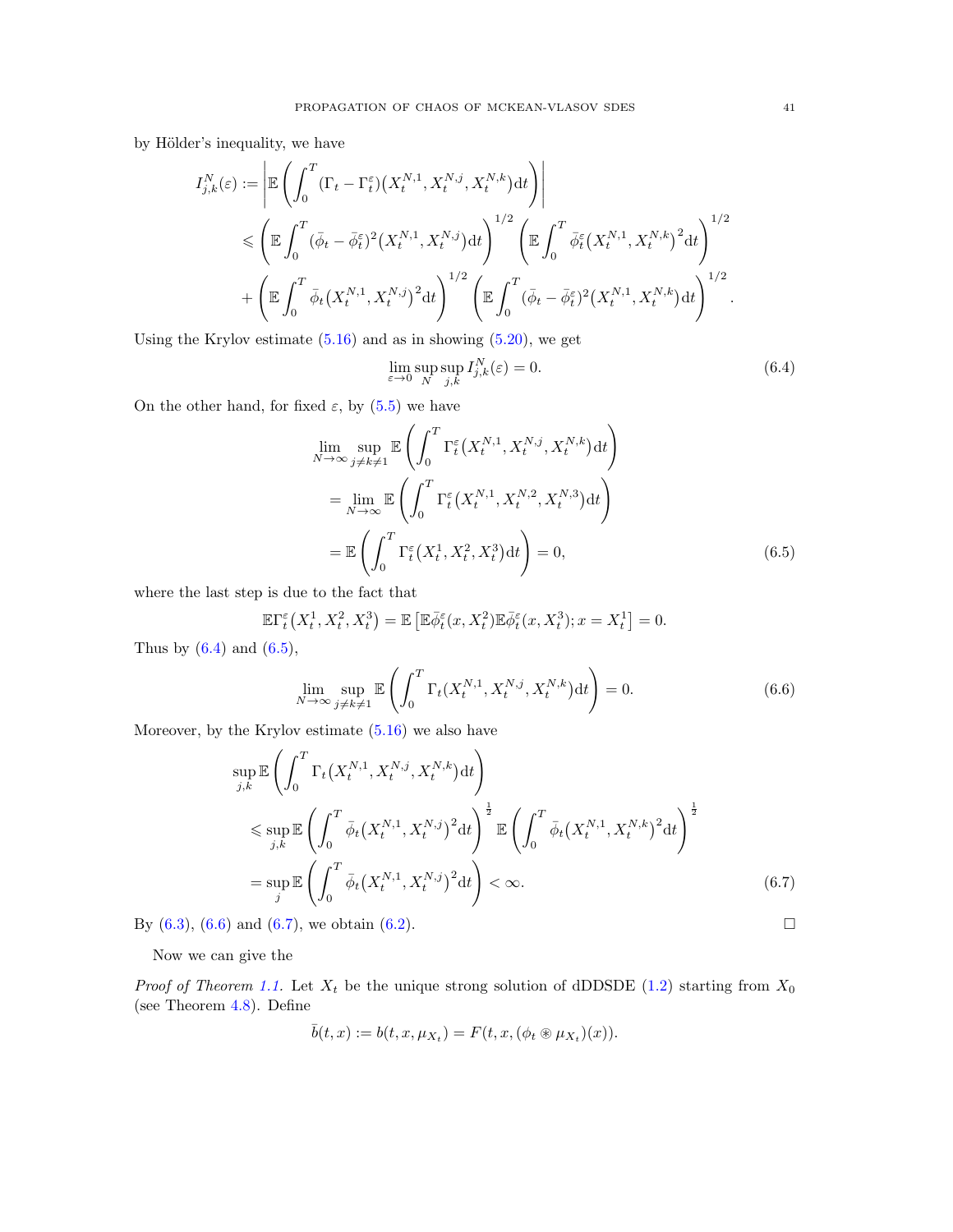By  $(H<sup>b</sup>)$ , it is easy to see that

$$
\flat:=\|\bar b\|_{{\mathbb L}^q_T(\widetilde {\mathbb L}^p_{\bf x})}<\infty.
$$

Consider the following backward PDE

$$
\partial_t \mathbf{u} + \frac{1}{2} \text{tr}(\sigma \sigma^* \cdot \nabla^2 \mathbf{u}) + \bar{b} \cdot \nabla \mathbf{u} - \lambda \mathbf{u} + \bar{b} = 0, \ \ \mathbf{u}(T) = 0.
$$

By reversing the time variable and Theorem [2.9,](#page-14-0) there is a unique solution u satisfying the following estimate: for any  $\beta \in (0, \vartheta)$ , where  $\vartheta := 1 - \left|\frac{1}{p}\right| - \frac{2}{q}$ , there is a constant  $C_0 = C_0(T, \kappa_0, d, p, q, \beta) \geq 1$ such that for all  $\lambda \geq C_0 b^{2/\vartheta}$ ,

$$
\lambda^{\frac{1}{2}(\vartheta-\beta)} \|\mathbf{u}\|_{\mathbb{L}^{\infty}_{T}(C^{1+\beta})} + \|\nabla^{2}\mathbf{u}\|_{\mathbb{L}^{q}_{T}(\mathbb{L}^{p}_{\mathbf{x}})} \leq C_{0} \flat.
$$
\n(6.8)

In particular, one can choose  $\lambda = (2C_0b)^{2/\vartheta}$  so that

<span id="page-41-3"></span><span id="page-41-1"></span><span id="page-41-0"></span>
$$
\|\nabla \mathbf{u}\|_{\mathbb{L}_T^\infty} \leqslant \frac{1}{2}.\tag{6.9}
$$

Now if we define

$$
\Phi(t, x) := x + \mathbf{u}(t, x),
$$

then for each  $t$ ,

$$
x \mapsto \Phi(t, x)
$$
 is a C<sup>1</sup>-diffeomorphism on  $\mathbb{R}^d$ ,

and

$$
\|\nabla\Phi\|_{\mathbb{L}_T^\infty} + \|\nabla\Phi^{-1}\|_{\mathbb{L}_T^\infty} \leqslant 2. \tag{6.10}
$$

Define

$$
Y_t := \Phi(t, X_t), \ \ Y_t^{N,1} := \Phi(t, X_t^{N,1}).
$$

By Itô's formula (see the proof in Lemma  $3.3$ ), we have

$$
dY_t = \lambda \mathbf{u}(t, X_t)dt + \tilde{\sigma}(t, X_t)dW_t^1
$$

and

$$
dY_t^{N,1} = \lambda \mathbf{u}(t, X_t^{N,1})dt + (B \cdot \nabla \mathbf{u})(t, X_t^{N,1})dt + \tilde{\sigma}(t, X_t^{N,1})dW_t^1,
$$

where  $\tilde{\sigma} := \sigma^* \nabla \Phi$  and

<span id="page-41-2"></span>
$$
B(t,x):=b(t,x,\eta_{\mathbf{X}_t^N})-b(t,x,\mu_{X_t}).
$$

In particular, we have

$$
Y_t^{N,1} - Y_t = \Phi(0, X_0^{N,1}) - \Phi(0, X_0) + \lambda \int_0^t \left[ \mathbf{u}(s, X_s^{N,1}) - \mathbf{u}(s, X_s) \right] ds
$$
  
+ 
$$
\int_0^t \left( B \cdot \nabla \mathbf{u} \right) \left( s, X_s^{N,1} \right) ds + \int_0^t \left[ \tilde{\sigma}(s, X_s^{N,1}) - \tilde{\sigma}(s, X_s) \right] dW_s^1.
$$

By Itô's formula and  $(6.9)$ ,  $(6.10)$ , we further have

$$
|Y_t^{N,1} - Y_t|^2 \le 4|X_0^{N,1} - X_0|^2 + \int_0^t |Y_s^{N,1} - Y_s| \left(\lambda |X_s^{N,1} - X_s| + |B(s, X_s^{N,1})|\right) ds
$$
  
+ 
$$
\int_0^t |\tilde{\sigma}(s, X_s^{N,1}) - \tilde{\sigma}(s, X_s)|^2 ds + M_t,
$$
\n(6.11)

where  $M_t$  is a continuous local martingale. Note that by  $(2.10)$ ,

$$
|\tilde{\sigma}(s, X_s^{N,1}) - \tilde{\sigma}(s, X_s)|^2 \le 2\ell_{N,0}(s)|X_s^{N,1} - X_s|^2,
$$

where

$$
\ell_{N,\lambda}(s) := \mathcal{M}|\nabla \tilde{\sigma}(s,\cdot)|^2(X_s^{N,1}) + \mathcal{M}|\nabla \tilde{\sigma}(s,\cdot)|^2(X_s) + \|\tilde{\sigma}\|_{\infty}^2 + \lambda + 1.
$$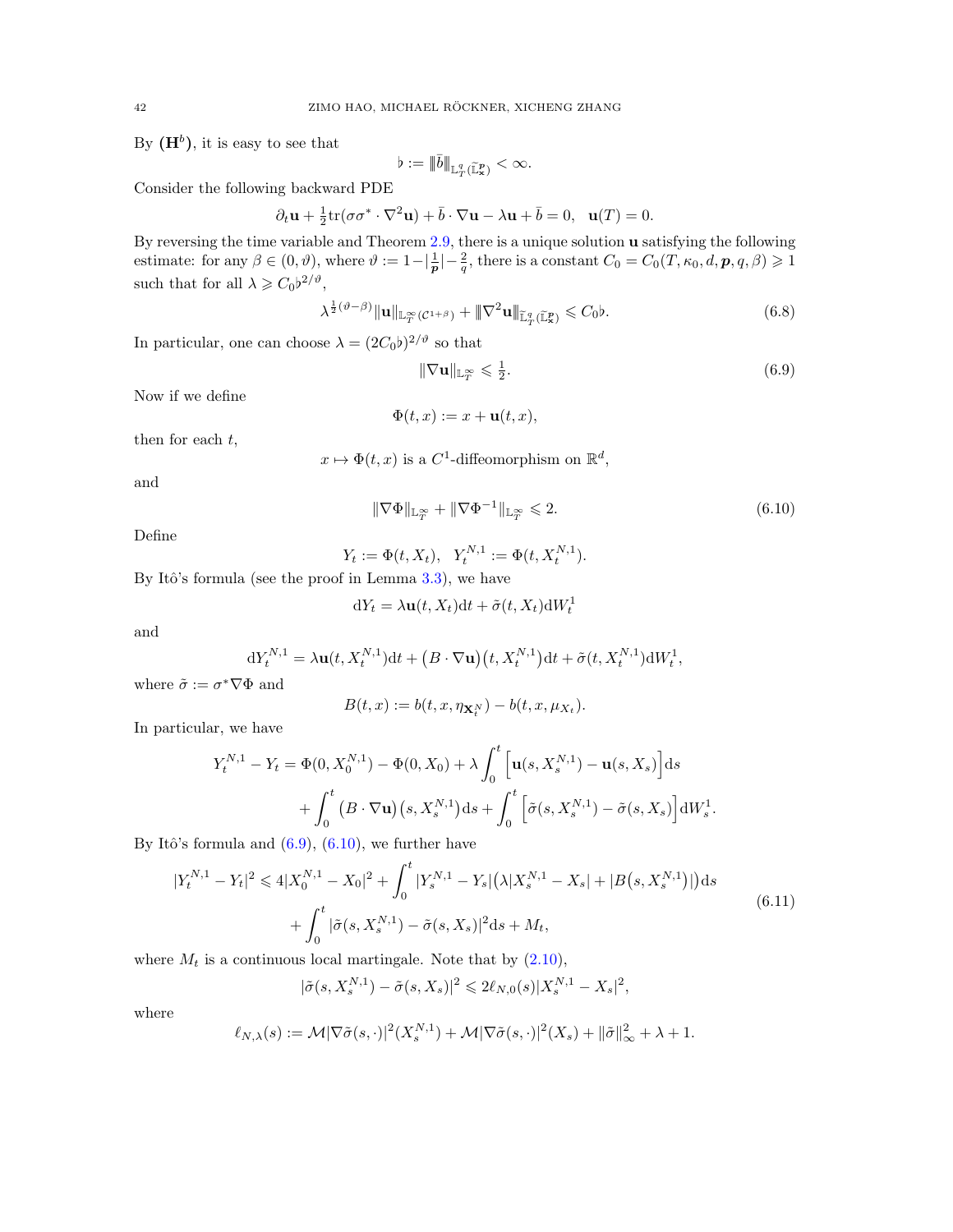Thus, by  $(6.11)$  and  $(6.10)$  we have

$$
|X_t^{N,1} - X_t|^2 \le C \left( |X_0^{N,1} - X_0|^2 + \int_0^t \ell_{N,\lambda}(s) |X_s^{N,1} - X_s|^2 ds + \int_0^t |B(s, X_s^{N,1})|^2 ds \right) + M_t,
$$
\n(6.12)

where  $C > 0$  is an absolute constant. By the chain rule, we have

<span id="page-42-0"></span>
$$
\mathcal{M}|\nabla\tilde{\sigma}|^2 \leq 4\mathcal{M}|\nabla\sigma|^2 + \|\sigma\|_{\infty}^2 \mathcal{M}|\nabla^2\mathbf{u}|^2.
$$

By  $(2.11)$  and  $(1.14)$ , we have

$$
|\!|\!|{\mathcal M}|\nabla\sigma|^2|\!|\!|_{\mathbb{L}^{q_0/2}_T(\widetilde{\mathbb{L}}^{p_0/2}_{{\bf x}})}\lesssim |\!|\!| |\nabla\sigma|^2|\!|\!|_{\mathbb{L}^{q_0/2}_T(\widetilde{\mathbb{L}}^{p_0/2}_{{\bf x}})}=\|\nabla\sigma|\!|\!|_{\mathbb{L}^{q_0}_T(\widetilde{\mathbb{L}}^{p_0}_{{\bf x}})}^2\leqslant \kappa_0,
$$

and by  $(6.8)$ ,

$$
|\!|\!| \mathcal{M}|\nabla^2\mathbf{u}|^2|\!|\!|_{\mathbb{L}^{q/2}_T(\widetilde{\mathbb{L}}^{p/2}_\mathbf{x})}\lesssim |\!|\!| |\nabla^2\mathbf{u}|^2|\!|\!|_{\mathbb{L}^{q/2}_T(\widetilde{\mathbb{L}}^{p/2}_\mathbf{x})} = |\!|\!| \nabla^2\mathbf{u} |\!|\!|_{\mathbb{L}^q_T(\widetilde{\mathbb{L}}^{p}_\mathbf{x})}^2\leq (C_0\flat)^2.
$$

Since  $(\frac{q_0}{2}, \frac{p_0}{2}), (\frac{q}{2}, \frac{p}{2}) \in \mathscr{I}_2$ , by [\(5.15\)](#page-31-2) and [\(3.21\)](#page-20-1) we have for any  $\gamma > 0$ ,

$$
A_{\gamma} := \sup_{N} \mathbb{E} \exp \left\{ \gamma \int_{0}^{T} \ell_{N,\lambda}(s) \mathrm{d}s \right\} < \infty.
$$

Thus by  $(6.12)$  and the stochastic Gronwall inequality (cf. [\[39\]](#page-46-21) or [\[46,](#page-46-17) Lemma 3.7]), we get for any  $\gamma \in (0,1),$ 

$$
\mathbb{E}\left(\sup_{t\in[0,T]}|X_t^{N,1}-X_t|^{2\gamma}\right) \leqslant C_\gamma A_{\frac{\gamma+1}{\gamma-1}}\left(\mathbb{E}|X_0^{N,1}-X_0|^2+\mathbb{E}\int_0^T|B(s,X_s^{N,1})|^2ds\right)^\gamma. \tag{6.13}
$$

Noting that by  $(1.15)$ ,

$$
|B(t,x)| \leq \kappa_1 |(\phi_t \circledast \eta_{\mathbf{X}_t^N})(x) - (\phi_t \circledast \mu_{X_t})(x)| = \kappa_1 |(\bar{\phi}_t \circledast \eta_{\mathbf{X}_t^N})(x)|,
$$

where

<span id="page-42-1"></span>
$$
\bar{\phi}_t(x,y) := \phi_t(x,y) - (\phi_t \circledast \mu_{X_t})(x),
$$

we further have for any  $\gamma \in (0,1)$ ,

$$
\mathbb{E}\left(\sup_{t\in[0,T]}|X^{N,1}_t-X_t|^{2\gamma}\right)\leqslant C_\gamma A_{\frac{\gamma+1}{\gamma-1}}\left(\mathbb{E}|X^{N,1}_0-X_0|^2+\kappa_1^2\mathbb{E}\int_0^T|(\bar{\phi}_s\circledast\eta_{\mathbf{X}^N_s})(X^{N,1}_s)|^2{\rm d} s\right)^{\gamma}.
$$

Now, (i) follows by [\(6.2\)](#page-39-4) and the above estimate.

(ii) When h and  $\phi$  are bounded, by [\(1.15\)](#page-5-5) one has

$$
|\bar b(t,x)|\leqslant \|h\|_\infty+\kappa_1\|\phi\|_\infty.
$$

Thus for any  $\delta > 2$ , one can choose q, p in [\(6.8\)](#page-41-3) close to  $\infty$  so that  $\vartheta = \frac{2}{\delta} = 1 - \frac{2}{q} - |\frac{1}{p}|$  and

$$
\flat:=\|\bar b\|_{{\mathbb L}^q_T(\widetilde {\mathbb L}^p_{\bf x})}\leqslant C(1+\|\phi\|_\infty).
$$

By [\(5.15\)](#page-31-2), [\(3.22\)](#page-20-3) and for  $\lambda = (2C_0b)^{2/\vartheta}$ , we have

$$
A_{\gamma} = \sup_{N} \mathbb{E} \exp \left\{ \gamma \int_{0}^{T} \ell_{N,\lambda}(s) \mathrm{d}s \right\} \leqslant C e^{C b^{2/\vartheta}} \leqslant C e^{C ||\phi||_{\infty}^{2/\vartheta}}.
$$

Estimate [\(1.19\)](#page-5-2) now follows by the above estimates and [\(6.1\)](#page-39-2).  $\Box$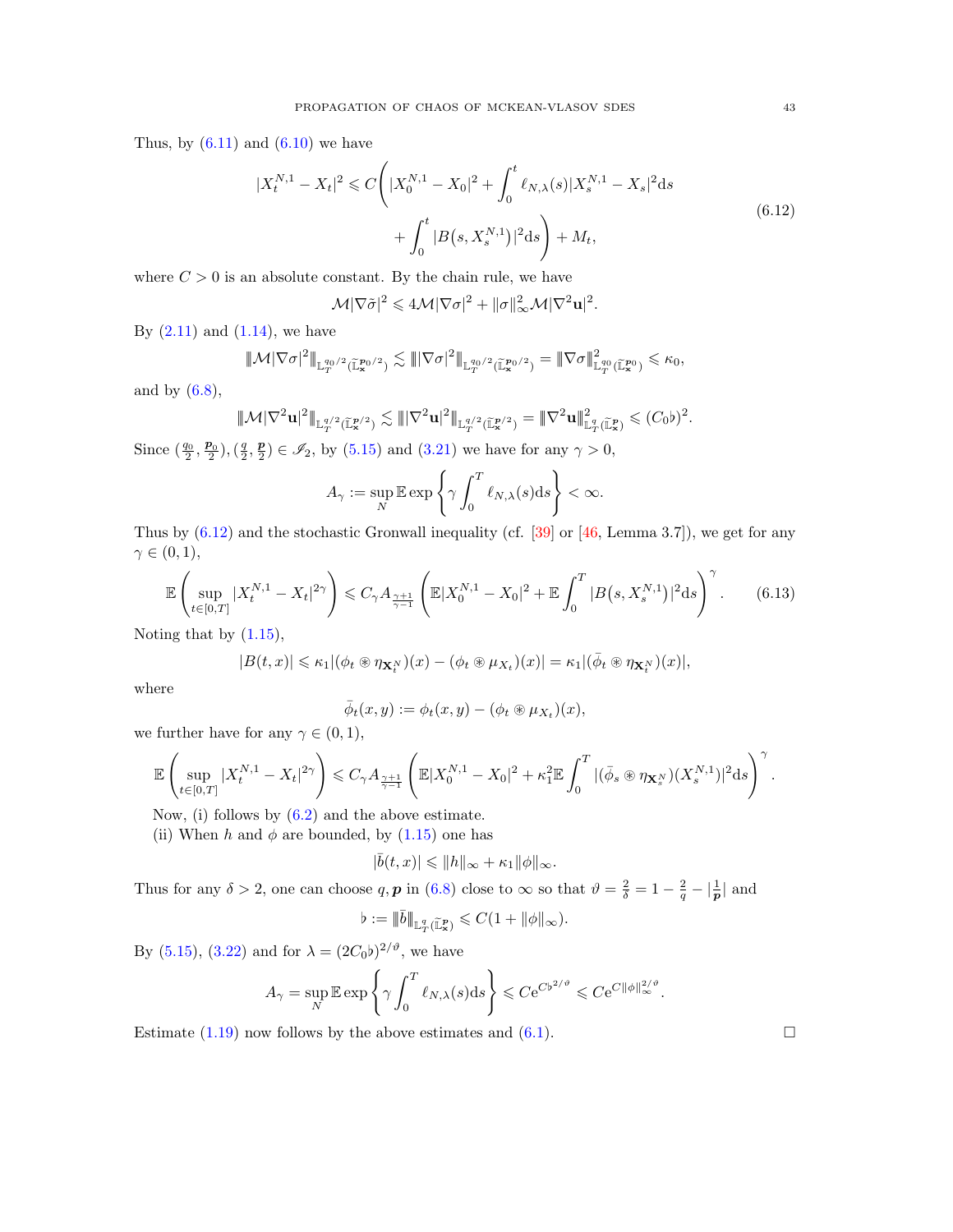### 7. Moderate interacting particle system: Proof of Theorem [1.3](#page-6-0)

<span id="page-43-0"></span>We consider the following McKean-Vlasov type approximation for density-dependent SDE  $(1.4)$ :

$$
dX_t^{\varepsilon} = F(t, X_t^{\varepsilon}, (\phi_{\varepsilon} * \rho_t^{\varepsilon})(X_t^{\varepsilon}))dt + \sigma(t, X_t^{\varepsilon})dW_t^1, X_0^{\varepsilon} = X_0,
$$

where  $\phi_{\varepsilon}(x) = \varepsilon^{-d} \phi(x/\varepsilon)$ , and  $\phi$  is a bounded probability density function with support in the unit ball, F is bounded measurable and  $\rho_t^{\varepsilon}$  is the density of  $X_t^{\varepsilon}$ .

We first show the following lemma.

<span id="page-43-1"></span>**Lemma 7.1.** For any  $T > 0$ ,  $\beta \in (0, \gamma_0)$  and  $\gamma \in (0, 1)$ , there is a constant  $C = C(T, \beta, \gamma, \Theta) > 0$ such that for all  $\varepsilon \in (0,1)$ ,

$$
\mathbb{E}\left(\sup_{t\in[0,T]}|X_t^{\varepsilon}-X_t|^{2\gamma}\right)\leqslant C\varepsilon^{2\beta\gamma}.
$$

*Proof.* Let  $X_t$  be the unique strong solution of DDSDE [\(1.4\)](#page-1-3) starting from  $X_0$ . Define

$$
\bar{b}(t,x) := F(t,x,\rho_t(x)).
$$

By assumption we have

$$
\|\bar{b}\|_{{\mathbb L}^\infty_T}\leqslant \|F\|_{{\mathbb L}^\infty_T}.
$$

Consider the following backward PDE

$$
\partial_t \mathbf{u} + \frac{1}{2} \text{tr}(\sigma \sigma^* \cdot \nabla^2 \mathbf{u}) + \bar{b} \cdot \nabla \mathbf{u} - \lambda \mathbf{u} + \bar{b} = 0, \ \ \mathbf{u}(T) = 0.
$$

As in the proof of Theorem [1.1](#page-5-0) we construct a  $C<sup>1</sup>$ -diffeomorphism

$$
\Phi(t, x) := x + \mathbf{u}(t, x),
$$

and define

$$
Y_t^{\varepsilon} := \Phi(t, X_t^{\varepsilon}), \ \ Y_t := \Phi(t, X_t).
$$

By the generalized Itô formula, we have

$$
dY_t = \lambda \mathbf{u}(t, X_t)dt + \tilde{\sigma}(t, X_t)dW_t^1
$$

and

$$
dY_t^{\varepsilon} = \lambda \mathbf{u}(t, X_t^{\varepsilon}) dt + \left(B_{\varepsilon} \cdot \nabla \mathbf{u}\right)(t, X_t^{\varepsilon}) dt + \tilde{\sigma}(t, X_t^{\varepsilon}) dW_t^1,
$$

where  $\tilde{\sigma} = \sigma^* \nabla \Phi$  and

$$
B_{\varepsilon}(t,x) := F(t,x,(\phi_{\varepsilon} * \rho_t^{\varepsilon})(x)) - F(t,x,\rho_t(x)).
$$

In particular, we have

$$
Y_t^{\varepsilon} - Y_t = \lambda \int_0^t \left[ \mathbf{u}(s, X_s^{\varepsilon}) - \mathbf{u}(s, X_s) \right] ds + \int_0^t \left( B_{\varepsilon} \cdot \nabla \mathbf{u} \right) (s, X_s^{\varepsilon}) ds + \int_0^t \left[ \tilde{\sigma}(s, X_s^{\varepsilon}) - \tilde{\sigma}(s, X_s) \right] dW_s^1.
$$

By Itô's formula and  $(6.9)$ , we further have

$$
|Y_t^{\varepsilon} - Y_t|^2 \leq \int_0^t |Y_s^{\varepsilon} - Y_s| \left(\lambda |X_s^{\varepsilon} - X_s| + |B_{\varepsilon}(s, X_s^{\varepsilon})|\right) ds
$$
  
+ 
$$
\int_0^t |\tilde{\sigma}(s, X_s^{\varepsilon}) - \tilde{\sigma}(s, X_s)|^2 ds + M_t,
$$
 (7.1)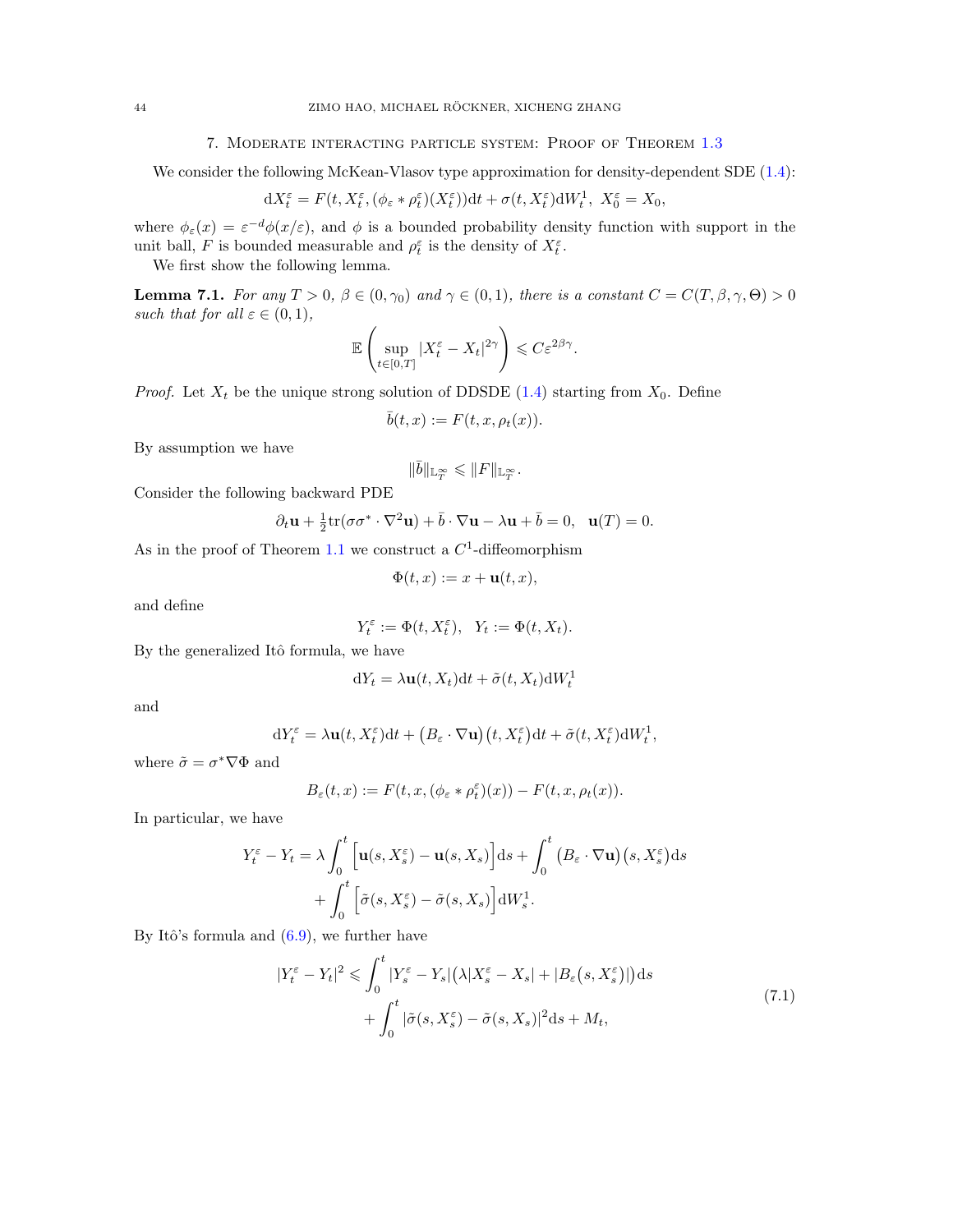where  $M_t$  is a continuous local martingale. Completely the same way as in proving  $(6.13)$ , we have

<span id="page-44-9"></span>
$$
\mathbb{E}|X_t^{N,1} - X_t|^{2\gamma} \lesssim \left(\mathbb{E}\int_0^T |B_\varepsilon(s,X_s^\varepsilon)|^2 \mathrm{d}s\right)^\gamma. \tag{7.2}
$$

On the other hand, for any  $p > d$ , by Lemma [4.7](#page-23-2) we have

$$
\|\rho_t^{\varepsilon}-\rho_t\|_{\mathbb{L}^{\infty}}\lesssim_C \int_0^t (t-s)^{-\frac{1}{2}(1+\frac{d}{p})} \|B_{\varepsilon}(s)\|_{\widetilde{\mathbb{L}}^p}ds.
$$

By the Lipschitz assumption on  $F$  in  $r$ , we have

$$
\|B_{\varepsilon}(s)\|_{\widetilde{\mathbb{L}}^p}\leqslant \|B_{\varepsilon}(s)\|_{\mathbb{L}^{\infty}}\lesssim \|\phi_{\varepsilon}\ast \rho^{\varepsilon}_s-\rho_s\|_{\mathbb{L}^{\infty}}\leqslant \|\rho^{\varepsilon}_s-\rho_s\|_{\mathbb{L}^{\infty}}+\|\phi_{\varepsilon}\ast \rho_s-\rho_s\|_{\mathbb{L}^{\infty}}.
$$

For any  $\beta \in (0, \gamma_0)$ , noting that by  $(3.17)$ ,

<span id="page-44-7"></span>
$$
\|\rho_s(\cdot+y)-\rho_s\|_{\mathbb{L}^\infty}\leqslant C\|\rho_0\|_\infty|y|^{\beta}s^{-\beta/2},
$$

we have

$$
\|\phi_{\varepsilon} * \rho_s - \rho_s\|_{\mathbb{L}^\infty} \leq \int_{\mathbb{R}^d} \|\rho_s(\cdot + y) - \rho_s\|_{\mathbb{L}^\infty} \cdot |\phi_{\varepsilon}(y)| \mathrm{d}y
$$
  

$$
\lesssim s^{-\beta/2} \int_{\mathbb{R}^d} |y|^\beta \cdot |\phi_{\varepsilon}(y)| \mathrm{d}y \lesssim s^{-\beta/2} \varepsilon^\beta.
$$
 (7.3)

Hence,

$$
\|\rho_t^{\varepsilon}-\rho_t\|_{\mathbb{L}^{\infty}}\lesssim_C \int_0^t (t-s)^{-\frac{1}{2}(1+\frac{d}{p})}(\|\rho_s^{\varepsilon}-\rho_s\|_{\mathbb{L}^{\infty}}+s^{-\frac{\beta}{2}}\varepsilon^{\beta})\mathrm{d}s.
$$

By Gronwall's inequality of Volterra's type, we have

$$
\|\rho_t^{\varepsilon} - \rho_t\|_{\mathbb{L}^\infty} \leq C t^{\frac{1}{2} - \frac{d}{2p} - \frac{\beta}{2}} \varepsilon^\beta \leq C t^{-\frac{\beta}{2}} \varepsilon^\beta. \tag{7.4}
$$

Note that by  $(1.15)$ ,  $(7.3)$  and  $(7.4)$ ,

$$
\mathbb{E}|B_{\varepsilon}(s, X_{s}^{\varepsilon})|^{2} \leq \kappa_{1}^{2} \int_{\mathbb{R}^{d}} |\phi_{\varepsilon} * \rho_{s}^{\varepsilon}(x) - \rho_{s}(x)|^{2} \rho_{s}^{\varepsilon}(x) dx
$$
  

$$
\leq \kappa_{1}^{2} ||\phi_{\varepsilon} * \rho_{s}^{\varepsilon} - \rho_{s}||_{\mathbb{L}^{\infty}}^{2} \leq C s^{-\beta} \varepsilon^{2\beta}.
$$

Substituting this into  $(7.2)$ , we obtain the desired estimate.

Now we can give the

*Proof of Theorem [1.3.](#page-6-0)* This is a direct combination of Lemma [7.1](#page-43-1) and (ii) of Theorem [1.1.](#page-5-0)  $\Box$ 

#### <span id="page-44-8"></span><span id="page-44-0"></span>**REFERENCES**

- <span id="page-44-3"></span>[1] Bao J. and Huang X.: Approximations of Mckean-Vlasov Stochastic Differential Equations with irregular coefficients. J. Theoret. Probab. (2021): 1-29.
- <span id="page-44-1"></span>[2] Barbu V. and Röckner M.: From nonlinear Fokker-Planck equations to solutions of distribution dependent SDE. Ann. Probab. 48 (2020), no. 4, 1902-1920.
- <span id="page-44-5"></span>[3] Benedek A. and Panzone R.: The spaces  $L^p$ , with mixed norm. Duke Math. J. 28 (1961), 301-324.
- <span id="page-44-6"></span>[4] Bolley F. and Villani C.: Weighted Csiszár-Kullback-Pinsker inequalities and applications to transportation inequalities. Annales de la Faculté des sciences de Toulouse: Mathématiques 14 (2005), no. 3, 331-352.
- <span id="page-44-4"></span>[5] Bossy M. and Talay D.: Convergence rate for the approximation of the limit law of weakly interacting particles: application to the Burgers equation. Ann. Appl. Probab. 6, 3 (1996), 818-861.
- <span id="page-44-2"></span>[6] Carmona R. and Delarue F.: Probabilistic theory of mean field games with applications. I. Mean field FBSDEs, control, and games. Probability Theory and Stochastic Modeling, 83. Springer, Cham, 2018. xxv+713 pp.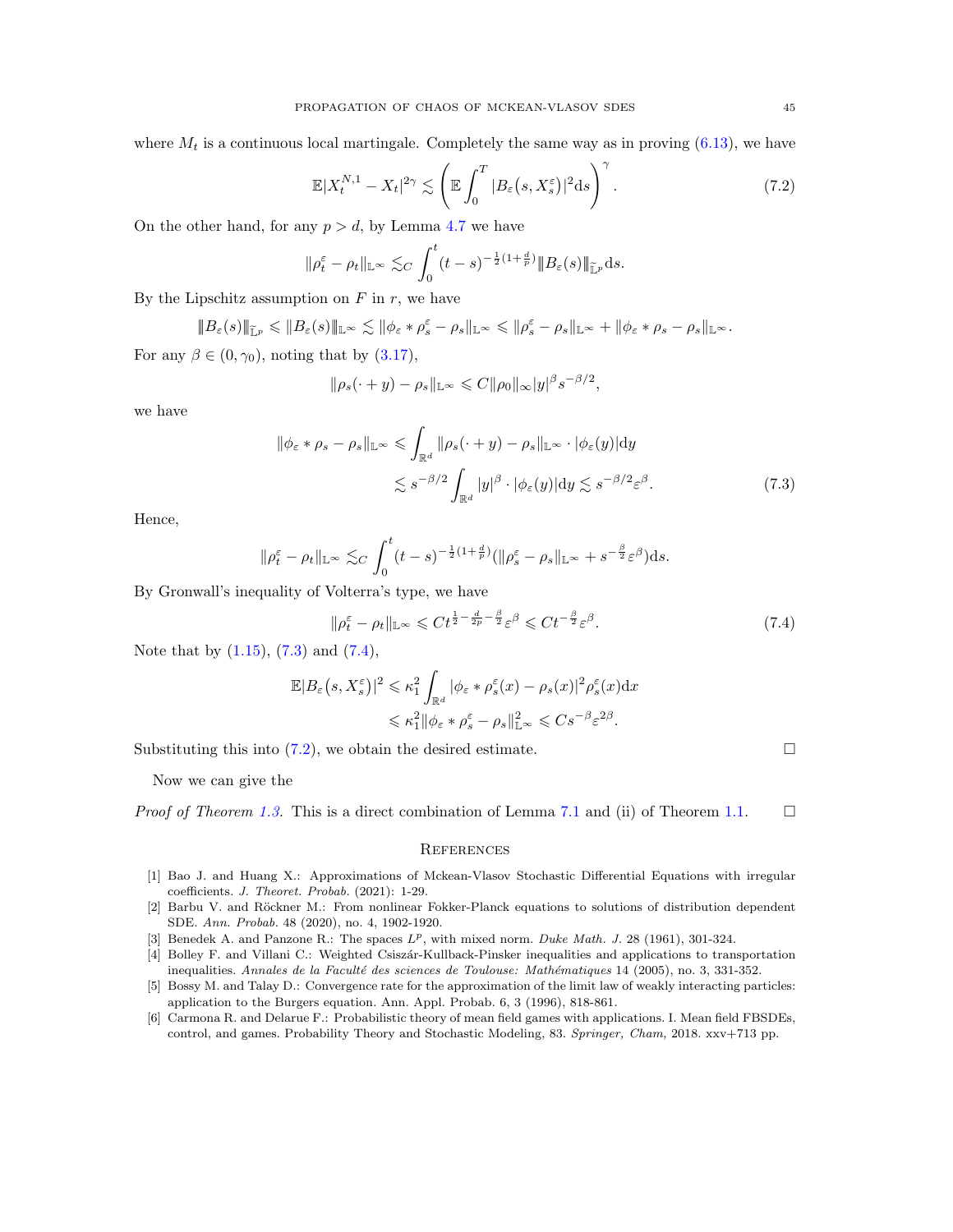- <span id="page-45-13"></span>[7] Carmona R. and Delarue F.: Probabilistic theory of mean field games with applications. II. Mean field games with common noise and master equations. Probability Theory and Stochastic Modeling, 84. Springer, Cham, 2018. xxiv+697 pp.
- <span id="page-45-14"></span>[8] Chaintron L.P. and Diez A.: Propagation of chaos: a review of models, methods and applications. Available in arXiv:2106.14812.
- <span id="page-45-20"></span>[9] Chen Z.Q., Hu E., Xie L. and Zhang X.: Heat kernels for non-symmetric diffusion operators with jumps. J. Differential Equations 263 (2017), no. 10, 6576-6634.
- <span id="page-45-22"></span>[10] Del Moral P. and Miclo L.: Genealogies and increasing propagation of chaos for Feynman-Kac and genetic models. Ann. Appl. Probab. 11 (2001), no. 4, 1166-1198.
- <span id="page-45-12"></span>[11] Del Moral P.: Mean-Field Simulation for Monte Carlo integration. Monographs on Statistics and Applied Probability, 126. CRC Press, Boca Ration, FL, 2013. xlvii+578 pp.
- <span id="page-45-21"></span>[12] Dupuis P. and Ellis R. S.: A weak convergence approach to the theory of large deviations. Wiley Series in Probability and Statistics: Probability and Statistics. A Wiley-Interscience Publication. John Wiley & Sons,  $Inc., New York, 1997. xviii+479$  pp.
- <span id="page-45-3"></span>[13] Fontbona J. and Martinez M.: Paths clustering and an existence result for stochastic vortex systems. Journal of Statistical Physics, 128(3):699-719, 2007.
- <span id="page-45-16"></span>[14] Fournier, N., Hauray, M. and Mischler, S.: Propagation of chaos for the 2D viscous vortex model. J. Eur. Math. Soc. 16 (2014), no. 7, 1423-1466.
- <span id="page-45-10"></span>[15] Graham, C., Kurtz, T., Méléard, S., Protter, P., Pulvirenti, M. and Talay, D.: Probabilistic models for nonlinear partial differential equations. Lectures given at the 1st Session and Summer School held in Montecatini Terme, May 22-30, 1995. Edited by D. Talay and L. Tubaro. Lecture Notes in Mathematics, 1627. Fondazione CIME/CIME Foundation Subseries. Springer-Verlag, Berlin; Centro Internazionale Matematico Estivo (C.I.M.E.), Florence, 1996. x+301 pp.
- <span id="page-45-6"></span>[16] Hao Z., Röckner, M. and Zhang X.: Euler scheme for density dependent stochastic differential equations. J. Differential Equations 274 (2021), 996-1014.
- <span id="page-45-8"></span>[17] Hauray M. and Mischler, S.: On Kac's chaos and related problems. J. Funct. Anal. 266 (2014), no. 10, 6055-6157.
- <span id="page-45-18"></span>[18] Hoeksema J., Holding T., Maurelli M. and Tse O.: Large deviations for singularly interacting diffusions. Available in arXiv: 2002.01295.
- <span id="page-45-1"></span>[19] Jabin P.-E. and Wang Z.: Mean field limit and propagation of chaos for Vlasov system with bounded forces. J. Func. Anal. 271 (2016), no. 12, 3588-3627.
- <span id="page-45-11"></span>[20] Jabin P.-E. and Wang Z.: Quantitative estimates of propagation of chaos for stochastic systems with W−1,<sup>∞</sup> kernels. Invent. Math. 214 (2018), no. 1, 523-591.
- <span id="page-45-17"></span>[21] Jabir J.-F., Talay D. and Tomašević M.: Mean-field limit of a particle approximation of the one-dimensional parabolic-parabolic Keller-Segel model without smoothing. Electron. Commun. Probab. 23 (2018), Paper No. 84, 14 pp.
- <span id="page-45-19"></span>[22] Jourdain B.: Diffusions with a nonlinear irregular drift coefficient and probabilistic interpretation of generalized Burgers' equations. ESAIM Probab. Statist. 1 (1995/97), 339-355.
- <span id="page-45-2"></span>[23] Jourdain B. and Méléard S.: Propagation of chaos and fluctuations for a moderate model with smooth initial data. Ann. Inst. H. Poincaré Probab. Statist. 34 (1998), no. 6, 727-766.
- <span id="page-45-7"></span>[24] Kac M.: Foundations of Kinetic Theory. In Proceedings of the Third Berkeley Symposium on Mathematical Statistics and Probability, Volume 3: Contributions to Astronomy and Physics, pages 171-197,Berkeley, Calif., 1956. University of California Press.
- <span id="page-45-0"></span>[25] Krylov N.V. and Röckner M.: Strong solutions of stochastic equations with singular time dependent drift. Probab. Theory Related Fields 131 (2005), no.2, 154-196.
- <span id="page-45-15"></span>[26] Lacker D.: On a strong form of propagation of chaos for McKean-Vlasov equations. Electron. Commun. Probab., Volume 23 (2018), paper no. 45, 11 pp.
- <span id="page-45-23"></span>[27] Lacker D.: Hierarchies, entropy, and quantitative propagation of chaos for mean field diffusions. Available in arXiv:2105.02983.
- <span id="page-45-5"></span>[28] Li J. and Min H.: Weak solutions of mean-field stochastic differential equations and application to zero-sum stochastic differential games. SIAM Journal on Control and Optimization, 54 (2016), no. 3, 1826-1858.
- <span id="page-45-4"></span>[29] Ling C. and Xie L.: Strong solutions of stochastic differential equations with coefficients in mixed-norm spaces. Potential Anal. (2021): 1-15.
- <span id="page-45-9"></span>[30] McKean H. P. Jr.: Propagation of chaos for a class of non-linear parabolic equations. 1967 Stochastic Differential Equations (Lecture Series in Differential Equations, Session 7, Catholic Univ., 1967) pp. 41-57 Air Force Office Sci. Res., Arlington, Va.